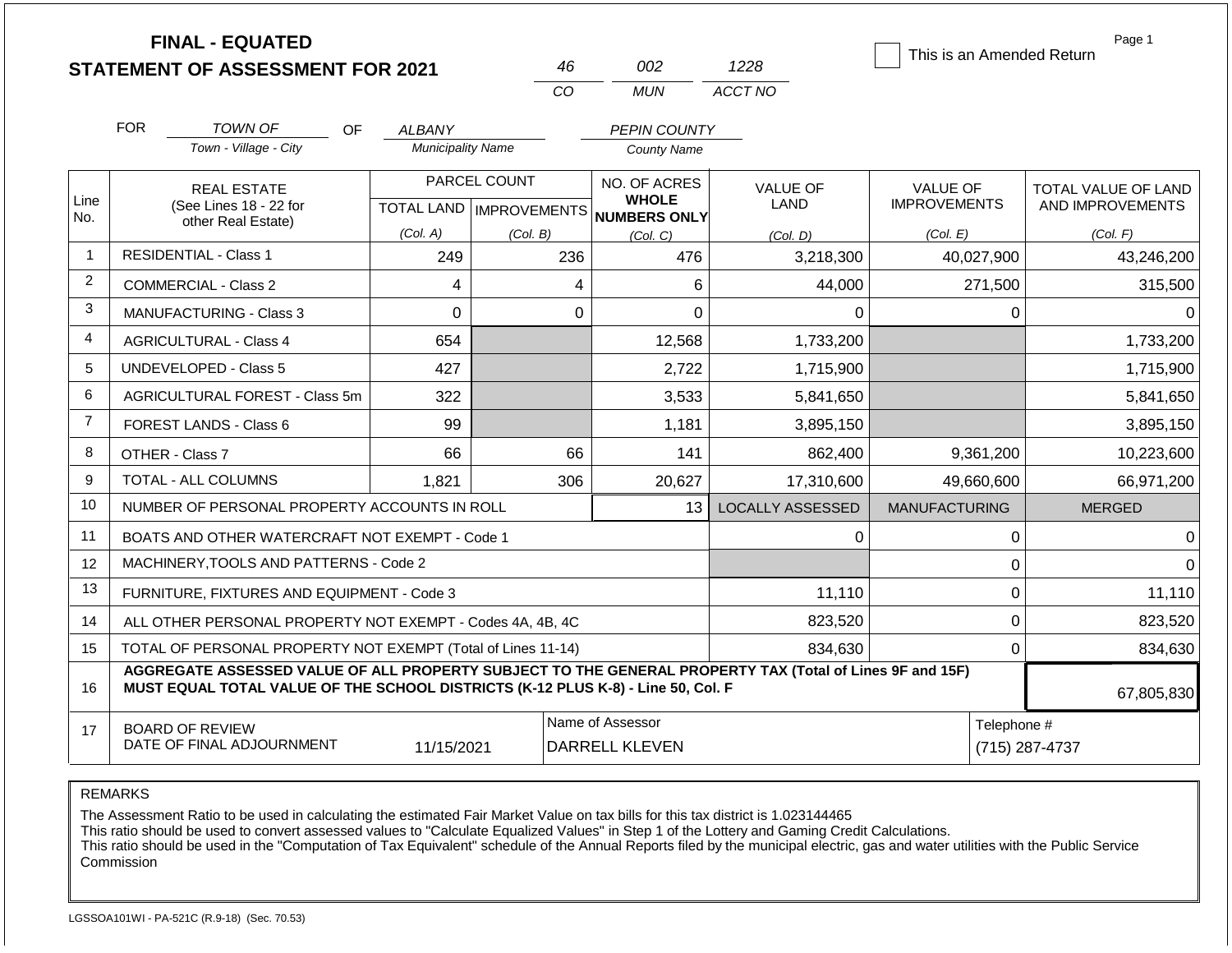2021 46 002 1228

FOREST LANDS (Line 7) and FOREST CROPS (in this section) - are **NOT** the same *YEAR CO MUN ACCT NO*

|    |                                                                                        |           | Private Forest Crop - Reg Class @ 10¢ per acre |                                                                          | Private Forest Crop - Reg Class @ \$2.52 per acre |                 |  |                                                                             |               |                                                                              |
|----|----------------------------------------------------------------------------------------|-----------|------------------------------------------------|--------------------------------------------------------------------------|---------------------------------------------------|-----------------|--|-----------------------------------------------------------------------------|---------------|------------------------------------------------------------------------------|
|    | (a) PARCELS                                                                            | (b) ACRES |                                                | (c) ASSESSED VALUE                                                       |                                                   | (d) PARCELS     |  | (e) ACRES                                                                   |               | (f) ASSESSED VALUE                                                           |
| 18 |                                                                                        |           |                                                |                                                                          |                                                   |                 |  |                                                                             |               |                                                                              |
|    |                                                                                        |           |                                                |                                                                          |                                                   |                 |  |                                                                             |               | Entered Before 2005 Managed Forest - Ferrous Mining CLOSED @ \$7.87 per acre |
| 19 | (a) PARCELS                                                                            | (b) ACRES |                                                | Private Forest Crop - Special Class @ 20¢ per acre<br>(c) ASSESSED VALUE |                                                   | (d) PARCELS     |  | (e) ACRES                                                                   |               | (f) ASSESSED VALUE                                                           |
|    |                                                                                        |           |                                                |                                                                          |                                                   |                 |  |                                                                             |               |                                                                              |
|    |                                                                                        |           |                                                |                                                                          |                                                   |                 |  |                                                                             |               |                                                                              |
|    |                                                                                        |           |                                                | Entered Before 2005 Managed Forest - OPEN @ 74 ¢ per acre                |                                                   |                 |  | Entered Before 2005 Managed Forest - CLOSED @                               |               | \$1.75 per acre                                                              |
| 20 | (a) PARCELS<br>(b) ACRES                                                               |           |                                                | (c) ASSESSED VALUE                                                       |                                                   | (d) PARCELS     |  | (e) ACRES                                                                   |               | (f) ASSESSED VALUE                                                           |
|    |                                                                                        |           |                                                |                                                                          |                                                   | 48              |  | 1,229.74                                                                    |               | 3,252,200                                                                    |
|    |                                                                                        |           |                                                |                                                                          |                                                   |                 |  |                                                                             |               |                                                                              |
|    | Entered After 2004 Managed Forest - OPEN @ \$2.04 per acre<br>(a) PARCELS<br>(b) ACRES |           |                                                | (c) ASSESSED VALUE                                                       |                                                   | (d) PARCELS     |  | Entered After 2004 Managed Forest - CLOSED @ \$ 10.20 per acre<br>(e) ACRES |               | (f) ASSESSED VALUE                                                           |
| 21 |                                                                                        |           |                                                |                                                                          |                                                   |                 |  |                                                                             |               |                                                                              |
|    |                                                                                        |           |                                                |                                                                          |                                                   |                 |  |                                                                             |               |                                                                              |
|    |                                                                                        |           |                                                |                                                                          |                                                   | 44              |  | 1,339.4                                                                     |               | 3,767,500                                                                    |
|    | (a) County Forest Cropland Acres                                                       |           |                                                | (b) Federal Acres                                                        |                                                   | (c) State Acres |  | (d) County (NOT FOREST CROP) Acres                                          |               | (e) Other Acres                                                              |
| 22 |                                                                                        |           |                                                |                                                                          |                                                   |                 |  |                                                                             |               |                                                                              |
|    |                                                                                        |           |                                                |                                                                          |                                                   |                 |  | 3.7                                                                         |               | 18.6                                                                         |
|    |                                                                                        |           |                                                | Assessed Value of Omitted Property From Prior Years (Sec. 70.44)         |                                                   |                 |  | Assessed Value of Sec. 70.43 Corrections of Errors by Assessors             |               |                                                                              |
|    | (a) REAL ESTATE                                                                        |           |                                                | (b) PERSONAL                                                             |                                                   |                 |  | (c1) REAL ESTATE                                                            |               | (c2) PERSONAL                                                                |
| 23 |                                                                                        |           |                                                |                                                                          |                                                   |                 |  |                                                                             |               |                                                                              |
|    | Manufacturing Equated Value of Omitted Property From Prior Years (Sec. 70.995)         |           |                                                |                                                                          |                                                   |                 |  | Mfg. Equated Value of Sec.70.43 Corrections of Errors by Assessors          |               |                                                                              |
|    | (d) REAL ESTATE                                                                        |           |                                                | (e) PERSONAL                                                             |                                                   |                 |  | (f1) REAL ESTATE                                                            | (f2) PERSONAL |                                                                              |
|    |                                                                                        |           |                                                |                                                                          |                                                   |                 |  |                                                                             |               |                                                                              |
|    |                                                                                        |           |                                                |                                                                          |                                                   |                 |  |                                                                             |               |                                                                              |

# **SPECIAL DISTRICTS**

| Line<br>No. | Enter 6-digit<br>Special District<br>Code (Col. A) | <b>Account</b><br><b>Number</b><br>(Col. B) | <b>Special District Name</b><br>(Col. C) | <b>Locally Assessed Value</b><br>of Real Estate and<br><b>Personal Property (Col. D)</b> | Mfg Value of Real Estate<br>and Personal Property<br>(Col. E) | <b>Merged Value of</b><br><b>Real Estate and</b><br>Personal Property (Col. F) |
|-------------|----------------------------------------------------|---------------------------------------------|------------------------------------------|------------------------------------------------------------------------------------------|---------------------------------------------------------------|--------------------------------------------------------------------------------|
| 24          |                                                    |                                             |                                          |                                                                                          |                                                               |                                                                                |
| 25          |                                                    |                                             |                                          |                                                                                          |                                                               |                                                                                |
| 26          |                                                    |                                             |                                          |                                                                                          |                                                               |                                                                                |
| 27          |                                                    |                                             |                                          |                                                                                          |                                                               |                                                                                |
| 28          |                                                    |                                             |                                          |                                                                                          |                                                               |                                                                                |
| 29          |                                                    |                                             |                                          |                                                                                          |                                                               |                                                                                |
| 30          |                                                    |                                             |                                          |                                                                                          |                                                               |                                                                                |
| 31          |                                                    |                                             |                                          |                                                                                          |                                                               |                                                                                |
| 32          |                                                    |                                             |                                          |                                                                                          |                                                               |                                                                                |
| 33          |                                                    |                                             |                                          |                                                                                          |                                                               |                                                                                |
| 34          |                                                    |                                             |                                          |                                                                                          |                                                               |                                                                                |
| 35          |                                                    |                                             |                                          |                                                                                          |                                                               |                                                                                |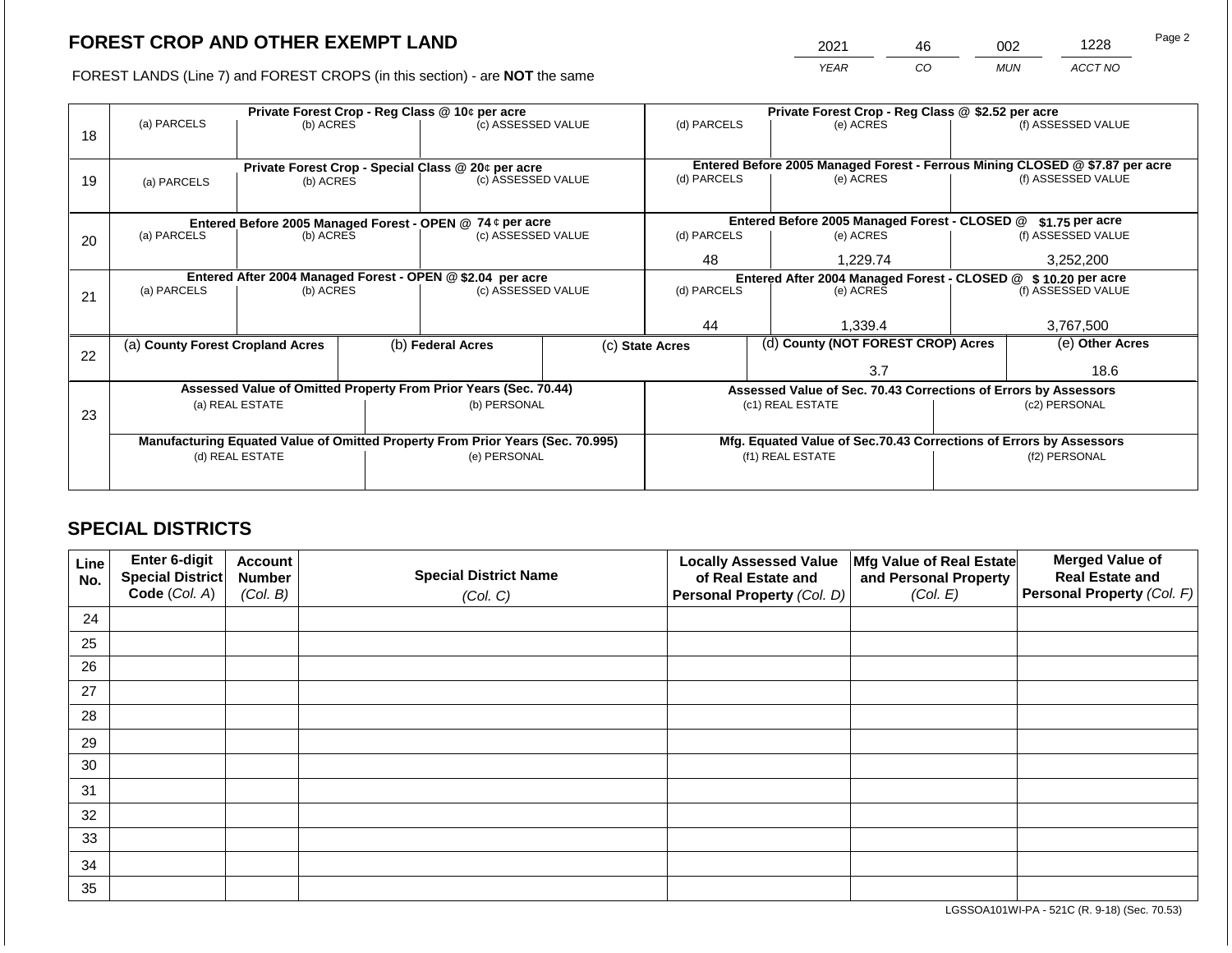|             |                                                          |                                             |                                                         | <b>YEAR</b>                                                                       | CO<br><b>MUN</b>                                              | ACCT NO                                                                        |
|-------------|----------------------------------------------------------|---------------------------------------------|---------------------------------------------------------|-----------------------------------------------------------------------------------|---------------------------------------------------------------|--------------------------------------------------------------------------------|
| Line<br>No. | Enter 6-digit<br><b>School District</b><br>Code (Col. A) | <b>Account</b><br><b>Number</b><br>(Col. B) | <b>School District Name</b><br>(Col. C)                 | <b>Locally Assessed Value</b><br>of Real Estate and<br>Personal Property (Col. D) | Mfg Value of Real Estate<br>and Personal Property<br>(Col. E) | <b>Merged Value of</b><br><b>Real Estate and</b><br>Personal Property (Col. F) |
|             | A. SCHOOL DISTRICTS (K-8 and K-12)                       |                                             |                                                         |                                                                                   |                                                               |                                                                                |
| 36          | 063668                                                   | 0044                                        | SCH D OF MONDOVI                                        | 52,707,850                                                                        |                                                               | 52,707,850                                                                     |
| 37          | 461499                                                   | 0278                                        | <b>SCH D OF DURAND</b>                                  | 15,097,980                                                                        |                                                               | 15,097,980                                                                     |
| 38          |                                                          |                                             |                                                         |                                                                                   |                                                               |                                                                                |
| 39          |                                                          |                                             |                                                         |                                                                                   |                                                               |                                                                                |
| 40          |                                                          |                                             |                                                         |                                                                                   |                                                               |                                                                                |
| 41          |                                                          |                                             |                                                         |                                                                                   |                                                               |                                                                                |
| 42          |                                                          |                                             |                                                         |                                                                                   |                                                               |                                                                                |
| 43          |                                                          |                                             |                                                         |                                                                                   |                                                               |                                                                                |
| 44          |                                                          |                                             |                                                         |                                                                                   |                                                               |                                                                                |
| 45          |                                                          |                                             |                                                         |                                                                                   |                                                               |                                                                                |
| 46          |                                                          |                                             |                                                         |                                                                                   |                                                               |                                                                                |
| 47          |                                                          |                                             |                                                         |                                                                                   |                                                               |                                                                                |
| 48          |                                                          |                                             |                                                         |                                                                                   |                                                               |                                                                                |
| 49          |                                                          |                                             | TOTAL ASSESSED VALUE OF SCHOOL DISTRICTS (K-8 and K-12) | 67,805,830                                                                        |                                                               | 67,805,830                                                                     |
| 50          | <b>B.</b><br><b>UNION HIGH SCHOOL DISTRICTS</b>          |                                             |                                                         |                                                                                   |                                                               |                                                                                |
| 51          |                                                          |                                             |                                                         |                                                                                   |                                                               |                                                                                |
| 52          |                                                          |                                             |                                                         |                                                                                   |                                                               |                                                                                |
| 53          |                                                          |                                             |                                                         |                                                                                   |                                                               |                                                                                |
| 54          |                                                          |                                             |                                                         |                                                                                   |                                                               |                                                                                |
| 55          |                                                          |                                             | TOTAL ASSESSED VALUE OF UNION HIGH SCHOOLS              |                                                                                   |                                                               |                                                                                |
|             | <b>TECHNICAL COLLEGE DISTRICTS</b><br>C.                 |                                             |                                                         |                                                                                   |                                                               |                                                                                |
| 56          | 000100                                                   | 0001                                        | CHIPPEWA VALLEY TECHNICAL COLLEGE EAUC                  | 67,805,830                                                                        |                                                               | 67,805,830                                                                     |
| 57          |                                                          |                                             |                                                         |                                                                                   |                                                               |                                                                                |
| 58          |                                                          |                                             |                                                         |                                                                                   |                                                               |                                                                                |
| 59          |                                                          |                                             | TOTAL ASSESSED VALUE OF TECHNICAL COLLEGES              | 67,805,830                                                                        |                                                               | 67,805,830                                                                     |

2021

46

002

 *I hereby certify, to the best of my knowledge and belief, this form is complete and correct.*

**SCHOOL DISTRICTS**

| Name               |                          | Title | Submission date |
|--------------------|--------------------------|-------|-----------------|
| PATRICIA A SCHARR  |                          |       | 2021<br>19      |
| Phone              | Email address            |       |                 |
| 715<br>672<br>8850 | TREASURER@CO.PEPIN.WI.US |       |                 |

LGSSOA101WI -PA-521C (R. 9-18) (Sec. 70.53)

Page 3

1228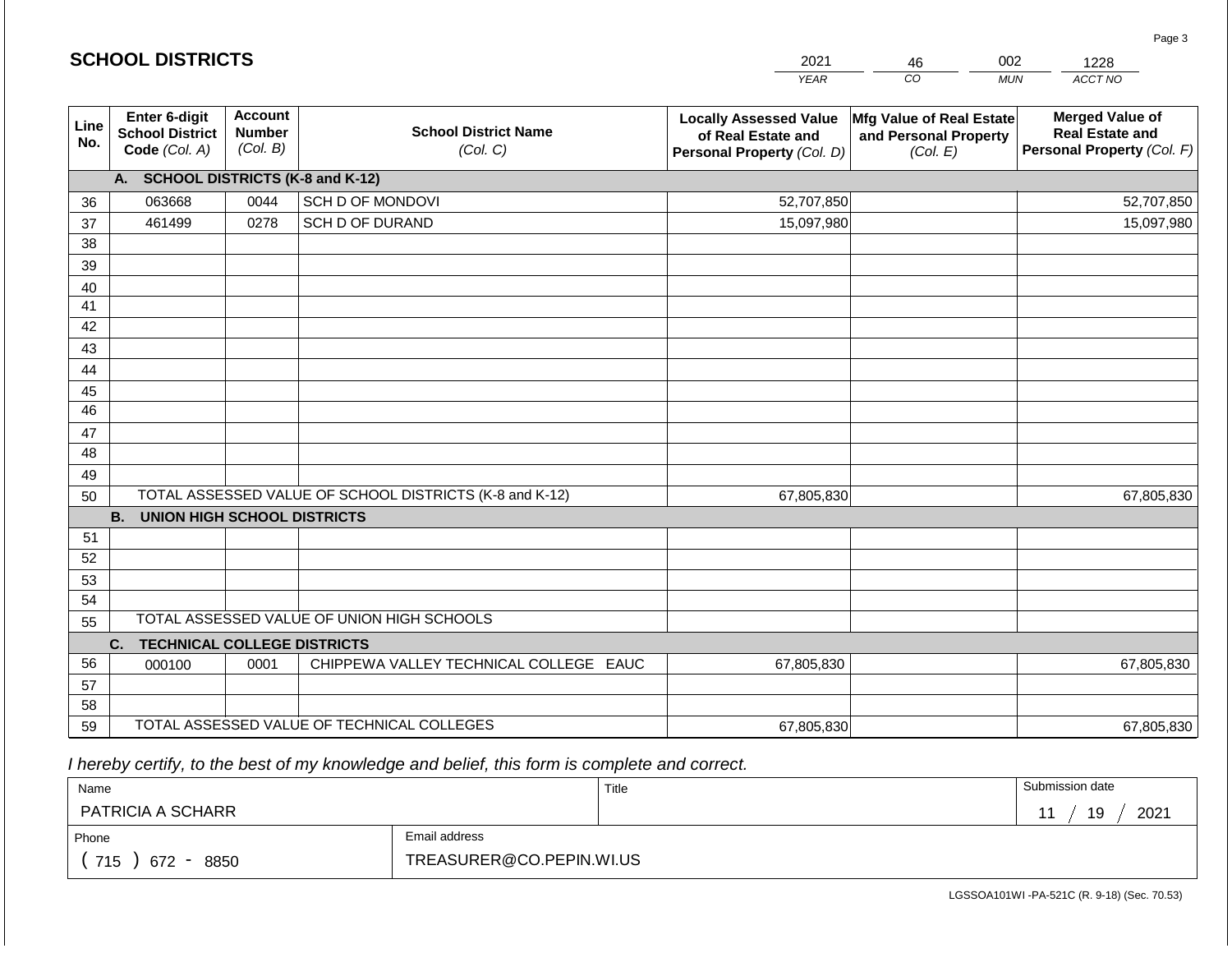- Each municipality's SOA is completed after the Board of Review and includes any changes made to the locally assessed values, under state law (sec. 70.53, Wis. Stats.)
- The Wisconsin Department of Revenue (DOR) merges the locally assessed values with the state assessed manufacturing values
- DOR provides the information regarding district names and codes. If a district is not listed, contact DOR.

Note: If you submit an amended SOA to DOR after your municipality's SOA is equated and posted to our website, we will process the SOA. However, DOR will not recalculate the *aggregate ratio or update the final SOA posted on our website. You should use the corrected values to calculate your tax rates.*

#### **Page 1: Real Estate and Personal Property**

- Lines 1-9 assessed real estate values, parcel counts and acres by classification
- Lines 10-15 assessed personal property values and number of accounts by class
- Line 16 aggregate assessed value of all property subject to general property; use to calculate tax rates. Note: This line equals the total assessed value of K-8 and K-12 school districts (Line 50) and total assessed value of technical colleges (Line 59).
- Remarks assessment ratio used to calculate estimated fair market value on property tax bills

#### **Page 2: Forest Crop, Other Exempt Land and Special Districts**

- Lines 18-21 private forest crop and managed forest lands assessed values
- Line  $22 -$  tax exempt land acres
- Line 23 prior years assessed value of omitted property under sec. 70.44 and correction of errors under sec. 70.43 shown by locally assessed or manufacturing real estate and personal property. Note: If there is an amount on this line, report the corresponding tax in the Statement of Taxes, Sections J or K.
- Lines 24-35 special district assessed values. These values are used to calculate tax rates for the special districts.

#### **Page 3: School Districts**

- Lines 36-50 school districts (K-8 and K-12) assessed values. These values are used to calculate tax rates for school districts.
- Lines 51-55 union high school district assessed values. These values are used to calculate tax rates for union high school districts.
- Lines 56-59 technical college assessed values. These values are used to calculate tax rates for technical colleges.

If you have questions: Email: lgs@wisconsin.gov

 Phone: (608) 266-2569 or (608) 264-6892 Fax: (608) 264-6887

JULIE HECK<br>TOWN OF ALBANY TOWN OF ALBANY W1471 ALBANY W<br>VIONDOVI, WI 54755 MONDOVI, WI 54755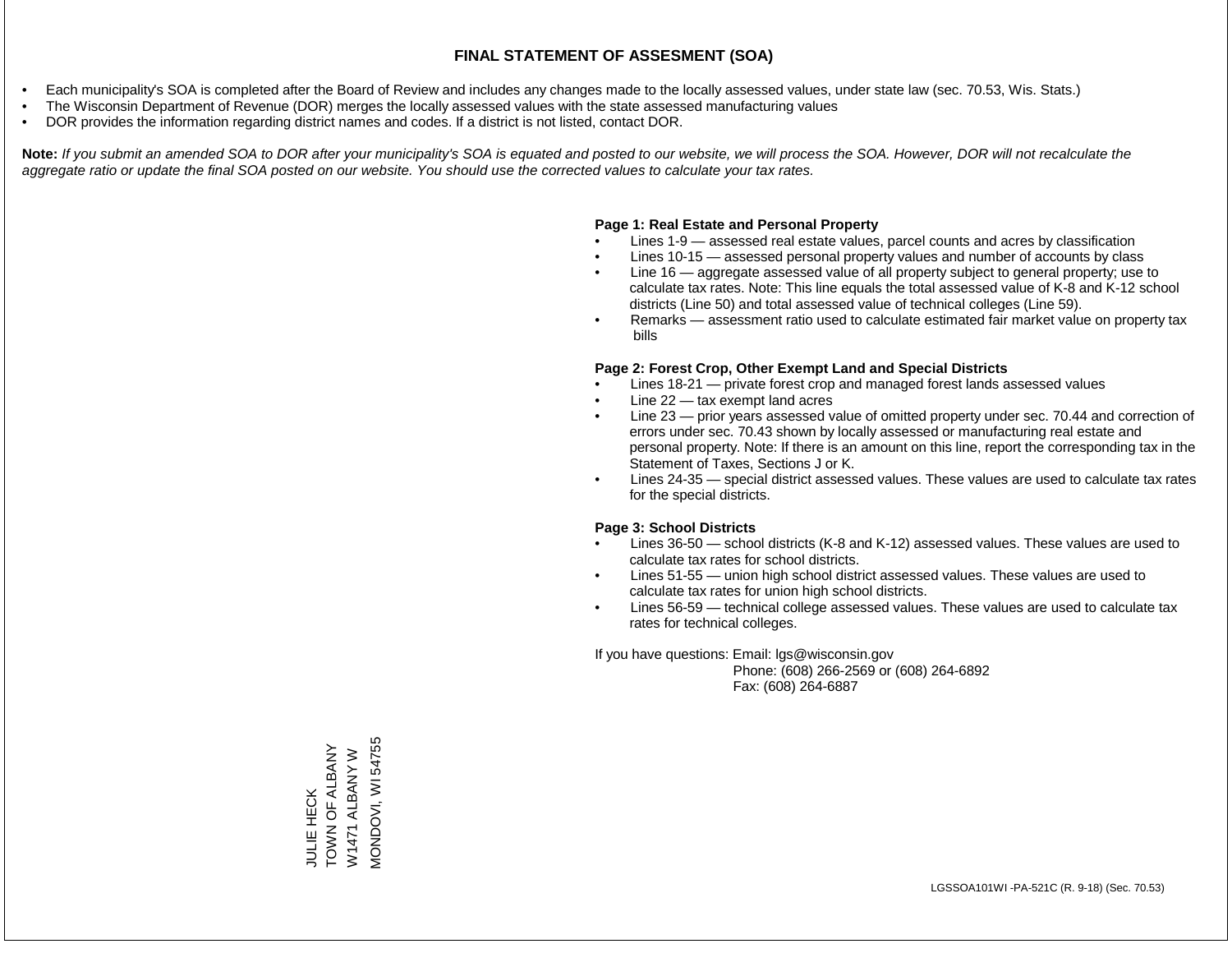|                |            | <b>FINAL - EQUATED</b><br><b>STATEMENT OF ASSESSMENT FOR 2021</b>                                                                                                                            |                          |              | 46                                     | 004                                                      | 1229                    | This is an Amended Return | Page 1                        |
|----------------|------------|----------------------------------------------------------------------------------------------------------------------------------------------------------------------------------------------|--------------------------|--------------|----------------------------------------|----------------------------------------------------------|-------------------------|---------------------------|-------------------------------|
|                |            |                                                                                                                                                                                              |                          |              | CO                                     | <b>MUN</b>                                               | ACCT NO                 |                           |                               |
|                | <b>FOR</b> | <b>TOWN OF</b><br>OF.                                                                                                                                                                        | <b>DURAND</b>            |              |                                        | <b>PEPIN COUNTY</b>                                      |                         |                           |                               |
|                |            | Town - Village - City                                                                                                                                                                        | <b>Municipality Name</b> |              |                                        | County Name                                              |                         |                           |                               |
|                |            | <b>REAL ESTATE</b>                                                                                                                                                                           |                          | PARCEL COUNT | NO. OF ACRES                           |                                                          | <b>VALUE OF</b>         | <b>VALUE OF</b>           | TOTAL VALUE OF LAND           |
| Line<br>No.    |            | (See Lines 18 - 22 for<br>other Real Estate)                                                                                                                                                 |                          |              |                                        | <b>WHOLE</b><br>TOTAL LAND   IMPROVEMENTS   NUMBERS ONLY | <b>LAND</b>             | <b>IMPROVEMENTS</b>       | AND IMPROVEMENTS              |
|                |            |                                                                                                                                                                                              | (Col. A)                 | (Col. B)     |                                        | (Col, C)                                                 | (Col. D)                | (Col. E)                  | (Col. F)                      |
| -1             |            | <b>RESIDENTIAL - Class 1</b>                                                                                                                                                                 | 295                      |              | 243                                    | 537                                                      | 3,093,500               | 34,900,800                | 37,994,300                    |
| 2              |            | <b>COMMERCIAL - Class 2</b>                                                                                                                                                                  | 13                       |              | 11                                     | 41                                                       | 167,500                 | 811,200                   | 978,700                       |
| 3              |            | <b>MANUFACTURING - Class 3</b>                                                                                                                                                               | 5                        |              | $\mathbf 0$                            | 149                                                      | 424,000                 | 0                         | 424,000                       |
| 4              |            | <b>AGRICULTURAL - Class 4</b>                                                                                                                                                                | 347                      |              |                                        | 5,790                                                    | 862,800                 |                           | 862,800                       |
| 5              |            | UNDEVELOPED - Class 5                                                                                                                                                                        | 193                      |              |                                        | 656                                                      | 197,000                 |                           | 197,000                       |
| 6              |            | AGRICULTURAL FOREST - Class 5m                                                                                                                                                               | 186                      |              |                                        | 2,400                                                    | 3,372,800               |                           | 3,372,800                     |
| $\overline{7}$ |            | FOREST LANDS - Class 6                                                                                                                                                                       | 51                       |              |                                        | 402                                                      | 1,076,600               |                           | 1,076,600                     |
| 8              |            | OTHER - Class 7                                                                                                                                                                              | 32                       |              | 35                                     | 65                                                       | 190,400                 | 3,452,600                 | 3,643,000                     |
| 9              |            | <b>TOTAL - ALL COLUMNS</b>                                                                                                                                                                   | 1,122                    |              | 289                                    | 10,040                                                   | 9,384,600               | 39,164,600                | 48,549,200                    |
| 10             |            | NUMBER OF PERSONAL PROPERTY ACCOUNTS IN ROLL                                                                                                                                                 |                          |              |                                        | 21                                                       | <b>LOCALLY ASSESSED</b> | <b>MANUFACTURING</b>      | <b>MERGED</b>                 |
| 11             |            | BOATS AND OTHER WATERCRAFT NOT EXEMPT - Code 1                                                                                                                                               |                          |              |                                        |                                                          | 0                       | $\pmb{0}$                 | $\Omega$                      |
| 12             |            | MACHINERY, TOOLS AND PATTERNS - Code 2                                                                                                                                                       |                          |              |                                        |                                                          |                         | $\mathbf 0$               | $\Omega$                      |
| 13             |            | FURNITURE, FIXTURES AND EQUIPMENT - Code 3                                                                                                                                                   |                          |              |                                        |                                                          | 194,700                 | $\pmb{0}$                 | 194,700                       |
| 14             |            | ALL OTHER PERSONAL PROPERTY NOT EXEMPT - Codes 4A, 4B, 4C                                                                                                                                    |                          |              |                                        |                                                          | 715,900                 | $\mathbf 0$               | 715,900                       |
| 15             |            | TOTAL OF PERSONAL PROPERTY NOT EXEMPT (Total of Lines 11-14)                                                                                                                                 |                          |              |                                        |                                                          | 910,600                 | $\mathbf 0$               | 910,600                       |
| 16             |            | AGGREGATE ASSESSED VALUE OF ALL PROPERTY SUBJECT TO THE GENERAL PROPERTY TAX (Total of Lines 9F and 15F)<br>MUST EQUAL TOTAL VALUE OF THE SCHOOL DISTRICTS (K-12 PLUS K-8) - Line 50, Col. F |                          |              |                                        |                                                          |                         |                           | 49,459,800                    |
| 17             |            | <b>BOARD OF REVIEW</b><br>DATE OF FINAL ADJOURNMENT                                                                                                                                          | 06/15/2021               |              | Name of Assessor<br><b>ERIC KLEVEN</b> |                                                          |                         |                           | Telephone #<br>(715) 529-1032 |

The Assessment Ratio to be used in calculating the estimated Fair Market Value on tax bills for this tax district is .85396534

This ratio should be used to convert assessed values to "Calculate Equalized Values" in Step 1 of the Lottery and Gaming Credit Calculations.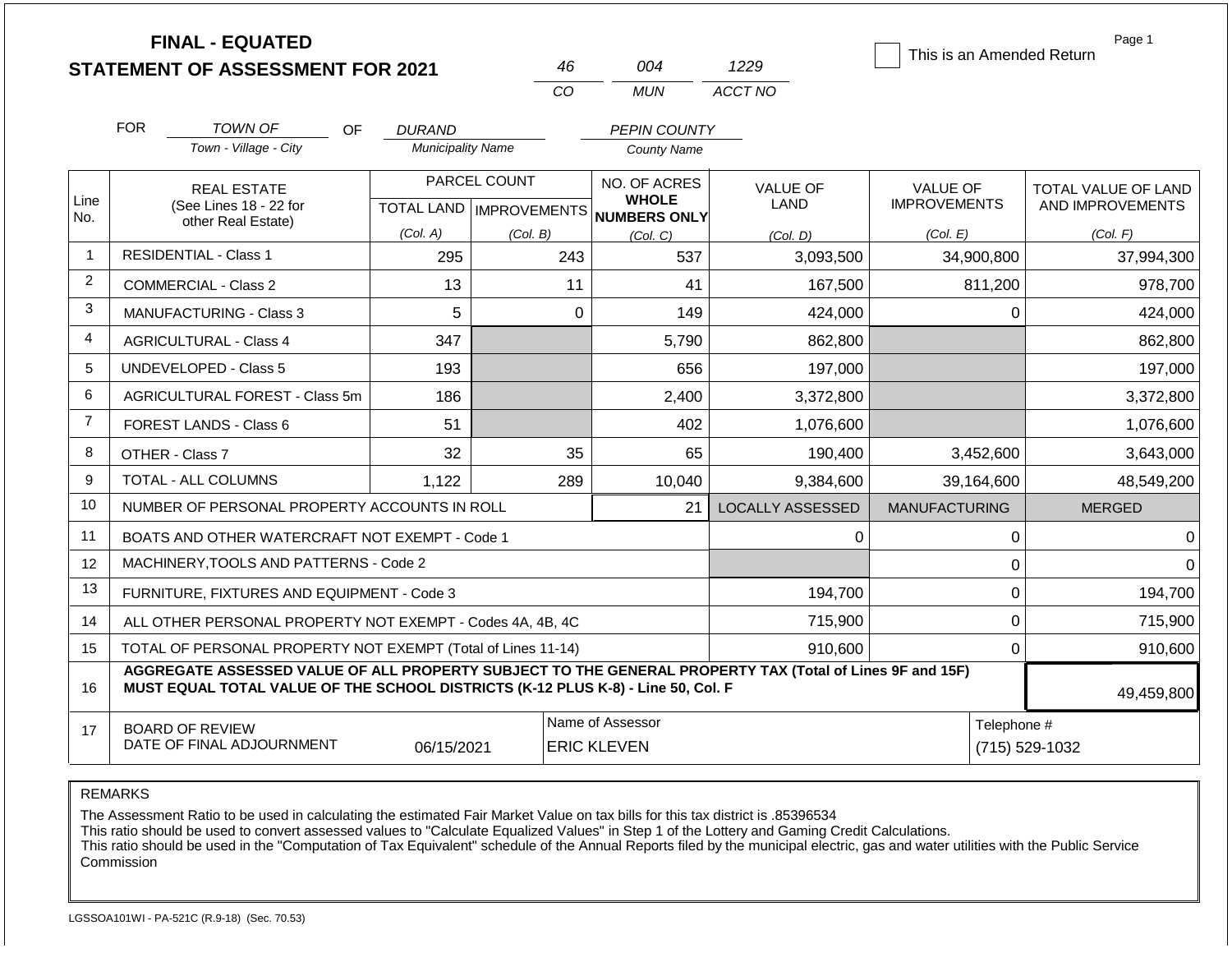2021 46 004 1229

FOREST LANDS (Line 7) and FOREST CROPS (in this section) - are **NOT** the same *YEAR CO MUN ACCT NO*

|    |                                                                                |           |  | Private Forest Crop - Reg Class @ 10¢ per acre                   |                                                                    |                  |  | Private Forest Crop - Reg Class @ \$2.52 per acre               |  |                                                                              |  |
|----|--------------------------------------------------------------------------------|-----------|--|------------------------------------------------------------------|--------------------------------------------------------------------|------------------|--|-----------------------------------------------------------------|--|------------------------------------------------------------------------------|--|
| 18 | (a) PARCELS                                                                    | (b) ACRES |  | (c) ASSESSED VALUE                                               |                                                                    | (d) PARCELS      |  | (e) ACRES                                                       |  | (f) ASSESSED VALUE                                                           |  |
|    |                                                                                |           |  |                                                                  |                                                                    |                  |  |                                                                 |  |                                                                              |  |
|    |                                                                                |           |  | Private Forest Crop - Special Class @ 20¢ per acre               |                                                                    |                  |  |                                                                 |  | Entered Before 2005 Managed Forest - Ferrous Mining CLOSED @ \$7.87 per acre |  |
| 19 | (a) PARCELS                                                                    | (b) ACRES |  | (c) ASSESSED VALUE                                               |                                                                    | (d) PARCELS      |  | (e) ACRES                                                       |  | (f) ASSESSED VALUE                                                           |  |
|    |                                                                                |           |  |                                                                  |                                                                    |                  |  |                                                                 |  |                                                                              |  |
|    |                                                                                |           |  | Entered Before 2005 Managed Forest - OPEN @ 74 ¢ per acre        |                                                                    |                  |  | Entered Before 2005 Managed Forest - CLOSED @                   |  | $$1.75$ per acre                                                             |  |
| 20 | (a) PARCELS<br>(b) ACRES                                                       |           |  | (c) ASSESSED VALUE                                               |                                                                    | (d) PARCELS      |  | (e) ACRES                                                       |  | (f) ASSESSED VALUE                                                           |  |
|    |                                                                                |           |  | 45                                                               |                                                                    | 922.45           |  | 2,283,300                                                       |  |                                                                              |  |
|    | Entered After 2004 Managed Forest - OPEN @ \$2.04 per acre                     |           |  |                                                                  |                                                                    |                  |  | Entered After 2004 Managed Forest - CLOSED @ \$10.20 per acre   |  |                                                                              |  |
| 21 | (a) PARCELS                                                                    | (b) ACRES |  | (c) ASSESSED VALUE                                               |                                                                    | (d) PARCELS      |  | (e) ACRES                                                       |  | (f) ASSESSED VALUE                                                           |  |
|    |                                                                                |           |  |                                                                  |                                                                    |                  |  |                                                                 |  |                                                                              |  |
|    | 3                                                                              | 33        |  | 47,500                                                           |                                                                    | 31               |  | 538.75                                                          |  | 1,320,100                                                                    |  |
| 22 | (a) County Forest Cropland Acres                                               |           |  | (b) Federal Acres                                                |                                                                    | (c) State Acres  |  | (d) County (NOT FOREST CROP) Acres                              |  | (e) Other Acres                                                              |  |
|    |                                                                                |           |  |                                                                  |                                                                    | 205.75           |  | 41                                                              |  | 24.36                                                                        |  |
|    |                                                                                |           |  |                                                                  |                                                                    |                  |  |                                                                 |  |                                                                              |  |
|    |                                                                                |           |  | Assessed Value of Omitted Property From Prior Years (Sec. 70.44) |                                                                    |                  |  | Assessed Value of Sec. 70.43 Corrections of Errors by Assessors |  |                                                                              |  |
| 23 | (a) REAL ESTATE                                                                |           |  | (b) PERSONAL                                                     |                                                                    |                  |  | (c1) REAL ESTATE                                                |  | (c2) PERSONAL                                                                |  |
|    |                                                                                |           |  |                                                                  |                                                                    |                  |  |                                                                 |  |                                                                              |  |
|    | Manufacturing Equated Value of Omitted Property From Prior Years (Sec. 70.995) |           |  |                                                                  | Mfg. Equated Value of Sec.70.43 Corrections of Errors by Assessors |                  |  |                                                                 |  |                                                                              |  |
|    | (d) REAL ESTATE                                                                |           |  | (e) PERSONAL                                                     |                                                                    | (f1) REAL ESTATE |  |                                                                 |  | (f2) PERSONAL                                                                |  |
|    |                                                                                |           |  |                                                                  |                                                                    |                  |  |                                                                 |  |                                                                              |  |
|    |                                                                                |           |  |                                                                  |                                                                    |                  |  |                                                                 |  |                                                                              |  |

# **SPECIAL DISTRICTS**

| Line<br>No. | Enter 6-digit<br>Special District<br>Code (Col. A) | <b>Account</b><br><b>Number</b><br>(Col. B) | <b>Special District Name</b><br>(Col. C) | <b>Locally Assessed Value</b><br>of Real Estate and<br><b>Personal Property (Col. D)</b> | Mfg Value of Real Estate<br>and Personal Property<br>(Col. E) | <b>Merged Value of</b><br><b>Real Estate and</b><br>Personal Property (Col. F) |
|-------------|----------------------------------------------------|---------------------------------------------|------------------------------------------|------------------------------------------------------------------------------------------|---------------------------------------------------------------|--------------------------------------------------------------------------------|
| 24          |                                                    |                                             |                                          |                                                                                          |                                                               |                                                                                |
| 25          |                                                    |                                             |                                          |                                                                                          |                                                               |                                                                                |
| 26          |                                                    |                                             |                                          |                                                                                          |                                                               |                                                                                |
| 27          |                                                    |                                             |                                          |                                                                                          |                                                               |                                                                                |
| 28          |                                                    |                                             |                                          |                                                                                          |                                                               |                                                                                |
| 29          |                                                    |                                             |                                          |                                                                                          |                                                               |                                                                                |
| 30          |                                                    |                                             |                                          |                                                                                          |                                                               |                                                                                |
| 31          |                                                    |                                             |                                          |                                                                                          |                                                               |                                                                                |
| 32          |                                                    |                                             |                                          |                                                                                          |                                                               |                                                                                |
| 33          |                                                    |                                             |                                          |                                                                                          |                                                               |                                                                                |
| 34          |                                                    |                                             |                                          |                                                                                          |                                                               |                                                                                |
| 35          |                                                    |                                             |                                          |                                                                                          |                                                               |                                                                                |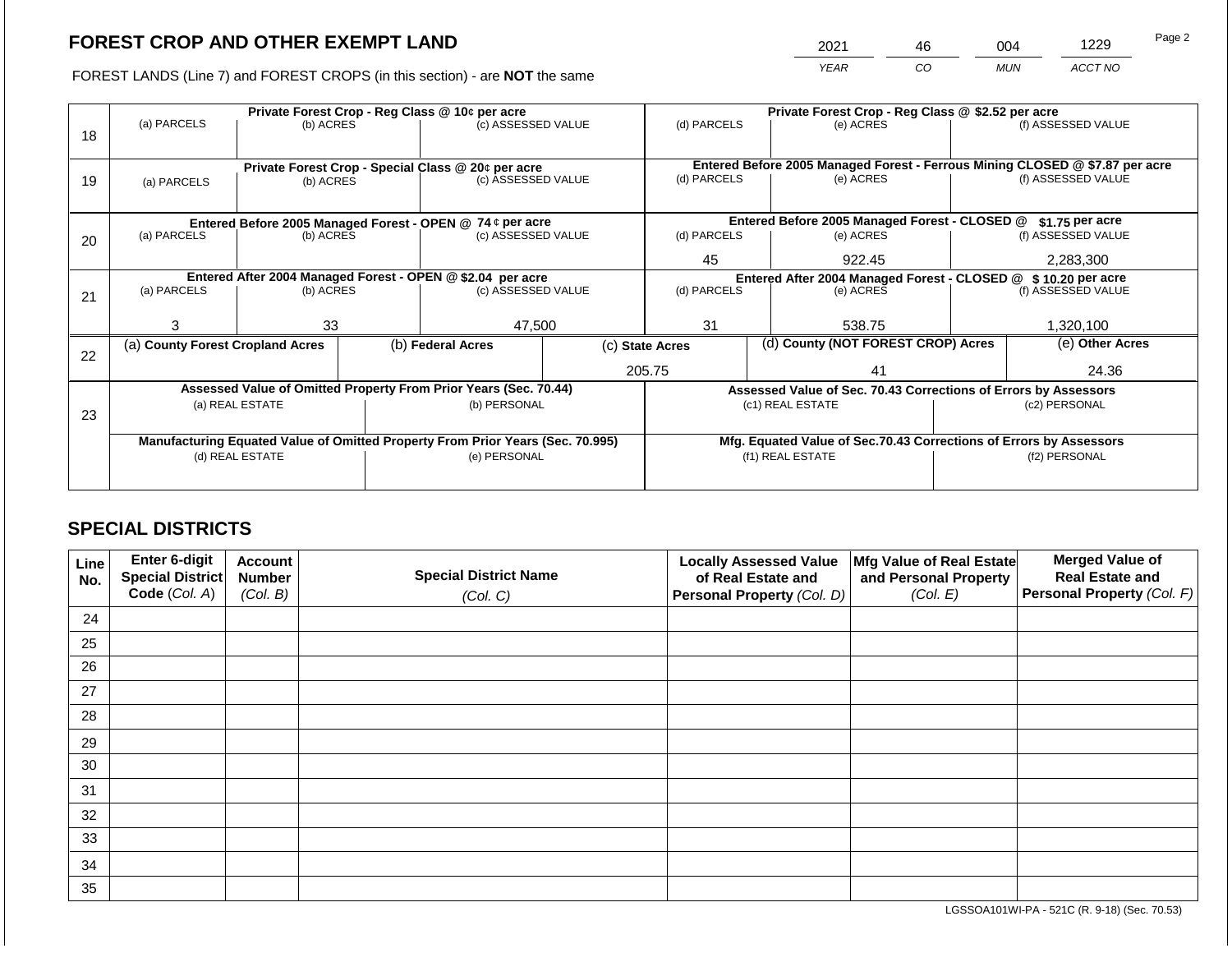|             | <b>SCHOOL DISTRICTS</b>                                  |                                             |                                                         | 2021                                                                              | 004<br>46                                                            | 1229                                                                           |
|-------------|----------------------------------------------------------|---------------------------------------------|---------------------------------------------------------|-----------------------------------------------------------------------------------|----------------------------------------------------------------------|--------------------------------------------------------------------------------|
|             |                                                          |                                             |                                                         | <b>YEAR</b>                                                                       | CO<br><b>MUN</b>                                                     | ACCT NO                                                                        |
| Line<br>No. | Enter 6-digit<br><b>School District</b><br>Code (Col. A) | <b>Account</b><br><b>Number</b><br>(Col. B) | <b>School District Name</b><br>(Col. C)                 | <b>Locally Assessed Value</b><br>of Real Estate and<br>Personal Property (Col. D) | <b>Mfg Value of Real Estate</b><br>and Personal Property<br>(Col. E) | <b>Merged Value of</b><br><b>Real Estate and</b><br>Personal Property (Col. F) |
|             | <b>SCHOOL DISTRICTS (K-8 and K-12)</b><br>A.             |                                             |                                                         |                                                                                   |                                                                      |                                                                                |
| 36          | 461499                                                   | 0278                                        | <b>SCH D OF DURAND</b>                                  | 49,035,800                                                                        | 424,000                                                              | 49,459,800                                                                     |
| 37          |                                                          |                                             |                                                         |                                                                                   |                                                                      |                                                                                |
| 38          |                                                          |                                             |                                                         |                                                                                   |                                                                      |                                                                                |
| 39          |                                                          |                                             |                                                         |                                                                                   |                                                                      |                                                                                |
| 40          |                                                          |                                             |                                                         |                                                                                   |                                                                      |                                                                                |
| 41          |                                                          |                                             |                                                         |                                                                                   |                                                                      |                                                                                |
| 42          |                                                          |                                             |                                                         |                                                                                   |                                                                      |                                                                                |
| 43          |                                                          |                                             |                                                         |                                                                                   |                                                                      |                                                                                |
| 44<br>45    |                                                          |                                             |                                                         |                                                                                   |                                                                      |                                                                                |
| 46          |                                                          |                                             |                                                         |                                                                                   |                                                                      |                                                                                |
| 47          |                                                          |                                             |                                                         |                                                                                   |                                                                      |                                                                                |
| 48          |                                                          |                                             |                                                         |                                                                                   |                                                                      |                                                                                |
| 49          |                                                          |                                             |                                                         |                                                                                   |                                                                      |                                                                                |
| 50          |                                                          |                                             | TOTAL ASSESSED VALUE OF SCHOOL DISTRICTS (K-8 and K-12) | 49,035,800                                                                        | 424,000                                                              | 49,459,800                                                                     |
|             | <b>B.</b><br><b>UNION HIGH SCHOOL DISTRICTS</b>          |                                             |                                                         |                                                                                   |                                                                      |                                                                                |
| 51          |                                                          |                                             |                                                         |                                                                                   |                                                                      |                                                                                |
| 52          |                                                          |                                             |                                                         |                                                                                   |                                                                      |                                                                                |
| 53          |                                                          |                                             |                                                         |                                                                                   |                                                                      |                                                                                |
| 54          |                                                          |                                             |                                                         |                                                                                   |                                                                      |                                                                                |
| 55          |                                                          |                                             | TOTAL ASSESSED VALUE OF UNION HIGH SCHOOLS              |                                                                                   |                                                                      |                                                                                |
|             | <b>TECHNICAL COLLEGE DISTRICTS</b><br>C.                 |                                             |                                                         |                                                                                   |                                                                      |                                                                                |
| 56          | 000100                                                   | 0001                                        | CHIPPEWA VALLEY TECHNICAL COLLEGE EAUC                  | 49,035,800                                                                        | 424,000                                                              | 49,459,800                                                                     |
| 57<br>58    |                                                          |                                             |                                                         |                                                                                   |                                                                      |                                                                                |
|             |                                                          |                                             |                                                         |                                                                                   |                                                                      |                                                                                |
| 59          |                                                          |                                             | TOTAL ASSESSED VALUE OF TECHNICAL COLLEGES              | 49,035,800                                                                        | 424,000                                                              | 49,459,800                                                                     |

 *I hereby certify, to the best of my knowledge and belief, this form is complete and correct.*

| Name                                           |                          | Title | Submission date  |
|------------------------------------------------|--------------------------|-------|------------------|
| PATRICIA A SCHARR                              |                          |       | 16<br>2021<br>06 |
| Phone                                          | Email address            |       |                  |
| 715<br>672<br>8850<br>$\overline{\phantom{0}}$ | TREASURER@CO.PEPIN.WI.US |       |                  |

Page 3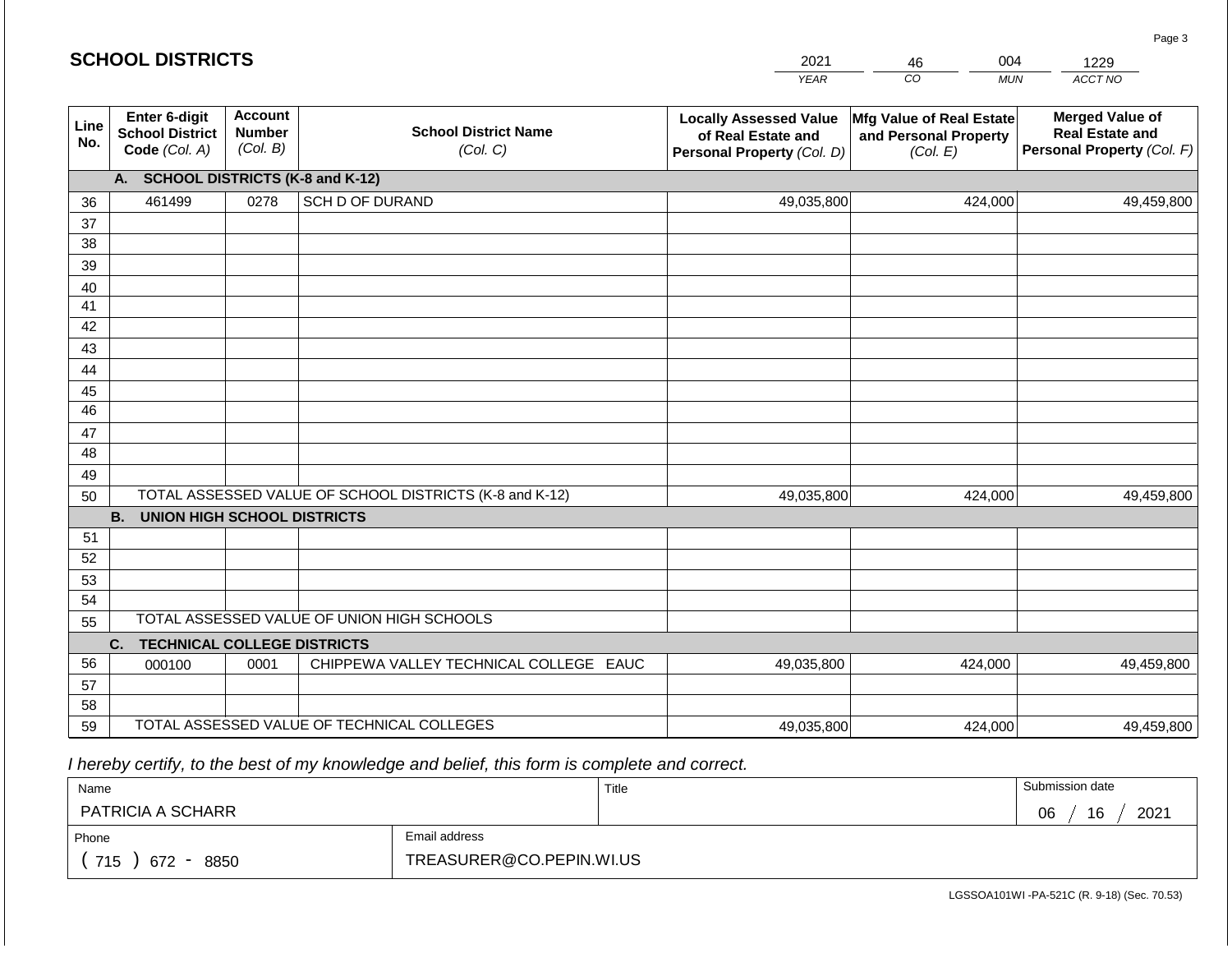- Each municipality's SOA is completed after the Board of Review and includes any changes made to the locally assessed values, under state law (sec. 70.53, Wis. Stats.)
- The Wisconsin Department of Revenue (DOR) merges the locally assessed values with the state assessed manufacturing values
- DOR provides the information regarding district names and codes. If a district is not listed, contact DOR.

Note: If you submit an amended SOA to DOR after your municipality's SOA is equated and posted to our website, we will process the SOA. However, DOR will not recalculate the *aggregate ratio or update the final SOA posted on our website. You should use the corrected values to calculate your tax rates.*

#### **Page 1: Real Estate and Personal Property**

- Lines 1-9 assessed real estate values, parcel counts and acres by classification
- Lines 10-15 assessed personal property values and number of accounts by class
- Line 16 aggregate assessed value of all property subject to general property; use to calculate tax rates. Note: This line equals the total assessed value of K-8 and K-12 school districts (Line 50) and total assessed value of technical colleges (Line 59).
- Remarks assessment ratio used to calculate estimated fair market value on property tax bills

#### **Page 2: Forest Crop, Other Exempt Land and Special Districts**

- Lines 18-21 private forest crop and managed forest lands assessed values
- Line  $22 -$  tax exempt land acres
- Line 23 prior years assessed value of omitted property under sec. 70.44 and correction of errors under sec. 70.43 shown by locally assessed or manufacturing real estate and personal property. Note: If there is an amount on this line, report the corresponding tax in the Statement of Taxes, Sections J or K.
- Lines 24-35 special district assessed values. These values are used to calculate tax rates for the special districts.

#### **Page 3: School Districts**

- Lines 36-50 school districts (K-8 and K-12) assessed values. These values are used to calculate tax rates for school districts.
- Lines 51-55 union high school district assessed values. These values are used to calculate tax rates for union high school districts.
- Lines 56-59 technical college assessed values. These values are used to calculate tax rates for technical colleges.

If you have questions: Email: lgs@wisconsin.gov

 Phone: (608) 266-2569 or (608) 264-6892 Fax: (608) 264-6887

BRITTANY MYERS<br>TOWN OF DURAND<br>W5832 US HWY 10 TOWN OF DURAND **DURAND, WI 54736** W5832 US HWY 10 DURAND, WI 54736BRITTANY MYERS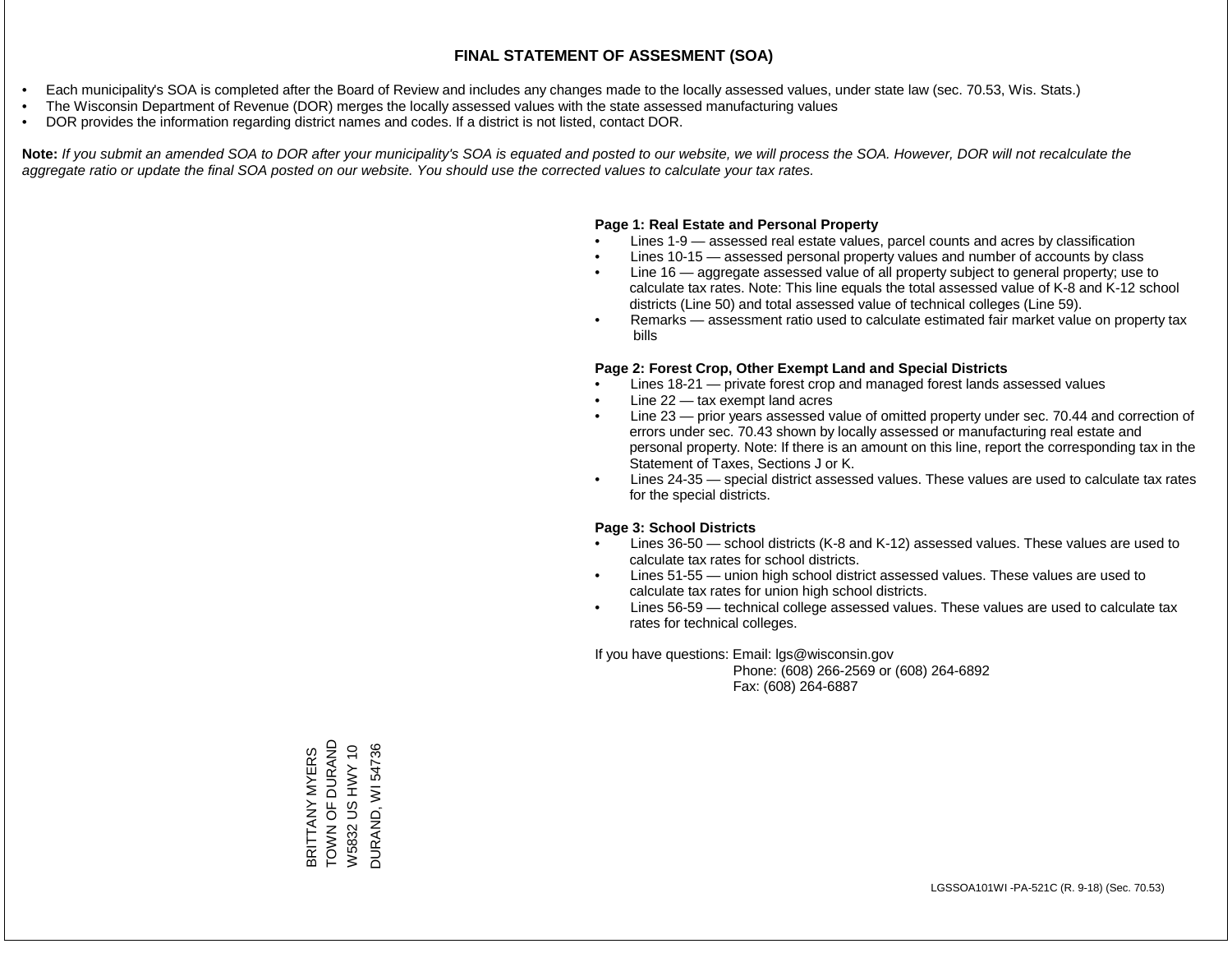|                |            | <b>FINAL - EQUATED</b><br><b>STATEMENT OF ASSESSMENT FOR 2021</b>                                                                                                                            |                          |              | 46                                                        | 006                                                  | 1230                    | This is an Amended Return | Page 1              |
|----------------|------------|----------------------------------------------------------------------------------------------------------------------------------------------------------------------------------------------|--------------------------|--------------|-----------------------------------------------------------|------------------------------------------------------|-------------------------|---------------------------|---------------------|
|                |            |                                                                                                                                                                                              |                          | CO           |                                                           | <b>MUN</b>                                           | ACCT NO                 |                           |                     |
|                | <b>FOR</b> | TOWN OF<br>OF.                                                                                                                                                                               | <b>FRANKFORT</b>         |              |                                                           | <b>PEPIN COUNTY</b>                                  |                         |                           |                     |
|                |            | Town - Village - City                                                                                                                                                                        | <b>Municipality Name</b> |              |                                                           | <b>County Name</b>                                   |                         |                           |                     |
|                |            | <b>REAL ESTATE</b>                                                                                                                                                                           |                          | PARCEL COUNT |                                                           | NO. OF ACRES                                         | <b>VALUE OF</b>         | <b>VALUE OF</b>           | TOTAL VALUE OF LAND |
| Line<br>No.    |            | (See Lines 18 - 22 for<br>other Real Estate)                                                                                                                                                 |                          |              |                                                           | <b>WHOLE</b><br>TOTAL LAND IMPROVEMENTS NUMBERS ONLY | <b>LAND</b>             | <b>IMPROVEMENTS</b>       | AND IMPROVEMENTS    |
|                |            |                                                                                                                                                                                              | (Col. A)                 | (Col. B)     |                                                           | (Col, C)                                             | (Col. D)                | (Col. E)                  | (Col. F)            |
| $\mathbf{1}$   |            | <b>RESIDENTIAL - Class 1</b>                                                                                                                                                                 | 192                      |              | 150                                                       | 510                                                  | 2,643,800               | 12,892,400                | 15,536,200          |
| $\overline{2}$ |            | <b>COMMERCIAL - Class 2</b>                                                                                                                                                                  | 8                        |              | 4                                                         | 82                                                   | 367,800                 | 357,100                   | 724,900             |
| 3              |            | MANUFACTURING - Class 3                                                                                                                                                                      | $\Omega$                 |              | $\overline{0}$                                            | $\Omega$                                             | 0                       | 0                         | 0                   |
| $\overline{4}$ |            | <b>AGRICULTURAL - Class 4</b>                                                                                                                                                                | 550                      |              |                                                           | 8,577                                                | 1,384,400               |                           | 1,384,400           |
| 5              |            | UNDEVELOPED - Class 5                                                                                                                                                                        | 282                      |              |                                                           | 1,016                                                | 553,200                 |                           | 553,200             |
| 6              |            | AGRICULTURAL FOREST - Class 5m                                                                                                                                                               | 268                      |              |                                                           | 3,694                                                | 6,341,100               |                           | 6,341,100           |
| $\overline{7}$ |            | FOREST LANDS - Class 6                                                                                                                                                                       | 47                       |              |                                                           | 518                                                  | 1,756,400               |                           | 1,756,400           |
| 8              |            | OTHER - Class 7                                                                                                                                                                              | 72                       |              | 72                                                        | 137                                                  | 795,300                 | 6,640,800                 | 7,436,100           |
| 9              |            | <b>TOTAL - ALL COLUMNS</b>                                                                                                                                                                   | 1,419                    |              | 226                                                       | 14,534                                               | 13,842,000              | 19,890,300                | 33,732,300          |
| 10             |            | NUMBER OF PERSONAL PROPERTY ACCOUNTS IN ROLL                                                                                                                                                 |                          |              |                                                           | 14                                                   | <b>LOCALLY ASSESSED</b> | <b>MANUFACTURING</b>      | <b>MERGED</b>       |
| 11             |            | BOATS AND OTHER WATERCRAFT NOT EXEMPT - Code 1                                                                                                                                               |                          |              |                                                           |                                                      | 0                       | 0                         | $\Omega$            |
| 12             |            | MACHINERY, TOOLS AND PATTERNS - Code 2                                                                                                                                                       |                          |              |                                                           |                                                      |                         | $\mathbf 0$               | $\Omega$            |
| 13             |            | FURNITURE, FIXTURES AND EQUIPMENT - Code 3                                                                                                                                                   |                          |              |                                                           |                                                      | 4,477                   | $\pmb{0}$                 | 4,477               |
| 14             |            | ALL OTHER PERSONAL PROPERTY NOT EXEMPT - Codes 4A, 4B, 4C                                                                                                                                    |                          |              |                                                           |                                                      | 239,720                 | $\pmb{0}$                 | 239,720             |
| 15             |            | TOTAL OF PERSONAL PROPERTY NOT EXEMPT (Total of Lines 11-14)                                                                                                                                 |                          |              |                                                           |                                                      | 244,197                 | $\Omega$                  | 244,197             |
| 16             |            | AGGREGATE ASSESSED VALUE OF ALL PROPERTY SUBJECT TO THE GENERAL PROPERTY TAX (Total of Lines 9F and 15F)<br>MUST EQUAL TOTAL VALUE OF THE SCHOOL DISTRICTS (K-12 PLUS K-8) - Line 50, Col. F |                          |              |                                                           |                                                      |                         |                           | 33,976,497          |
| 17             |            | <b>BOARD OF REVIEW</b><br>DATE OF FINAL ADJOURNMENT                                                                                                                                          | 09/15/2021               |              | Name of Assessor<br>Telephone #<br><b>IMARK T GARLICK</b> |                                                      |                         |                           | (715) 287-3376      |

The Assessment Ratio to be used in calculating the estimated Fair Market Value on tax bills for this tax district is .999767452

This ratio should be used to convert assessed values to "Calculate Equalized Values" in Step 1 of the Lottery and Gaming Credit Calculations.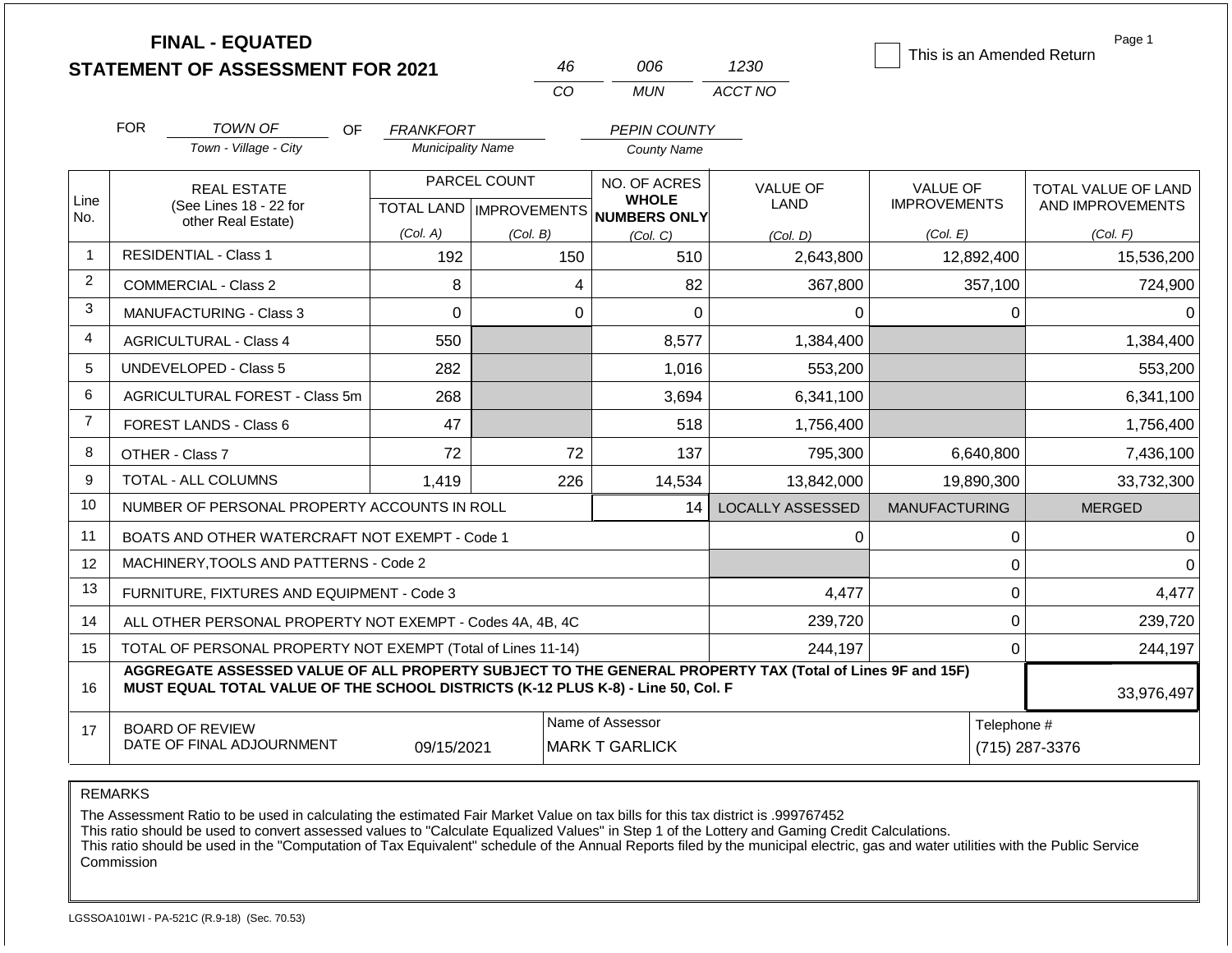2021 46 006 1230

FOREST LANDS (Line 7) and FOREST CROPS (in this section) - are **NOT** the same *YEAR CO MUN ACCT NO*

| 18 | Private Forest Crop - Reg Class @ 10¢ per acre<br>(a) PARCELS<br>(b) ACRES     |           |  | (c) ASSESSED VALUE                                               |                                                                    | (d) PARCELS     |          | Private Forest Crop - Reg Class @ \$2.52 per acre<br>(e) ACRES  |           | (f) ASSESSED VALUE                                                                                 |
|----|--------------------------------------------------------------------------------|-----------|--|------------------------------------------------------------------|--------------------------------------------------------------------|-----------------|----------|-----------------------------------------------------------------|-----------|----------------------------------------------------------------------------------------------------|
| 19 | Private Forest Crop - Special Class @ 20¢ per acre<br>(b) ACRES<br>(a) PARCELS |           |  | (c) ASSESSED VALUE                                               |                                                                    | (d) PARCELS     |          | (e) ACRES                                                       |           | Entered Before 2005 Managed Forest - Ferrous Mining CLOSED @ \$7.87 per acre<br>(f) ASSESSED VALUE |
|    |                                                                                |           |  | Entered Before 2005 Managed Forest - OPEN @ 74 ¢ per acre        |                                                                    |                 |          | Entered Before 2005 Managed Forest - CLOSED @                   |           | \$1.75 per acre                                                                                    |
| 20 | (a) PARCELS                                                                    | (b) ACRES |  | (c) ASSESSED VALUE                                               |                                                                    | (d) PARCELS     |          | (e) ACRES                                                       |           | (f) ASSESSED VALUE                                                                                 |
|    | 88                                                                             |           |  | 149,600                                                          |                                                                    | 121             |          | 2,359.16                                                        |           | 5,654,800                                                                                          |
|    | Entered After 2004 Managed Forest - OPEN @ \$2.04 per acre                     |           |  |                                                                  | Entered After 2004 Managed Forest - CLOSED @ \$10.20 per acre      |                 |          |                                                                 |           |                                                                                                    |
| 21 | (a) PARCELS                                                                    | (b) ACRES |  | (c) ASSESSED VALUE                                               |                                                                    | (d) PARCELS     |          | (e) ACRES                                                       |           | (f) ASSESSED VALUE                                                                                 |
|    |                                                                                |           |  |                                                                  |                                                                    |                 |          |                                                                 |           |                                                                                                    |
|    |                                                                                |           |  |                                                                  | 67                                                                 |                 | 1.217.43 |                                                                 | 3,002,400 |                                                                                                    |
| 22 | (a) County Forest Cropland Acres                                               |           |  | (b) Federal Acres                                                |                                                                    | (c) State Acres |          | (d) County (NOT FOREST CROP) Acres                              |           | (e) Other Acres                                                                                    |
|    |                                                                                |           |  |                                                                  |                                                                    | 1,294.01        |          | 43.61                                                           |           | 7.36                                                                                               |
|    |                                                                                |           |  | Assessed Value of Omitted Property From Prior Years (Sec. 70.44) |                                                                    |                 |          | Assessed Value of Sec. 70.43 Corrections of Errors by Assessors |           |                                                                                                    |
|    | (a) REAL ESTATE                                                                |           |  | (b) PERSONAL                                                     |                                                                    |                 |          | (c1) REAL ESTATE                                                |           | (c2) PERSONAL                                                                                      |
| 23 |                                                                                |           |  |                                                                  |                                                                    |                 |          |                                                                 |           |                                                                                                    |
|    | Manufacturing Equated Value of Omitted Property From Prior Years (Sec. 70.995) |           |  |                                                                  | Mfg. Equated Value of Sec.70.43 Corrections of Errors by Assessors |                 |          |                                                                 |           |                                                                                                    |
|    | (d) REAL ESTATE                                                                |           |  | (e) PERSONAL                                                     | (f1) REAL ESTATE                                                   |                 |          | (f2) PERSONAL                                                   |           |                                                                                                    |
|    |                                                                                |           |  |                                                                  |                                                                    |                 |          |                                                                 |           |                                                                                                    |

# **SPECIAL DISTRICTS**

| Line<br>No. | <b>Enter 6-digit</b><br>Special District | <b>Account</b><br><b>Number</b> | <b>Special District Name</b> | <b>Locally Assessed Value</b><br>of Real Estate and | Mfg Value of Real Estate<br>and Personal Property | <b>Merged Value of</b><br><b>Real Estate and</b> |
|-------------|------------------------------------------|---------------------------------|------------------------------|-----------------------------------------------------|---------------------------------------------------|--------------------------------------------------|
|             | Code (Col. A)                            | (Col. B)                        | (Col. C)                     | Personal Property (Col. D)                          | (Col. E)                                          | Personal Property (Col. F)                       |
| 24          |                                          |                                 |                              |                                                     |                                                   |                                                  |
| 25          |                                          |                                 |                              |                                                     |                                                   |                                                  |
| 26          |                                          |                                 |                              |                                                     |                                                   |                                                  |
| 27          |                                          |                                 |                              |                                                     |                                                   |                                                  |
| 28          |                                          |                                 |                              |                                                     |                                                   |                                                  |
| 29          |                                          |                                 |                              |                                                     |                                                   |                                                  |
| 30          |                                          |                                 |                              |                                                     |                                                   |                                                  |
| 31          |                                          |                                 |                              |                                                     |                                                   |                                                  |
| 32          |                                          |                                 |                              |                                                     |                                                   |                                                  |
| 33          |                                          |                                 |                              |                                                     |                                                   |                                                  |
| 34          |                                          |                                 |                              |                                                     |                                                   |                                                  |
| 35          |                                          |                                 |                              |                                                     |                                                   |                                                  |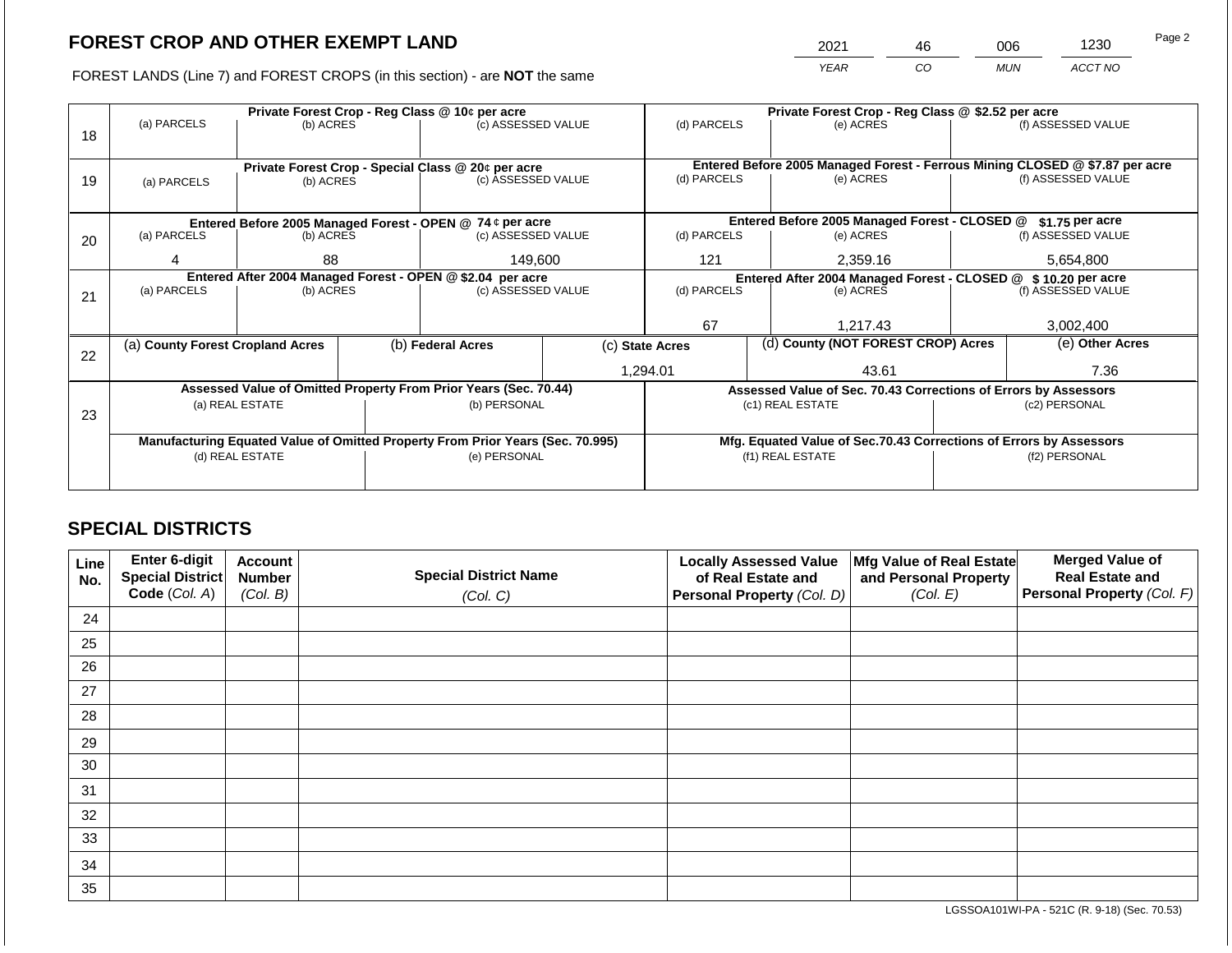|             | <b>SCHOOL DISTRICTS</b>                                  |                                             |                                                         | 2021                                                                              | 46                                                            | 006<br>1230                                                                    |
|-------------|----------------------------------------------------------|---------------------------------------------|---------------------------------------------------------|-----------------------------------------------------------------------------------|---------------------------------------------------------------|--------------------------------------------------------------------------------|
|             |                                                          |                                             |                                                         | <b>YEAR</b>                                                                       | CO                                                            | ACCT NO<br><b>MUN</b>                                                          |
| Line<br>No. | Enter 6-digit<br><b>School District</b><br>Code (Col. A) | <b>Account</b><br><b>Number</b><br>(Col. B) | <b>School District Name</b><br>(Col. C)                 | <b>Locally Assessed Value</b><br>of Real Estate and<br>Personal Property (Col. D) | Mfg Value of Real Estate<br>and Personal Property<br>(Col. E) | <b>Merged Value of</b><br><b>Real Estate and</b><br>Personal Property (Col. F) |
|             | A. SCHOOL DISTRICTS (K-8 and K-12)                       |                                             |                                                         |                                                                                   |                                                               |                                                                                |
| 36          | 461499                                                   | 0278                                        | SCH D OF DURAND                                         | 25,529,297                                                                        |                                                               | 25,529,297                                                                     |
| 37          | 464270                                                   | 0279                                        | SCH D OF PEPIN AREA                                     | 7,963,700                                                                         |                                                               | 7,963,700                                                                      |
| 38          | 474459                                                   | 0282                                        | SCH D OF PLUM CITY                                      | 483,500                                                                           |                                                               | 483,500                                                                        |
| 39          |                                                          |                                             |                                                         |                                                                                   |                                                               |                                                                                |
| 40          |                                                          |                                             |                                                         |                                                                                   |                                                               |                                                                                |
| 41          |                                                          |                                             |                                                         |                                                                                   |                                                               |                                                                                |
| 42          |                                                          |                                             |                                                         |                                                                                   |                                                               |                                                                                |
| 43          |                                                          |                                             |                                                         |                                                                                   |                                                               |                                                                                |
| 44          |                                                          |                                             |                                                         |                                                                                   |                                                               |                                                                                |
| 45          |                                                          |                                             |                                                         |                                                                                   |                                                               |                                                                                |
| 46          |                                                          |                                             |                                                         |                                                                                   |                                                               |                                                                                |
| 47          |                                                          |                                             |                                                         |                                                                                   |                                                               |                                                                                |
| 48          |                                                          |                                             |                                                         |                                                                                   |                                                               |                                                                                |
| 49<br>50    |                                                          |                                             | TOTAL ASSESSED VALUE OF SCHOOL DISTRICTS (K-8 and K-12) | 33,976,497                                                                        |                                                               | 33,976,497                                                                     |
|             | <b>B.</b><br><b>UNION HIGH SCHOOL DISTRICTS</b>          |                                             |                                                         |                                                                                   |                                                               |                                                                                |
| 51          |                                                          |                                             |                                                         |                                                                                   |                                                               |                                                                                |
| 52          |                                                          |                                             |                                                         |                                                                                   |                                                               |                                                                                |
| 53          |                                                          |                                             |                                                         |                                                                                   |                                                               |                                                                                |
| 54          |                                                          |                                             |                                                         |                                                                                   |                                                               |                                                                                |
| 55          |                                                          |                                             | TOTAL ASSESSED VALUE OF UNION HIGH SCHOOLS              |                                                                                   |                                                               |                                                                                |
|             | <b>TECHNICAL COLLEGE DISTRICTS</b><br>C.                 |                                             |                                                         |                                                                                   |                                                               |                                                                                |
| 56          | 000100                                                   | 0001                                        | CHIPPEWA VALLEY TECHNICAL COLLEGE EAUC                  | 33,976,497                                                                        |                                                               | 33,976,497                                                                     |
| 57          |                                                          |                                             |                                                         |                                                                                   |                                                               |                                                                                |
| 58          |                                                          |                                             |                                                         |                                                                                   |                                                               |                                                                                |
| 59          |                                                          |                                             | TOTAL ASSESSED VALUE OF TECHNICAL COLLEGES              | 33,976,497                                                                        |                                                               | 33,976,497                                                                     |

 *I hereby certify, to the best of my knowledge and belief, this form is complete and correct.*

**SCHOOL DISTRICTS**

| Name                     |                          | Title | Submission date  |
|--------------------------|--------------------------|-------|------------------|
| <b>PATRICIA A SCHARR</b> |                          |       | 16<br>2021<br>09 |
| Phone                    | Email address            |       |                  |
| 715<br>672<br>8850       | TREASURER@CO.PEPIN.WI.US |       |                  |

Page 3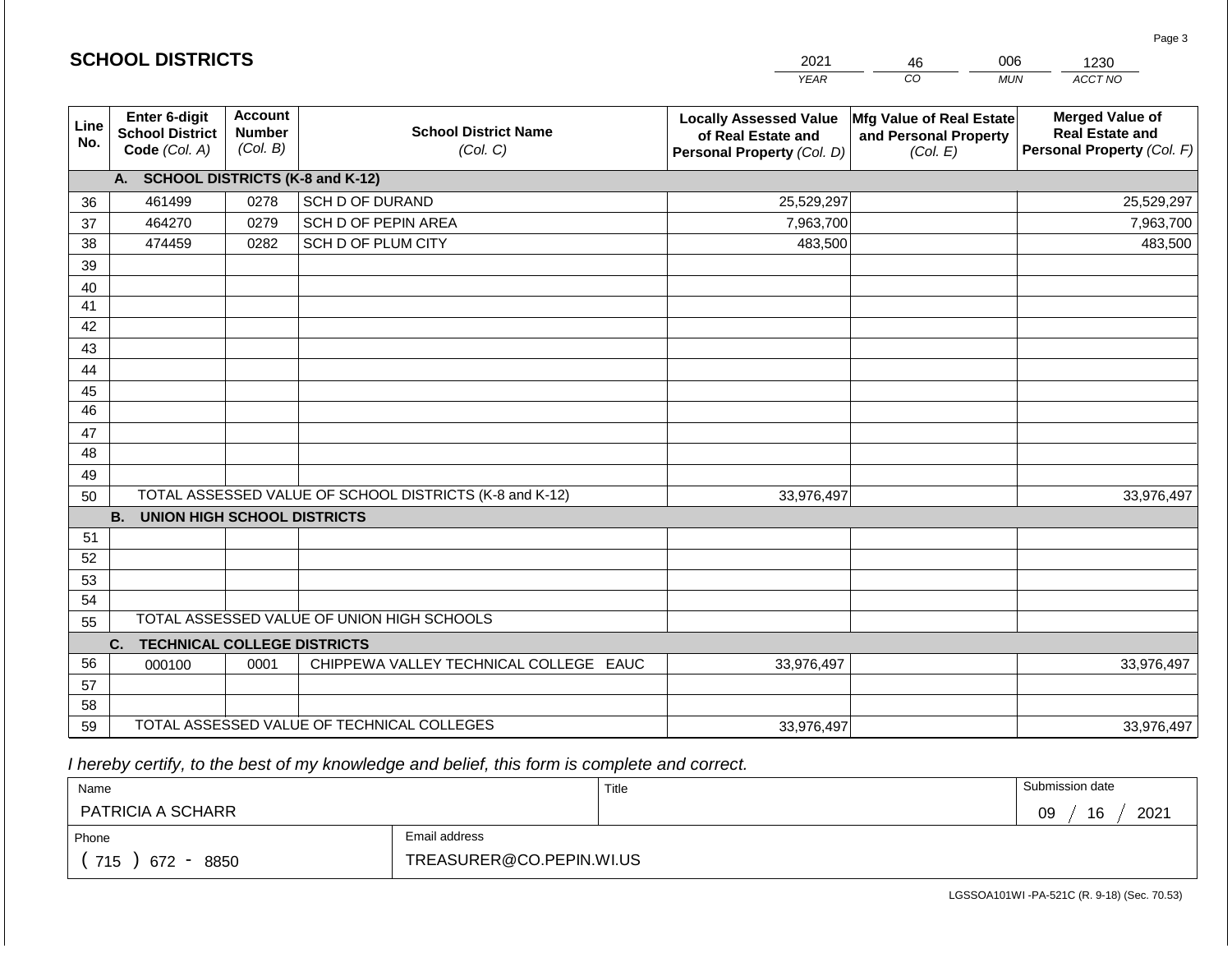- Each municipality's SOA is completed after the Board of Review and includes any changes made to the locally assessed values, under state law (sec. 70.53, Wis. Stats.)
- The Wisconsin Department of Revenue (DOR) merges the locally assessed values with the state assessed manufacturing values
- DOR provides the information regarding district names and codes. If a district is not listed, contact DOR.

Note: If you submit an amended SOA to DOR after your municipality's SOA is equated and posted to our website, we will process the SOA. However, DOR will not recalculate the *aggregate ratio or update the final SOA posted on our website. You should use the corrected values to calculate your tax rates.*

#### **Page 1: Real Estate and Personal Property**

- Lines 1-9 assessed real estate values, parcel counts and acres by classification
- Lines 10-15 assessed personal property values and number of accounts by class
- Line 16 aggregate assessed value of all property subject to general property; use to calculate tax rates. Note: This line equals the total assessed value of K-8 and K-12 school districts (Line 50) and total assessed value of technical colleges (Line 59).
- Remarks assessment ratio used to calculate estimated fair market value on property tax bills

#### **Page 2: Forest Crop, Other Exempt Land and Special Districts**

- Lines 18-21 private forest crop and managed forest lands assessed values
- Line  $22 -$  tax exempt land acres
- Line 23 prior years assessed value of omitted property under sec. 70.44 and correction of errors under sec. 70.43 shown by locally assessed or manufacturing real estate and personal property. Note: If there is an amount on this line, report the corresponding tax in the Statement of Taxes, Sections J or K.
- Lines 24-35 special district assessed values. These values are used to calculate tax rates for the special districts.

#### **Page 3: School Districts**

- Lines 36-50 school districts (K-8 and K-12) assessed values. These values are used to calculate tax rates for school districts.
- Lines 51-55 union high school district assessed values. These values are used to calculate tax rates for union high school districts.
- Lines 56-59 technical college assessed values. These values are used to calculate tax rates for technical colleges.

If you have questions: Email: lgs@wisconsin.gov

 Phone: (608) 266-2569 or (608) 264-6892 Fax: (608) 264-6887

TOWN OF FRANKFORT MAUREEN MANORE<br>TOWN OF FRANKFORT PEPIN, WI 54759 - 4652 PEPIN, WI 54759 - 4652BYINGTON RD N3290 BYINGTON RD MAUREEN MANORE N3290 E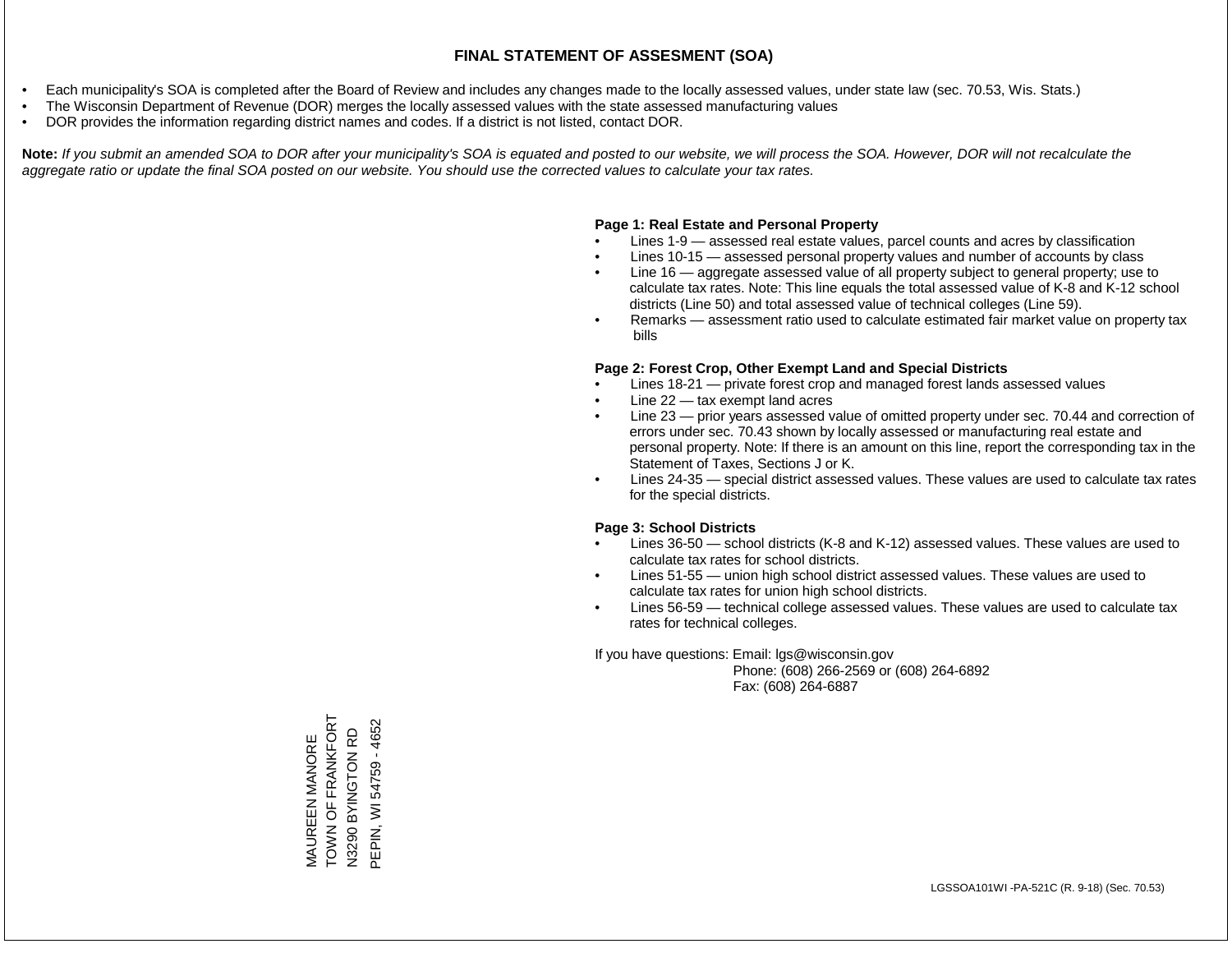|                |                                                                                                                | <b>FINAL - EQUATED</b><br><b>STATEMENT OF ASSESSMENT FOR 2021</b>                                                                                                                            |                          |                           | 46             | 008                          | 1231                    | This is an Amended Return |                               | Page 1              |
|----------------|----------------------------------------------------------------------------------------------------------------|----------------------------------------------------------------------------------------------------------------------------------------------------------------------------------------------|--------------------------|---------------------------|----------------|------------------------------|-------------------------|---------------------------|-------------------------------|---------------------|
|                |                                                                                                                |                                                                                                                                                                                              |                          |                           | CO             | <b>MUN</b>                   | ACCT NO                 |                           |                               |                     |
|                | <b>FOR</b>                                                                                                     | <b>TOWN OF</b><br>OF                                                                                                                                                                         | <b>LIMA</b>              |                           |                | <b>PEPIN COUNTY</b>          |                         |                           |                               |                     |
|                | Town - Village - City                                                                                          |                                                                                                                                                                                              | <b>Municipality Name</b> |                           |                | County Name                  |                         |                           |                               |                     |
|                | <b>REAL ESTATE</b>                                                                                             |                                                                                                                                                                                              |                          | PARCEL COUNT              |                | NO. OF ACRES                 | <b>VALUE OF</b>         | <b>VALUE OF</b>           |                               | TOTAL VALUE OF LAND |
| Line<br>No.    |                                                                                                                | (See Lines 18 - 22 for<br>other Real Estate)                                                                                                                                                 |                          | TOTAL LAND   IMPROVEMENTS |                | <b>WHOLE</b><br>NUMBERS ONLY | LAND                    | <b>IMPROVEMENTS</b>       |                               | AND IMPROVEMENTS    |
|                |                                                                                                                |                                                                                                                                                                                              | (Col. A)                 | (Col. B)                  |                | (Col, C)                     | (Col. D)                | (Col. E)                  |                               | (Col. F)            |
| -1             |                                                                                                                | <b>RESIDENTIAL - Class 1</b>                                                                                                                                                                 | 229                      |                           | 210            | 391                          | 1,675,650               | 25,443,900                |                               | 27,119,550          |
| 2              |                                                                                                                | <b>COMMERCIAL - Class 2</b>                                                                                                                                                                  | 13                       |                           | 10             | 37                           | 140,500                 | 2,095,100                 |                               | 2,235,600           |
| 3              |                                                                                                                | <b>MANUFACTURING - Class 3</b>                                                                                                                                                               | $\overline{2}$           |                           | $\overline{2}$ | 32                           | 226,900                 | 3,705,500                 |                               | 3,932,400           |
| $\overline{4}$ |                                                                                                                | <b>AGRICULTURAL - Class 4</b>                                                                                                                                                                | 735                      |                           |                | 15,621                       | 2,094,150               |                           |                               | 2,094,150           |
| 5              |                                                                                                                | <b>UNDEVELOPED - Class 5</b>                                                                                                                                                                 | 462                      |                           |                | 1,703                        | 502,450                 |                           |                               | 502,450             |
| 6              |                                                                                                                | AGRICULTURAL FOREST - Class 5m                                                                                                                                                               | 270                      |                           |                | 2,511                        | 2,763,300               |                           |                               | 2,763,300           |
| $\overline{7}$ |                                                                                                                | FOREST LANDS - Class 6                                                                                                                                                                       | 62                       |                           |                | 486                          | 1,083,200               |                           |                               | 1,083,200           |
| 8              |                                                                                                                | OTHER - Class 7                                                                                                                                                                              | 93                       |                           | 111            | 240                          | 869,900                 | 15,074,400                |                               | 15,944,300          |
| 9              |                                                                                                                | <b>TOTAL - ALL COLUMNS</b>                                                                                                                                                                   | 1,866                    |                           | 333            | 21,021                       | 9,356,050               | 46,318,900                |                               | 55,674,950          |
| 10             |                                                                                                                | NUMBER OF PERSONAL PROPERTY ACCOUNTS IN ROLL                                                                                                                                                 |                          |                           |                | 31                           | <b>LOCALLY ASSESSED</b> | <b>MANUFACTURING</b>      |                               | <b>MERGED</b>       |
| 11             |                                                                                                                | BOATS AND OTHER WATERCRAFT NOT EXEMPT - Code 1                                                                                                                                               |                          |                           |                |                              | 0                       |                           | $\Omega$                      | $\Omega$            |
| 12             |                                                                                                                | MACHINERY, TOOLS AND PATTERNS - Code 2                                                                                                                                                       |                          |                           |                |                              |                         | 436,800                   |                               | 436,800             |
| 13             |                                                                                                                | FURNITURE, FIXTURES AND EQUIPMENT - Code 3                                                                                                                                                   |                          |                           |                |                              | 41,500                  |                           | 5,700                         | 47,200              |
| 14             |                                                                                                                | ALL OTHER PERSONAL PROPERTY NOT EXEMPT - Codes 4A, 4B, 4C                                                                                                                                    |                          |                           |                |                              | 702,900                 | 355,900                   |                               | 1,058,800           |
| 15             |                                                                                                                | TOTAL OF PERSONAL PROPERTY NOT EXEMPT (Total of Lines 11-14)                                                                                                                                 |                          |                           |                |                              | 744,400                 | 798,400                   |                               | 1,542,800           |
| 16             |                                                                                                                | AGGREGATE ASSESSED VALUE OF ALL PROPERTY SUBJECT TO THE GENERAL PROPERTY TAX (Total of Lines 9F and 15F)<br>MUST EQUAL TOTAL VALUE OF THE SCHOOL DISTRICTS (K-12 PLUS K-8) - Line 50, Col. F |                          |                           |                |                              |                         |                           |                               | 57,217,750          |
| 17             | Name of Assessor<br><b>BOARD OF REVIEW</b><br>DATE OF FINAL ADJOURNMENT<br>05/21/2021<br><b>DARRELL KLEVEN</b> |                                                                                                                                                                                              |                          |                           |                |                              |                         |                           | Telephone #<br>(715) 287-4737 |                     |

The Assessment Ratio to be used in calculating the estimated Fair Market Value on tax bills for this tax district is .816935311

This ratio should be used to convert assessed values to "Calculate Equalized Values" in Step 1 of the Lottery and Gaming Credit Calculations.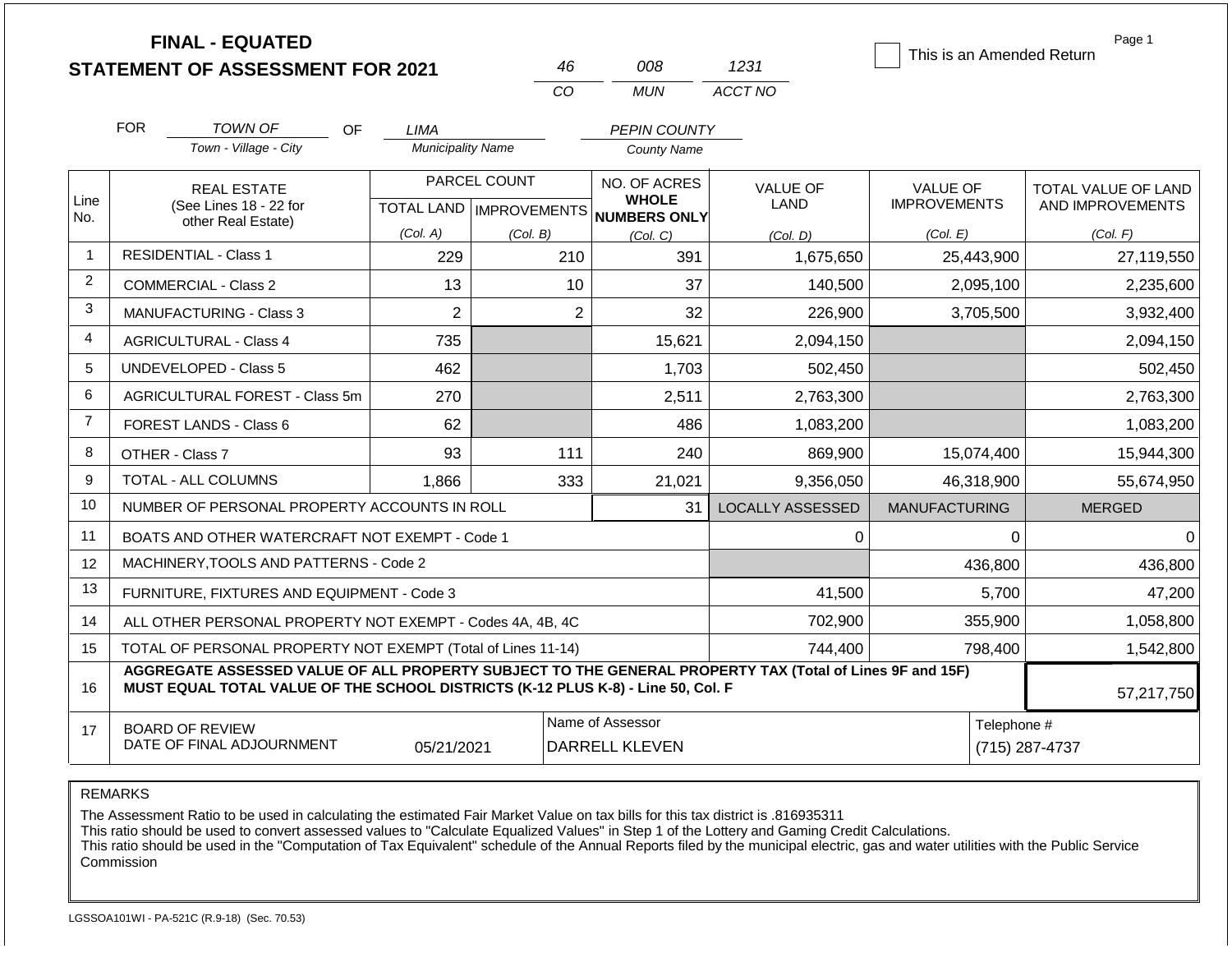2021 46 008 1231

FOREST LANDS (Line 7) and FOREST CROPS (in this section) - are **NOT** the same *YEAR CO MUN ACCT NO*

|    |                                  |                                                                                |  | Private Forest Crop - Reg Class @ 10¢ per acre                                 |  | Private Forest Crop - Reg Class @ \$2.52 per acre                            |  |                                                                    |                    |                    |
|----|----------------------------------|--------------------------------------------------------------------------------|--|--------------------------------------------------------------------------------|--|------------------------------------------------------------------------------|--|--------------------------------------------------------------------|--------------------|--------------------|
| 18 | (a) PARCELS                      | (b) ACRES                                                                      |  | (c) ASSESSED VALUE                                                             |  | (d) PARCELS                                                                  |  | (e) ACRES                                                          |                    | (f) ASSESSED VALUE |
|    |                                  |                                                                                |  |                                                                                |  |                                                                              |  |                                                                    |                    |                    |
|    |                                  |                                                                                |  |                                                                                |  | Entered Before 2005 Managed Forest - Ferrous Mining CLOSED @ \$7.87 per acre |  |                                                                    |                    |                    |
| 19 |                                  | Private Forest Crop - Special Class @ 20¢ per acre<br>(b) ACRES<br>(a) PARCELS |  | (c) ASSESSED VALUE                                                             |  | (d) PARCELS                                                                  |  | (e) ACRES                                                          | (f) ASSESSED VALUE |                    |
|    |                                  |                                                                                |  |                                                                                |  |                                                                              |  |                                                                    |                    |                    |
|    |                                  |                                                                                |  |                                                                                |  |                                                                              |  |                                                                    |                    |                    |
|    |                                  |                                                                                |  | Entered Before 2005 Managed Forest - OPEN @ 74 ¢ per acre                      |  |                                                                              |  | Entered Before 2005 Managed Forest - CLOSED @                      |                    | \$1.75 per acre    |
| 20 | (a) PARCELS                      | (b) ACRES                                                                      |  | (c) ASSESSED VALUE                                                             |  | (d) PARCELS                                                                  |  | (e) ACRES                                                          |                    | (f) ASSESSED VALUE |
|    |                                  |                                                                                |  | 38                                                                             |  | 791                                                                          |  | 1,207,800                                                          |                    |                    |
|    |                                  |                                                                                |  | Entered After 2004 Managed Forest - OPEN @ \$2.04 per acre                     |  | Entered After 2004 Managed Forest - CLOSED @ \$10.20 per acre                |  |                                                                    |                    |                    |
| 21 | (a) PARCELS                      | (b) ACRES                                                                      |  | (c) ASSESSED VALUE                                                             |  | (d) PARCELS                                                                  |  | (e) ACRES                                                          |                    | (f) ASSESSED VALUE |
|    |                                  |                                                                                |  |                                                                                |  |                                                                              |  |                                                                    |                    |                    |
|    |                                  |                                                                                |  |                                                                                |  | 45                                                                           |  | 1.046.7                                                            |                    | 1,992,500          |
|    | (a) County Forest Cropland Acres |                                                                                |  | (b) Federal Acres<br>(c) State Acres                                           |  | (d) County (NOT FOREST CROP) Acres                                           |  |                                                                    |                    | (e) Other Acres    |
| 22 |                                  |                                                                                |  |                                                                                |  |                                                                              |  |                                                                    |                    |                    |
|    |                                  |                                                                                |  |                                                                                |  | 52.32                                                                        |  | 2.7                                                                |                    | 171.18             |
|    |                                  |                                                                                |  | Assessed Value of Omitted Property From Prior Years (Sec. 70.44)               |  |                                                                              |  | Assessed Value of Sec. 70.43 Corrections of Errors by Assessors    |                    |                    |
| 23 |                                  | (a) REAL ESTATE                                                                |  | (b) PERSONAL                                                                   |  |                                                                              |  | (c1) REAL ESTATE                                                   |                    | (c2) PERSONAL      |
|    |                                  |                                                                                |  |                                                                                |  |                                                                              |  |                                                                    |                    |                    |
|    |                                  |                                                                                |  | Manufacturing Equated Value of Omitted Property From Prior Years (Sec. 70.995) |  |                                                                              |  | Mfg. Equated Value of Sec.70.43 Corrections of Errors by Assessors |                    |                    |
|    |                                  | (d) REAL ESTATE                                                                |  | (e) PERSONAL                                                                   |  | (f1) REAL ESTATE                                                             |  |                                                                    | (f2) PERSONAL      |                    |
|    |                                  |                                                                                |  |                                                                                |  |                                                                              |  |                                                                    |                    |                    |
|    |                                  |                                                                                |  |                                                                                |  |                                                                              |  |                                                                    |                    |                    |

# **SPECIAL DISTRICTS**

| Line<br>No. | Enter 6-digit<br>Special District<br>Code (Col. A) | <b>Account</b><br><b>Number</b><br>(Col. B) | <b>Special District Name</b><br>(Col. C) | <b>Locally Assessed Value</b><br>of Real Estate and<br><b>Personal Property (Col. D)</b> | Mfg Value of Real Estate<br>and Personal Property<br>(Col. E) | <b>Merged Value of</b><br><b>Real Estate and</b><br>Personal Property (Col. F) |
|-------------|----------------------------------------------------|---------------------------------------------|------------------------------------------|------------------------------------------------------------------------------------------|---------------------------------------------------------------|--------------------------------------------------------------------------------|
| 24          |                                                    |                                             |                                          |                                                                                          |                                                               |                                                                                |
| 25          |                                                    |                                             |                                          |                                                                                          |                                                               |                                                                                |
| 26          |                                                    |                                             |                                          |                                                                                          |                                                               |                                                                                |
| 27          |                                                    |                                             |                                          |                                                                                          |                                                               |                                                                                |
| 28          |                                                    |                                             |                                          |                                                                                          |                                                               |                                                                                |
| 29          |                                                    |                                             |                                          |                                                                                          |                                                               |                                                                                |
| 30          |                                                    |                                             |                                          |                                                                                          |                                                               |                                                                                |
| 31          |                                                    |                                             |                                          |                                                                                          |                                                               |                                                                                |
| 32          |                                                    |                                             |                                          |                                                                                          |                                                               |                                                                                |
| 33          |                                                    |                                             |                                          |                                                                                          |                                                               |                                                                                |
| 34          |                                                    |                                             |                                          |                                                                                          |                                                               |                                                                                |
| 35          |                                                    |                                             |                                          |                                                                                          |                                                               |                                                                                |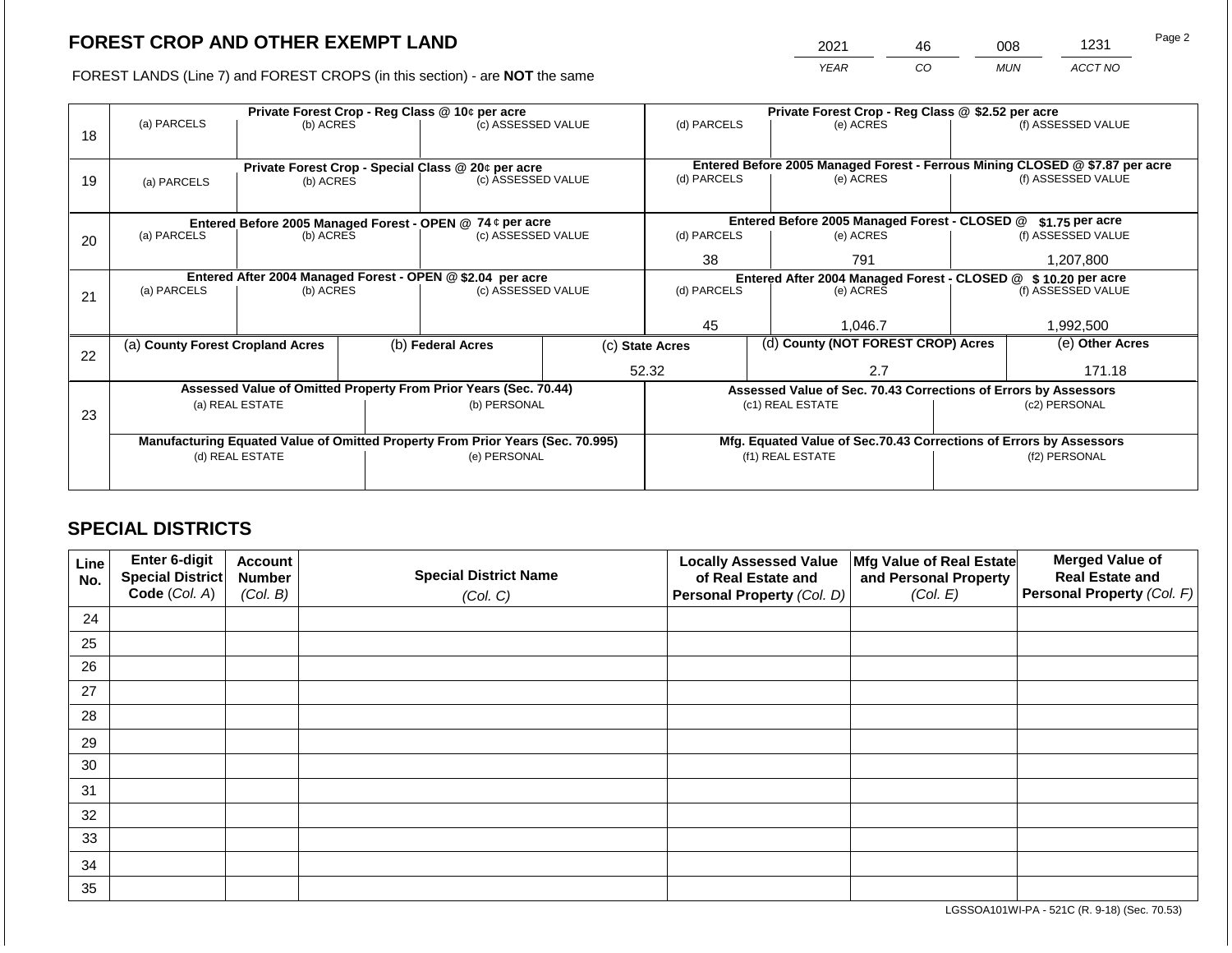|             | <b>SCHOOL DISTRICTS</b>                                  |                                             |                                                         | 2021                                                                              | 008<br>46                                                            | 1231                                                                           |
|-------------|----------------------------------------------------------|---------------------------------------------|---------------------------------------------------------|-----------------------------------------------------------------------------------|----------------------------------------------------------------------|--------------------------------------------------------------------------------|
|             |                                                          |                                             |                                                         | <b>YEAR</b>                                                                       | CO<br><b>MUN</b>                                                     | ACCT NO                                                                        |
| Line<br>No. | Enter 6-digit<br><b>School District</b><br>Code (Col. A) | <b>Account</b><br><b>Number</b><br>(Col. B) | <b>School District Name</b><br>(Col. C)                 | <b>Locally Assessed Value</b><br>of Real Estate and<br>Personal Property (Col. D) | <b>Mfg Value of Real Estate</b><br>and Personal Property<br>(Col. E) | <b>Merged Value of</b><br><b>Real Estate and</b><br>Personal Property (Col. F) |
|             | <b>SCHOOL DISTRICTS (K-8 and K-12)</b><br>A.             |                                             |                                                         |                                                                                   |                                                                      |                                                                                |
| 36          | 461499                                                   | 0278                                        | <b>SCH D OF DURAND</b>                                  | 52,486,950                                                                        | 4,730,800                                                            | 57,217,750                                                                     |
| 37          |                                                          |                                             |                                                         |                                                                                   |                                                                      |                                                                                |
| 38          |                                                          |                                             |                                                         |                                                                                   |                                                                      |                                                                                |
| 39          |                                                          |                                             |                                                         |                                                                                   |                                                                      |                                                                                |
| 40          |                                                          |                                             |                                                         |                                                                                   |                                                                      |                                                                                |
| 41          |                                                          |                                             |                                                         |                                                                                   |                                                                      |                                                                                |
| 42          |                                                          |                                             |                                                         |                                                                                   |                                                                      |                                                                                |
| 43          |                                                          |                                             |                                                         |                                                                                   |                                                                      |                                                                                |
| 44<br>45    |                                                          |                                             |                                                         |                                                                                   |                                                                      |                                                                                |
| 46          |                                                          |                                             |                                                         |                                                                                   |                                                                      |                                                                                |
| 47          |                                                          |                                             |                                                         |                                                                                   |                                                                      |                                                                                |
| 48          |                                                          |                                             |                                                         |                                                                                   |                                                                      |                                                                                |
| 49          |                                                          |                                             |                                                         |                                                                                   |                                                                      |                                                                                |
| 50          |                                                          |                                             | TOTAL ASSESSED VALUE OF SCHOOL DISTRICTS (K-8 and K-12) | 52,486,950                                                                        | 4,730,800                                                            | 57,217,750                                                                     |
|             | <b>B.</b><br><b>UNION HIGH SCHOOL DISTRICTS</b>          |                                             |                                                         |                                                                                   |                                                                      |                                                                                |
| 51          |                                                          |                                             |                                                         |                                                                                   |                                                                      |                                                                                |
| 52          |                                                          |                                             |                                                         |                                                                                   |                                                                      |                                                                                |
| 53          |                                                          |                                             |                                                         |                                                                                   |                                                                      |                                                                                |
| 54          |                                                          |                                             |                                                         |                                                                                   |                                                                      |                                                                                |
| 55          |                                                          |                                             | TOTAL ASSESSED VALUE OF UNION HIGH SCHOOLS              |                                                                                   |                                                                      |                                                                                |
|             | <b>TECHNICAL COLLEGE DISTRICTS</b><br>C.                 |                                             |                                                         |                                                                                   |                                                                      |                                                                                |
| 56          | 000100                                                   | 0001                                        | CHIPPEWA VALLEY TECHNICAL COLLEGE EAUC                  | 52,486,950                                                                        | 4,730,800                                                            | 57,217,750                                                                     |
| 57<br>58    |                                                          |                                             |                                                         |                                                                                   |                                                                      |                                                                                |
| 59          |                                                          |                                             | TOTAL ASSESSED VALUE OF TECHNICAL COLLEGES              |                                                                                   |                                                                      | 57,217,750                                                                     |
|             |                                                          |                                             |                                                         | 52,486,950                                                                        | 4,730,800                                                            |                                                                                |

 *I hereby certify, to the best of my knowledge and belief, this form is complete and correct.*

| Name               |                          | Title | Submission date                    |
|--------------------|--------------------------|-------|------------------------------------|
| PATRICIA A SCHARR  |                          |       | 2021<br>$\Omega$<br>05<br><u>_</u> |
| Phone              | Email address            |       |                                    |
| 715<br>672<br>8850 | TREASURER@CO.PEPIN.WI.US |       |                                    |

LGSSOA101WI -PA-521C (R. 9-18) (Sec. 70.53)

Page 3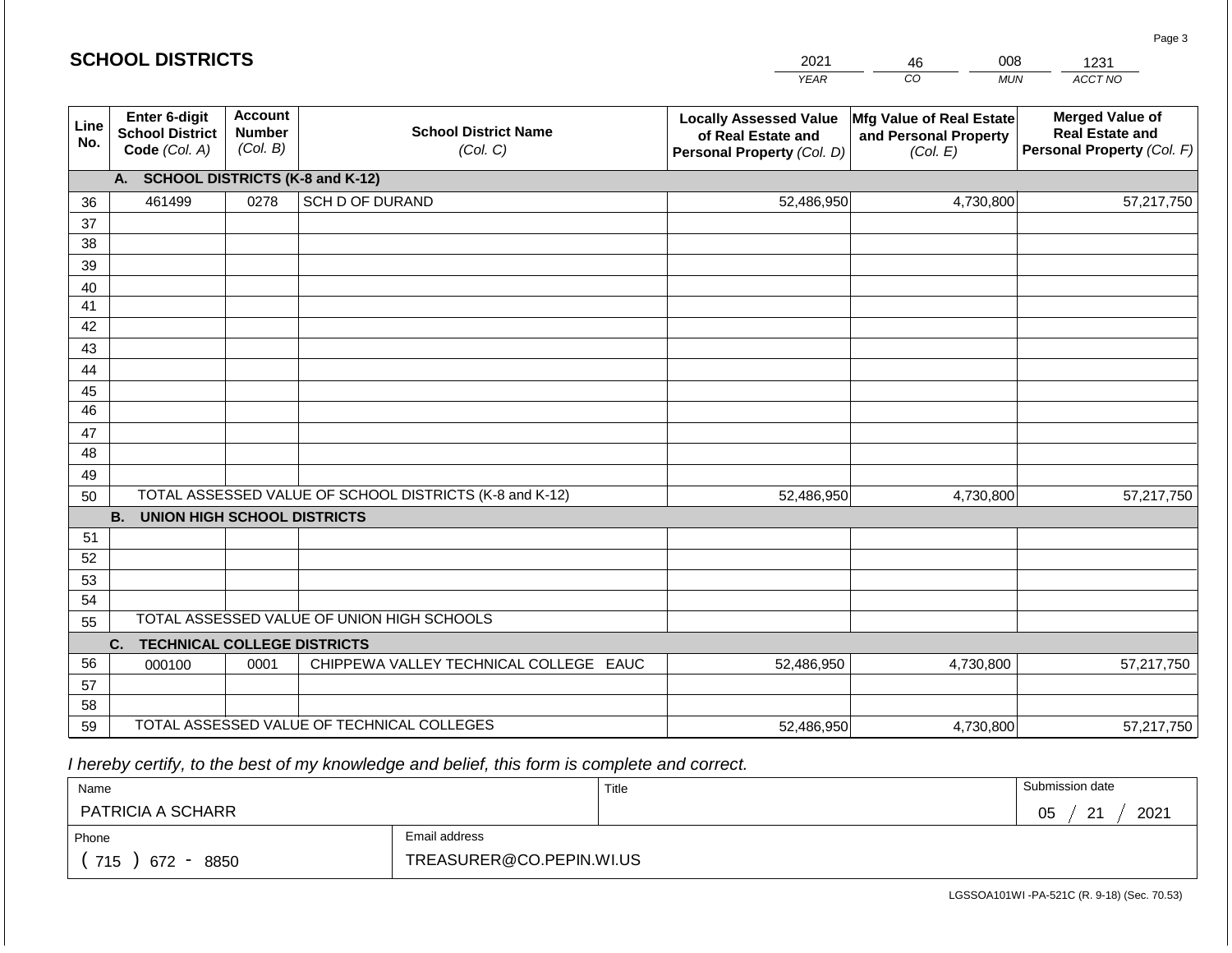- Each municipality's SOA is completed after the Board of Review and includes any changes made to the locally assessed values, under state law (sec. 70.53, Wis. Stats.)
- The Wisconsin Department of Revenue (DOR) merges the locally assessed values with the state assessed manufacturing values
- DOR provides the information regarding district names and codes. If a district is not listed, contact DOR.

Note: If you submit an amended SOA to DOR after your municipality's SOA is equated and posted to our website, we will process the SOA. However, DOR will not recalculate the *aggregate ratio or update the final SOA posted on our website. You should use the corrected values to calculate your tax rates.*

#### **Page 1: Real Estate and Personal Property**

- Lines 1-9 assessed real estate values, parcel counts and acres by classification
- Lines 10-15 assessed personal property values and number of accounts by class
- Line 16 aggregate assessed value of all property subject to general property; use to calculate tax rates. Note: This line equals the total assessed value of K-8 and K-12 school districts (Line 50) and total assessed value of technical colleges (Line 59).
- Remarks assessment ratio used to calculate estimated fair market value on property tax bills

#### **Page 2: Forest Crop, Other Exempt Land and Special Districts**

- Lines 18-21 private forest crop and managed forest lands assessed values
- Line  $22 -$  tax exempt land acres
- Line 23 prior years assessed value of omitted property under sec. 70.44 and correction of errors under sec. 70.43 shown by locally assessed or manufacturing real estate and personal property. Note: If there is an amount on this line, report the corresponding tax in the Statement of Taxes, Sections J or K.
- Lines 24-35 special district assessed values. These values are used to calculate tax rates for the special districts.

#### **Page 3: School Districts**

- Lines 36-50 school districts (K-8 and K-12) assessed values. These values are used to calculate tax rates for school districts.
- Lines 51-55 union high school district assessed values. These values are used to calculate tax rates for union high school districts.
- Lines 56-59 technical college assessed values. These values are used to calculate tax rates for technical colleges.

If you have questions: Email: lgs@wisconsin.gov

 Phone: (608) 266-2569 or (608) 264-6892 Fax: (608) 264-6887

**DURAND, WI54736 - 5005** DURAND, WI 54736 - 5005W3815 FORSTER RD W3815 FORSTER RD LAURIE A. KING TOWN OF LIMA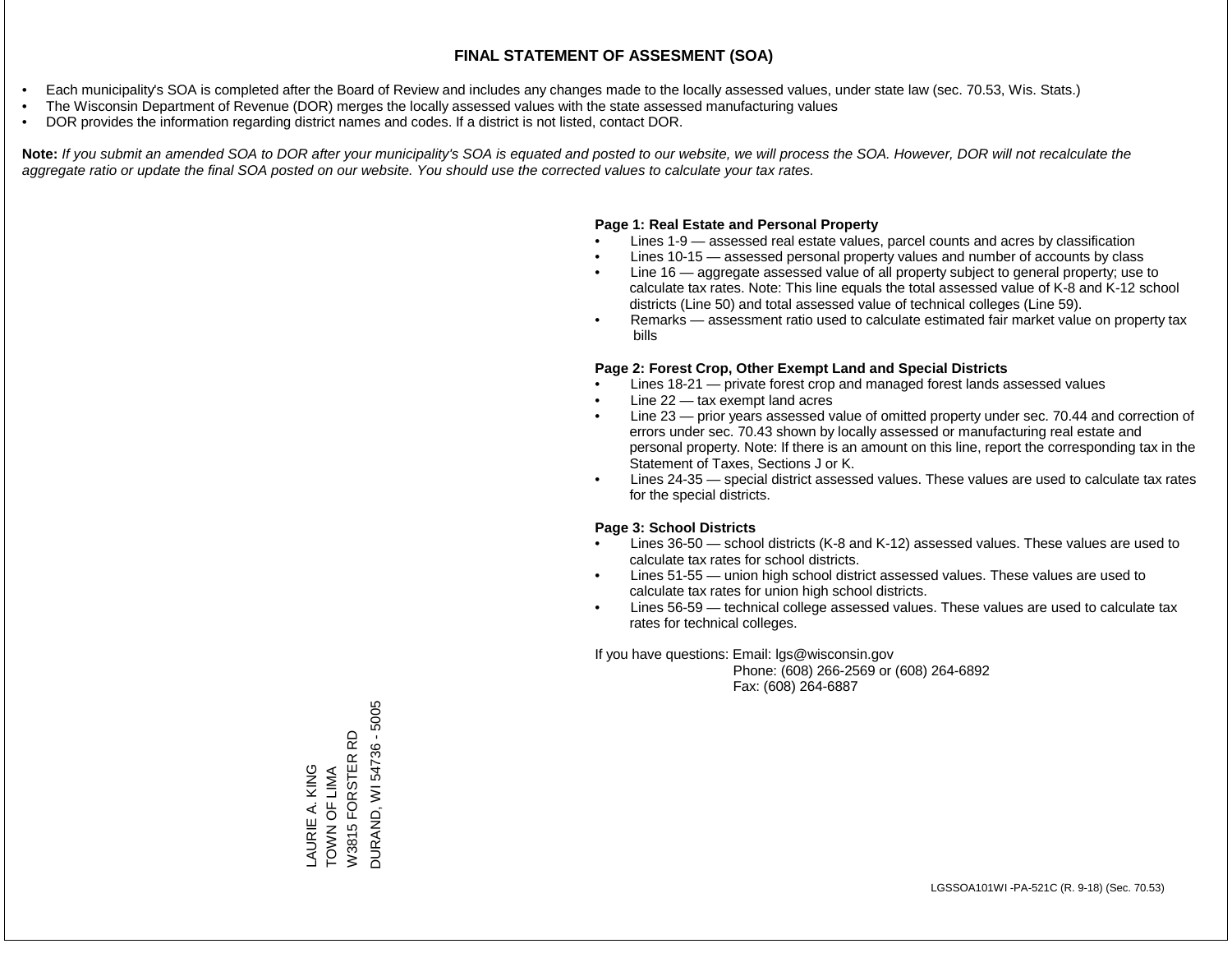**STATEMENT OF ASSESSMENT FOR 2021**

| 46  | 010   | 1232    |
|-----|-------|---------|
| CO. | MI IN | ACCT NO |

**FINAL - EQUATED**<br>  $\overline{X}$  This is an Amended Return

Page 1

|                | <b>FOR</b>                                               | <b>TOWN OF</b><br><b>OF</b>                                                                                                                                                                  | <b>PEPIN</b>             |                           | <b>PEPIN COUNTY</b>                 |                         |                      |                     |
|----------------|----------------------------------------------------------|----------------------------------------------------------------------------------------------------------------------------------------------------------------------------------------------|--------------------------|---------------------------|-------------------------------------|-------------------------|----------------------|---------------------|
|                |                                                          | Town - Village - City                                                                                                                                                                        | <b>Municipality Name</b> |                           | <b>County Name</b>                  |                         |                      |                     |
|                |                                                          | <b>REAL ESTATE</b>                                                                                                                                                                           |                          | PARCEL COUNT              | NO. OF ACRES                        | <b>VALUE OF</b>         | <b>VALUE OF</b>      | TOTAL VALUE OF LAND |
| Line<br>No.    | (See Lines 18 - 22 for<br>other Real Estate)             |                                                                                                                                                                                              |                          | TOTAL LAND   IMPROVEMENTS | <b>WHOLE</b><br><b>NUMBERS ONLY</b> | <b>LAND</b>             | <b>IMPROVEMENTS</b>  | AND IMPROVEMENTS    |
|                |                                                          |                                                                                                                                                                                              | (Col. A)                 | (Col. B)                  | (Col, C)                            | (Col. D)                | (Col. E)             | (Col. F)            |
| $\overline{1}$ |                                                          | <b>RESIDENTIAL - Class 1</b>                                                                                                                                                                 | 588                      | 481                       | 835                                 | 18,572,100              | 49,749,100           | 68,321,200          |
| $\overline{2}$ | <b>COMMERCIAL - Class 2</b>                              |                                                                                                                                                                                              | 27                       | 18                        | 65                                  | 533,200                 | 1,656,600            | 2,189,800           |
| 3              |                                                          | <b>MANUFACTURING - Class 3</b>                                                                                                                                                               | $\Omega$                 | $\mathbf{0}$              | 0                                   | 0                       | $\Omega$             | 0                   |
| $\overline{4}$ |                                                          | <b>AGRICULTURAL - Class 4</b>                                                                                                                                                                | 803                      |                           | 12,861                              | 2,272,300               |                      | 2,272,300           |
| 5              | <b>UNDEVELOPED - Class 5</b>                             |                                                                                                                                                                                              | 370                      |                           | 1,353                               | 973,900                 |                      | 973,900             |
| 6              | AGRICULTURAL FOREST - Class 5m<br>FOREST LANDS - Class 6 |                                                                                                                                                                                              | 414                      |                           | 4,377                               | 7,012,700               |                      | 7,012,700           |
| $\overline{7}$ |                                                          |                                                                                                                                                                                              | 175                      |                           | 1,829                               | 5,175,500               |                      | 5,175,500           |
| 8              |                                                          | OTHER - Class 7                                                                                                                                                                              | 109                      | 112                       | 219                                 | 1,094,800               | 8,759,300            | 9,854,100           |
| 9              |                                                          | TOTAL - ALL COLUMNS                                                                                                                                                                          | 2,486                    | 611                       | 21,539                              | 35,634,500              | 60,165,000           | 95,799,500          |
| 10             |                                                          | NUMBER OF PERSONAL PROPERTY ACCOUNTS IN ROLL                                                                                                                                                 |                          |                           | 17                                  | <b>LOCALLY ASSESSED</b> | <b>MANUFACTURING</b> | <b>MERGED</b>       |
| 11             |                                                          | BOATS AND OTHER WATERCRAFT NOT EXEMPT - Code 1                                                                                                                                               |                          |                           |                                     | 0                       | 0                    | 0                   |
| 12             |                                                          | MACHINERY, TOOLS AND PATTERNS - Code 2                                                                                                                                                       |                          |                           |                                     |                         | 0                    |                     |
| 13             |                                                          | FURNITURE, FIXTURES AND EQUIPMENT - Code 3                                                                                                                                                   |                          |                           |                                     | 22,800                  | 0                    | 22,800              |
| 14             |                                                          | ALL OTHER PERSONAL PROPERTY NOT EXEMPT - Codes 4A, 4B, 4C                                                                                                                                    |                          |                           |                                     | 42,600                  | 0                    | 42,600              |
| 15             |                                                          | TOTAL OF PERSONAL PROPERTY NOT EXEMPT (Total of Lines 11-14)                                                                                                                                 |                          |                           |                                     | 65,400                  | 0                    | 65,400              |
| 16             |                                                          | AGGREGATE ASSESSED VALUE OF ALL PROPERTY SUBJECT TO THE GENERAL PROPERTY TAX (Total of Lines 9F and 15F)<br>MUST EQUAL TOTAL VALUE OF THE SCHOOL DISTRICTS (K-12 PLUS K-8) - Line 50, Col. F |                          |                           |                                     |                         |                      | 95,864,900          |
| 17             |                                                          | <b>BOARD OF REVIEW</b>                                                                                                                                                                       |                          |                           | Name of Assessor                    |                         | Telephone #          |                     |
|                |                                                          | DATE OF FINAL ADJOURNMENT                                                                                                                                                                    | 06/24/2021               |                           | <b>LISA L MEYER</b>                 |                         |                      | (715) 235-1338      |

REMARKS

The Assessment Ratio to be used in calculating the estimated Fair Market Value on tax bills for this tax district is .790986058

This ratio should be used to convert assessed values to "Calculate Equalized Values" in Step 1 of the Lottery and Gaming Credit Calculations.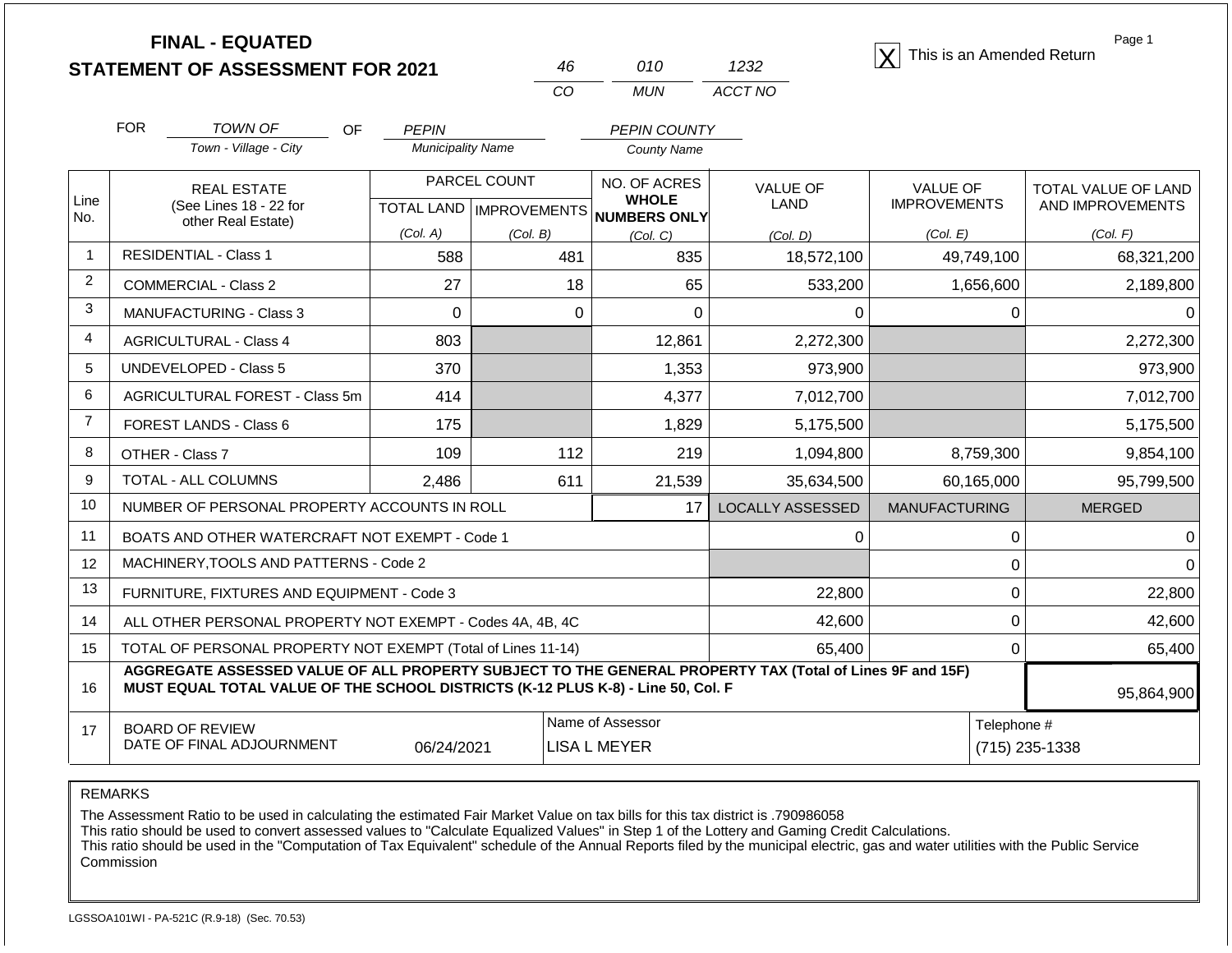2021 46 010 1232

FOREST LANDS (Line 7) and FOREST CROPS (in this section) - are **NOT** the same *YEAR CO MUN ACCT NO*

|    |                                                            | Private Forest Crop - Reg Class @ 10¢ per acre |  |                                                                                |                                                               |                  |                                    | Private Forest Crop - Reg Class @ \$2.52 per acre                  |                    |                                                                              |  |  |
|----|------------------------------------------------------------|------------------------------------------------|--|--------------------------------------------------------------------------------|---------------------------------------------------------------|------------------|------------------------------------|--------------------------------------------------------------------|--------------------|------------------------------------------------------------------------------|--|--|
| 18 | (a) PARCELS                                                | (b) ACRES                                      |  | (c) ASSESSED VALUE                                                             |                                                               | (d) PARCELS      |                                    | (e) ACRES                                                          |                    | (f) ASSESSED VALUE                                                           |  |  |
|    |                                                            |                                                |  |                                                                                |                                                               |                  |                                    |                                                                    |                    |                                                                              |  |  |
|    |                                                            |                                                |  | Private Forest Crop - Special Class @ 20¢ per acre                             |                                                               |                  |                                    |                                                                    |                    | Entered Before 2005 Managed Forest - Ferrous Mining CLOSED @ \$7.87 per acre |  |  |
| 19 | (a) PARCELS                                                | (b) ACRES                                      |  | (c) ASSESSED VALUE                                                             |                                                               | (d) PARCELS      |                                    | (e) ACRES                                                          |                    | (f) ASSESSED VALUE                                                           |  |  |
|    |                                                            |                                                |  |                                                                                |                                                               |                  |                                    |                                                                    |                    |                                                                              |  |  |
|    | Entered Before 2005 Managed Forest - OPEN @ 74 ¢ per acre  |                                                |  |                                                                                |                                                               |                  |                                    | Entered Before 2005 Managed Forest - CLOSED @                      |                    | $$1.75$ per acre                                                             |  |  |
| 20 | (a) PARCELS                                                | (c) ASSESSED VALUE<br>(b) ACRES                |  |                                                                                | (d) PARCELS                                                   |                  | (e) ACRES                          |                                                                    | (f) ASSESSED VALUE |                                                                              |  |  |
|    |                                                            |                                                |  | 88                                                                             |                                                               | 1,762.06         |                                    | 3,470,700                                                          |                    |                                                                              |  |  |
|    | Entered After 2004 Managed Forest - OPEN @ \$2.04 per acre |                                                |  |                                                                                | Entered After 2004 Managed Forest - CLOSED @ \$10.20 per acre |                  |                                    |                                                                    |                    |                                                                              |  |  |
| 21 | (a) PARCELS                                                | (b) ACRES                                      |  | (c) ASSESSED VALUE                                                             |                                                               | (d) PARCELS      |                                    | (e) ACRES                                                          |                    | (f) ASSESSED VALUE                                                           |  |  |
|    |                                                            |                                                |  |                                                                                |                                                               |                  |                                    |                                                                    |                    |                                                                              |  |  |
|    |                                                            |                                                |  |                                                                                |                                                               | 175              |                                    | 3.635                                                              |                    | 7,185,700                                                                    |  |  |
| 22 | (a) County Forest Cropland Acres                           |                                                |  | (b) Federal Acres                                                              | (c) State Acres                                               |                  | (d) County (NOT FOREST CROP) Acres |                                                                    |                    | (e) Other Acres                                                              |  |  |
|    |                                                            |                                                |  |                                                                                |                                                               | 2,115.66         |                                    | 5.97                                                               |                    | 121.23                                                                       |  |  |
|    |                                                            |                                                |  | Assessed Value of Omitted Property From Prior Years (Sec. 70.44)               |                                                               |                  |                                    | Assessed Value of Sec. 70.43 Corrections of Errors by Assessors    |                    |                                                                              |  |  |
|    |                                                            | (a) REAL ESTATE                                |  | (b) PERSONAL                                                                   |                                                               |                  |                                    | (c1) REAL ESTATE                                                   |                    | (c2) PERSONAL                                                                |  |  |
| 23 |                                                            |                                                |  |                                                                                |                                                               |                  |                                    |                                                                    |                    |                                                                              |  |  |
|    |                                                            |                                                |  | Manufacturing Equated Value of Omitted Property From Prior Years (Sec. 70.995) |                                                               |                  |                                    | Mfg. Equated Value of Sec.70.43 Corrections of Errors by Assessors |                    |                                                                              |  |  |
|    |                                                            | (d) REAL ESTATE                                |  | (e) PERSONAL                                                                   |                                                               | (f1) REAL ESTATE |                                    |                                                                    | (f2) PERSONAL      |                                                                              |  |  |
|    |                                                            |                                                |  |                                                                                |                                                               |                  |                                    |                                                                    |                    |                                                                              |  |  |
|    |                                                            |                                                |  |                                                                                |                                                               |                  |                                    |                                                                    |                    |                                                                              |  |  |

# **SPECIAL DISTRICTS**

| Line<br>No. | Enter 6-digit<br>Special District<br>Code (Col. A) | <b>Account</b><br><b>Number</b><br>(Col. B) | <b>Special District Name</b><br>(Col. C) | <b>Locally Assessed Value</b><br>of Real Estate and<br><b>Personal Property (Col. D)</b> | Mfg Value of Real Estate<br>and Personal Property<br>(Col. E) | <b>Merged Value of</b><br><b>Real Estate and</b><br>Personal Property (Col. F) |
|-------------|----------------------------------------------------|---------------------------------------------|------------------------------------------|------------------------------------------------------------------------------------------|---------------------------------------------------------------|--------------------------------------------------------------------------------|
| 24          |                                                    |                                             |                                          |                                                                                          |                                                               |                                                                                |
| 25          |                                                    |                                             |                                          |                                                                                          |                                                               |                                                                                |
| 26          |                                                    |                                             |                                          |                                                                                          |                                                               |                                                                                |
| 27          |                                                    |                                             |                                          |                                                                                          |                                                               |                                                                                |
| 28          |                                                    |                                             |                                          |                                                                                          |                                                               |                                                                                |
| 29          |                                                    |                                             |                                          |                                                                                          |                                                               |                                                                                |
| 30          |                                                    |                                             |                                          |                                                                                          |                                                               |                                                                                |
| 31          |                                                    |                                             |                                          |                                                                                          |                                                               |                                                                                |
| 32          |                                                    |                                             |                                          |                                                                                          |                                                               |                                                                                |
| 33          |                                                    |                                             |                                          |                                                                                          |                                                               |                                                                                |
| 34          |                                                    |                                             |                                          |                                                                                          |                                                               |                                                                                |
| 35          |                                                    |                                             |                                          |                                                                                          |                                                               |                                                                                |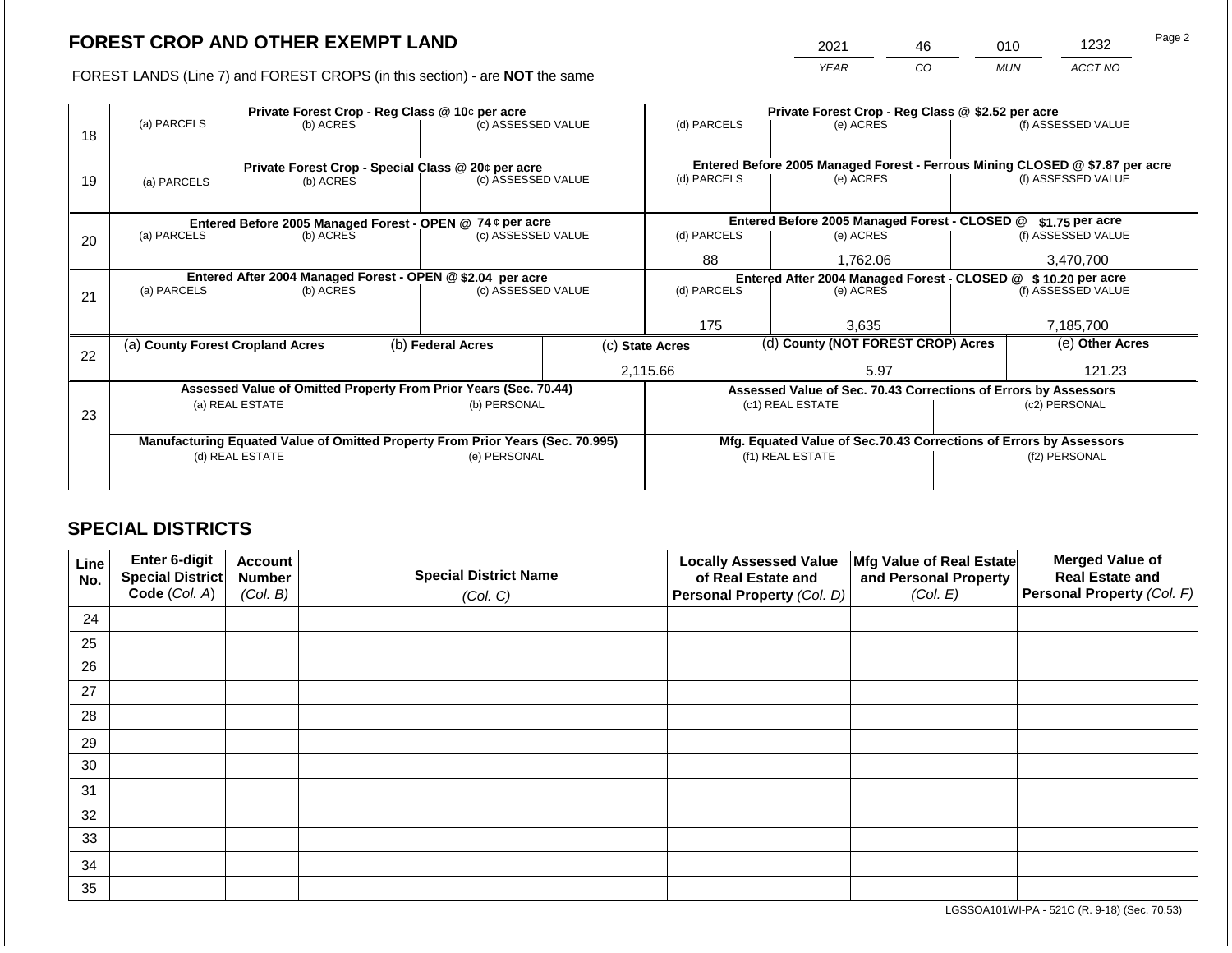|             | <b>SCHOOL DISTRICTS</b>                                                                                                                            |      |                                                         | 2021                                                                              | 46                                                            | 010        | 1232                                                                           |  |
|-------------|----------------------------------------------------------------------------------------------------------------------------------------------------|------|---------------------------------------------------------|-----------------------------------------------------------------------------------|---------------------------------------------------------------|------------|--------------------------------------------------------------------------------|--|
|             |                                                                                                                                                    |      |                                                         | <b>YEAR</b>                                                                       | CO                                                            | <b>MUN</b> | ACCT NO                                                                        |  |
| Line<br>No. | <b>Account</b><br>Enter 6-digit<br><b>School District Name</b><br><b>Number</b><br><b>School District</b><br>(Col. B)<br>Code (Col. A)<br>(Col. C) |      |                                                         | <b>Locally Assessed Value</b><br>of Real Estate and<br>Personal Property (Col. D) | Mfg Value of Real Estate<br>and Personal Property<br>(Col. E) |            | <b>Merged Value of</b><br><b>Real Estate and</b><br>Personal Property (Col. F) |  |
|             | A.                                                                                                                                                 |      | <b>SCHOOL DISTRICTS (K-8 and K-12)</b>                  |                                                                                   |                                                               |            |                                                                                |  |
| 36          | 464270                                                                                                                                             | 0279 | SCH D OF PEPIN AREA                                     | 95,864,900                                                                        |                                                               |            | 95,864,900                                                                     |  |
| 37          |                                                                                                                                                    |      |                                                         |                                                                                   |                                                               |            |                                                                                |  |
| 38          |                                                                                                                                                    |      |                                                         |                                                                                   |                                                               |            |                                                                                |  |
| 39          |                                                                                                                                                    |      |                                                         |                                                                                   |                                                               |            |                                                                                |  |
| 40          |                                                                                                                                                    |      |                                                         |                                                                                   |                                                               |            |                                                                                |  |
| 41          |                                                                                                                                                    |      |                                                         |                                                                                   |                                                               |            |                                                                                |  |
| 42          |                                                                                                                                                    |      |                                                         |                                                                                   |                                                               |            |                                                                                |  |
| 43          |                                                                                                                                                    |      |                                                         |                                                                                   |                                                               |            |                                                                                |  |
| 44<br>45    |                                                                                                                                                    |      |                                                         |                                                                                   |                                                               |            |                                                                                |  |
| 46          |                                                                                                                                                    |      |                                                         |                                                                                   |                                                               |            |                                                                                |  |
| 47          |                                                                                                                                                    |      |                                                         |                                                                                   |                                                               |            |                                                                                |  |
| 48          |                                                                                                                                                    |      |                                                         |                                                                                   |                                                               |            |                                                                                |  |
| 49          |                                                                                                                                                    |      |                                                         |                                                                                   |                                                               |            |                                                                                |  |
| 50          |                                                                                                                                                    |      | TOTAL ASSESSED VALUE OF SCHOOL DISTRICTS (K-8 and K-12) | 95,864,900                                                                        |                                                               |            | 95,864,900                                                                     |  |
|             | <b>B.</b><br><b>UNION HIGH SCHOOL DISTRICTS</b>                                                                                                    |      |                                                         |                                                                                   |                                                               |            |                                                                                |  |
| 51          |                                                                                                                                                    |      |                                                         |                                                                                   |                                                               |            |                                                                                |  |
| 52          |                                                                                                                                                    |      |                                                         |                                                                                   |                                                               |            |                                                                                |  |
| 53          |                                                                                                                                                    |      |                                                         |                                                                                   |                                                               |            |                                                                                |  |
| 54          |                                                                                                                                                    |      |                                                         |                                                                                   |                                                               |            |                                                                                |  |
| 55          |                                                                                                                                                    |      | TOTAL ASSESSED VALUE OF UNION HIGH SCHOOLS              |                                                                                   |                                                               |            |                                                                                |  |
|             | <b>TECHNICAL COLLEGE DISTRICTS</b><br>C.                                                                                                           |      |                                                         |                                                                                   |                                                               |            |                                                                                |  |
| 56          | 000100                                                                                                                                             | 0001 | CHIPPEWA VALLEY TECHNICAL COLLEGE EAUC                  | 95,864,900                                                                        |                                                               |            | 95,864,900                                                                     |  |
| 57<br>58    |                                                                                                                                                    |      |                                                         |                                                                                   |                                                               |            |                                                                                |  |
| 59          |                                                                                                                                                    |      | TOTAL ASSESSED VALUE OF TECHNICAL COLLEGES              | 95,864,900                                                                        |                                                               |            | 95,864,900                                                                     |  |
|             |                                                                                                                                                    |      |                                                         |                                                                                   |                                                               |            |                                                                                |  |

 *I hereby certify, to the best of my knowledge and belief, this form is complete and correct.*

| Name               |                          | Title | Submission date  |
|--------------------|--------------------------|-------|------------------|
| PATRICIA A SCHARR  |                          |       | 2021<br>06<br>24 |
| Phone              | Email address            |       |                  |
| 715<br>672<br>8850 | TREASURER@CO.PEPIN.WI.US |       |                  |

LGSSOA101WI -PA-521C (R. 9-18) (Sec. 70.53)

Page 3

| <b>SCHOOL DISTRICTS</b> |
|-------------------------|
|-------------------------|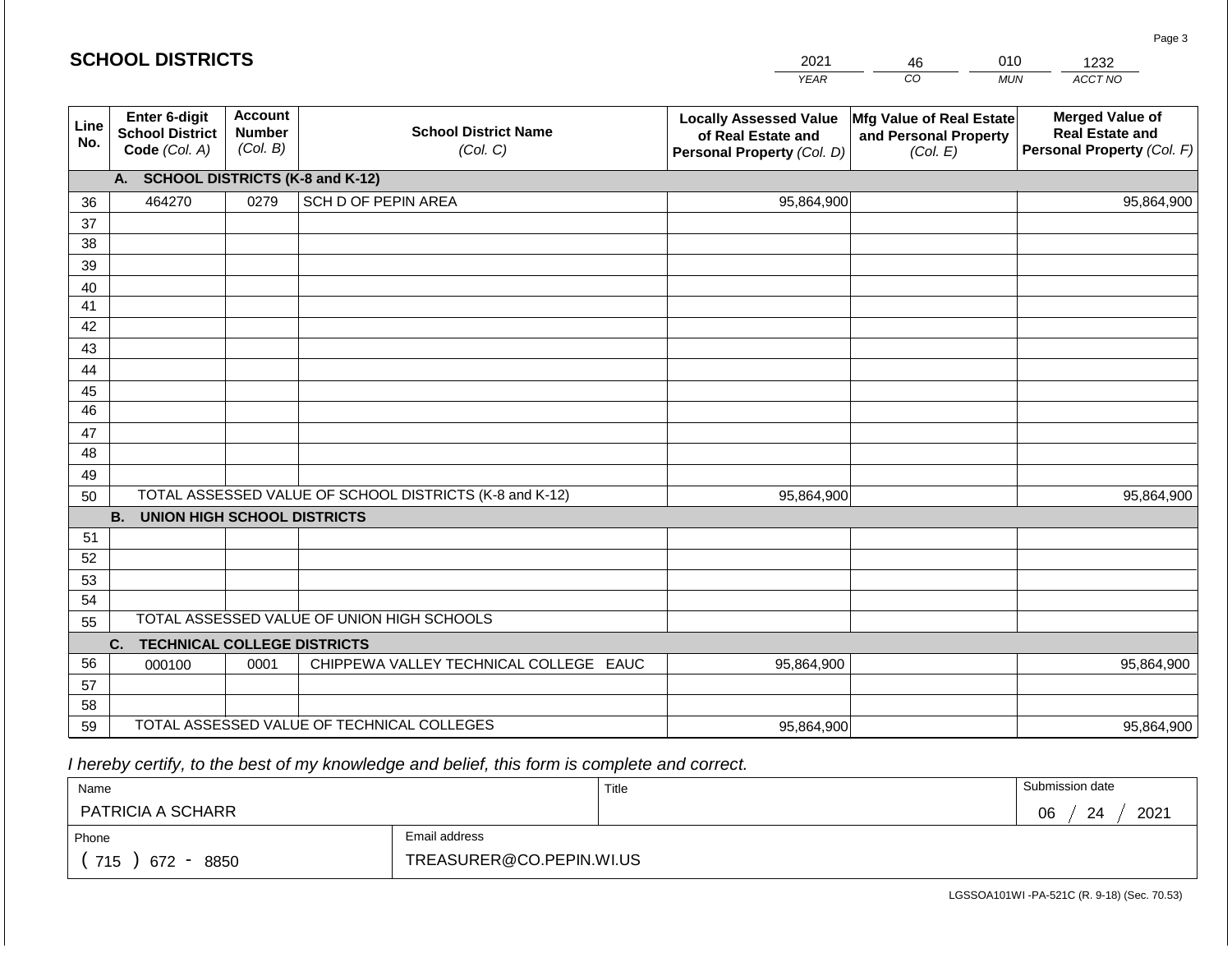- Each municipality's SOA is completed after the Board of Review and includes any changes made to the locally assessed values, under state law (sec. 70.53, Wis. Stats.)
- The Wisconsin Department of Revenue (DOR) merges the locally assessed values with the state assessed manufacturing values
- DOR provides the information regarding district names and codes. If a district is not listed, contact DOR.

Note: If you submit an amended SOA to DOR after your municipality's SOA is equated and posted to our website, we will process the SOA. However, DOR will not recalculate the *aggregate ratio or update the final SOA posted on our website. You should use the corrected values to calculate your tax rates.*

#### **Page 1: Real Estate and Personal Property**

- Lines 1-9 assessed real estate values, parcel counts and acres by classification
- Lines 10-15 assessed personal property values and number of accounts by class
- Line 16 aggregate assessed value of all property subject to general property; use to calculate tax rates. Note: This line equals the total assessed value of K-8 and K-12 school districts (Line 50) and total assessed value of technical colleges (Line 59).
- Remarks assessment ratio used to calculate estimated fair market value on property tax bills

#### **Page 2: Forest Crop, Other Exempt Land and Special Districts**

- Lines 18-21 private forest crop and managed forest lands assessed values
- Line  $22 -$  tax exempt land acres
- Line 23 prior years assessed value of omitted property under sec. 70.44 and correction of errors under sec. 70.43 shown by locally assessed or manufacturing real estate and personal property. Note: If there is an amount on this line, report the corresponding tax in the Statement of Taxes, Sections J or K.
- Lines 24-35 special district assessed values. These values are used to calculate tax rates for the special districts.

#### **Page 3: School Districts**

- Lines 36-50 school districts (K-8 and K-12) assessed values. These values are used to calculate tax rates for school districts.
- Lines 51-55 union high school district assessed values. These values are used to calculate tax rates for union high school districts.
- Lines 56-59 technical college assessed values. These values are used to calculate tax rates for technical colleges.

If you have questions: Email: lgs@wisconsin.gov

 Phone: (608) 266-2569 or (608) 264-6892 Fax: (608) 264-6887

STOCKHOLM, WI 54769 - 5602 STOCKHOLM, WI 54769 - 5602NANCY WOLFE<br>TOWN OF PEPIN **BOGUS RD** N2514 BOGUS RD TOWN OF PEPIN NANCY WOLFE N2514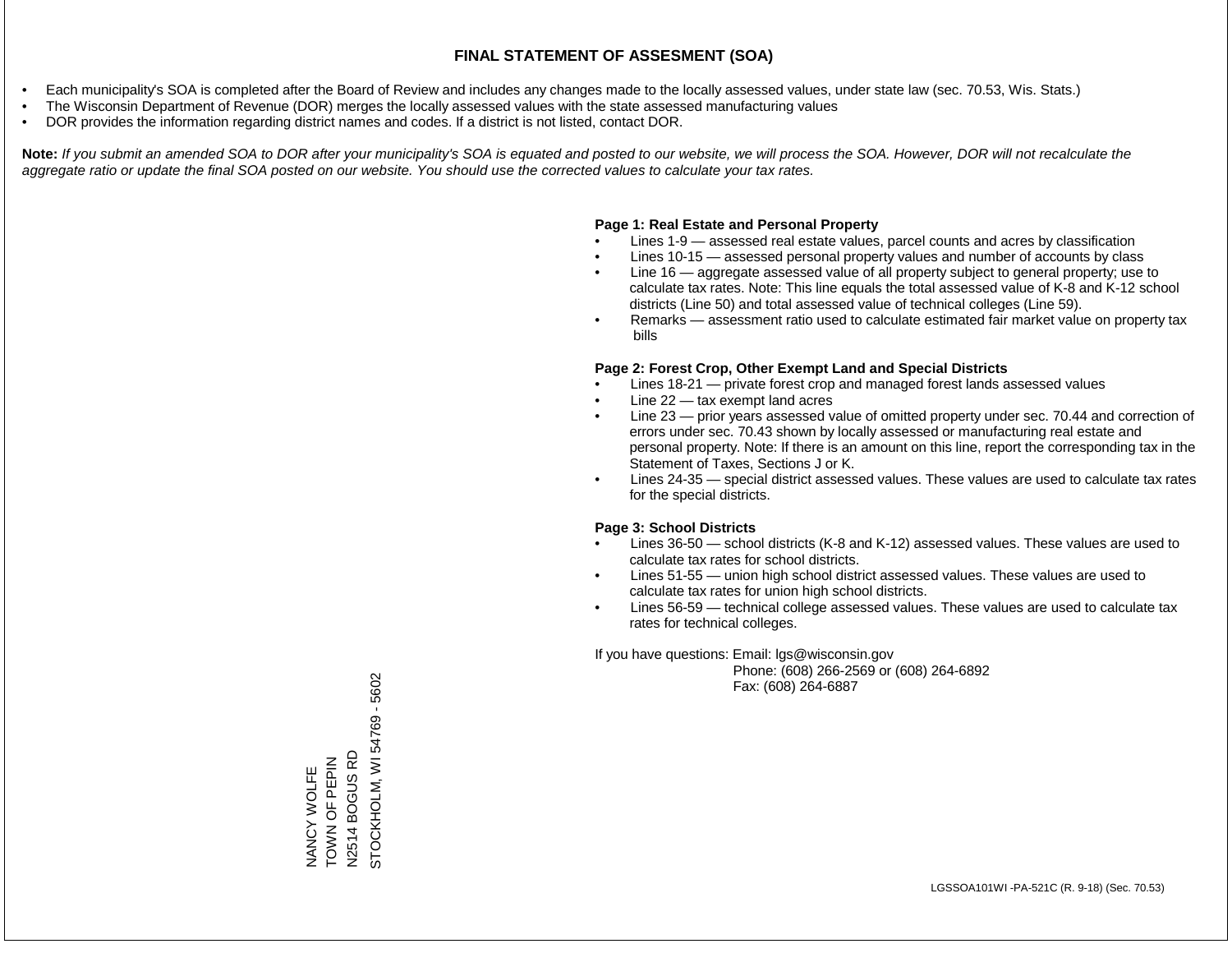|                |                                                                   | <b>FINAL - EQUATED</b><br><b>STATEMENT OF ASSESSMENT FOR 2021</b>                                                                                                                            |                          |              | 46                                                  | 012                                        | 1233                          | This is an Amended Return | Page 1              |
|----------------|-------------------------------------------------------------------|----------------------------------------------------------------------------------------------------------------------------------------------------------------------------------------------|--------------------------|--------------|-----------------------------------------------------|--------------------------------------------|-------------------------------|---------------------------|---------------------|
|                |                                                                   |                                                                                                                                                                                              |                          |              | CO                                                  | <b>MUN</b>                                 | ACCT NO                       |                           |                     |
|                | <b>FOR</b>                                                        | TOWN OF<br>OF.                                                                                                                                                                               | <b>STOCKHOLM</b>         |              |                                                     | <b>PEPIN COUNTY</b>                        |                               |                           |                     |
|                |                                                                   | Town - Village - City                                                                                                                                                                        | <b>Municipality Name</b> |              |                                                     | <b>County Name</b>                         |                               |                           |                     |
|                |                                                                   | <b>REAL ESTATE</b>                                                                                                                                                                           |                          | PARCEL COUNT |                                                     | NO. OF ACRES                               | <b>VALUE OF</b>               | <b>VALUE OF</b>           | TOTAL VALUE OF LAND |
| Line<br>No.    |                                                                   | (See Lines 18 - 22 for<br>other Real Estate)                                                                                                                                                 |                          |              | <b>WHOLE</b><br>TOTAL LAND MPROVEMENTS NUMBERS ONLY |                                            | LAND                          | <b>IMPROVEMENTS</b>       | AND IMPROVEMENTS    |
|                |                                                                   |                                                                                                                                                                                              | (Col. A)                 | (Col. B)     |                                                     | (Col, C)                                   | (Col. D)                      | (Col. E)                  | (Col. F)            |
| $\mathbf{1}$   |                                                                   | <b>RESIDENTIAL - Class 1</b>                                                                                                                                                                 | 119                      |              | 110                                                 | 427                                        | 8,888,200                     | 19,642,500                | 28,530,700          |
| $\overline{2}$ |                                                                   | <b>COMMERCIAL - Class 2</b>                                                                                                                                                                  | 1                        |              | 1                                                   | $\overline{2}$                             | 24,000                        | 115,300                   | 139,300             |
| 3              |                                                                   | MANUFACTURING - Class 3                                                                                                                                                                      | $\overline{2}$           |              | $\overline{0}$                                      | 17                                         | 46,400                        | 0                         | 46,400              |
| 4              |                                                                   | <b>AGRICULTURAL - Class 4</b>                                                                                                                                                                | 274                      |              |                                                     | 5,444                                      | 963,600                       |                           | 963,600             |
| 5              |                                                                   | UNDEVELOPED - Class 5                                                                                                                                                                        | 125                      |              |                                                     | 346                                        | 229,100                       |                           | 229,100             |
| 6              |                                                                   | AGRICULTURAL FOREST - Class 5m                                                                                                                                                               | 128                      |              |                                                     | 1,269                                      | 1,821,400                     |                           | 1,821,400           |
| $\overline{7}$ |                                                                   | FOREST LANDS - Class 6                                                                                                                                                                       | 42                       |              |                                                     | 441                                        | 1,289,300                     |                           | 1,289,300           |
| 8              |                                                                   | OTHER - Class 7                                                                                                                                                                              | 27                       |              | 27                                                  | 62                                         | 417,500                       | 3,541,500                 | 3,959,000           |
| 9              |                                                                   | <b>TOTAL - ALL COLUMNS</b>                                                                                                                                                                   | 718                      |              | 138                                                 | 8,008                                      | 13,679,500                    | 23,299,300                | 36,978,800          |
| 10             |                                                                   | NUMBER OF PERSONAL PROPERTY ACCOUNTS IN ROLL                                                                                                                                                 |                          |              |                                                     | 8                                          | <b>LOCALLY ASSESSED</b>       | <b>MANUFACTURING</b>      | <b>MERGED</b>       |
| 11             |                                                                   | BOATS AND OTHER WATERCRAFT NOT EXEMPT - Code 1                                                                                                                                               |                          |              |                                                     |                                            | 0                             | 0                         | $\Omega$            |
| 12             |                                                                   | MACHINERY, TOOLS AND PATTERNS - Code 2                                                                                                                                                       |                          |              |                                                     |                                            |                               | $\mathbf 0$               | $\Omega$            |
| 13             |                                                                   | FURNITURE, FIXTURES AND EQUIPMENT - Code 3                                                                                                                                                   |                          |              |                                                     |                                            | 21,100                        | $\pmb{0}$                 | 21,100              |
| 14             |                                                                   | ALL OTHER PERSONAL PROPERTY NOT EXEMPT - Codes 4A, 4B, 4C                                                                                                                                    |                          |              |                                                     |                                            | 121,300                       | $\overline{0}$            | 121,300             |
| 15             | TOTAL OF PERSONAL PROPERTY NOT EXEMPT (Total of Lines 11-14)      |                                                                                                                                                                                              |                          |              |                                                     |                                            | 142,400                       | $\mathbf 0$               | 142,400             |
| 16             |                                                                   | AGGREGATE ASSESSED VALUE OF ALL PROPERTY SUBJECT TO THE GENERAL PROPERTY TAX (Total of Lines 9F and 15F)<br>MUST EQUAL TOTAL VALUE OF THE SCHOOL DISTRICTS (K-12 PLUS K-8) - Line 50, Col. F |                          |              |                                                     |                                            |                               |                           | 37,121,200          |
| 17             | <b>BOARD OF REVIEW</b><br>DATE OF FINAL ADJOURNMENT<br>05/12/2021 |                                                                                                                                                                                              |                          |              |                                                     | Name of Assessor<br><b>BARRETT BRENNER</b> | Telephone #<br>(715) 926-3199 |                           |                     |

The Assessment Ratio to be used in calculating the estimated Fair Market Value on tax bills for this tax district is .839276781

This ratio should be used to convert assessed values to "Calculate Equalized Values" in Step 1 of the Lottery and Gaming Credit Calculations.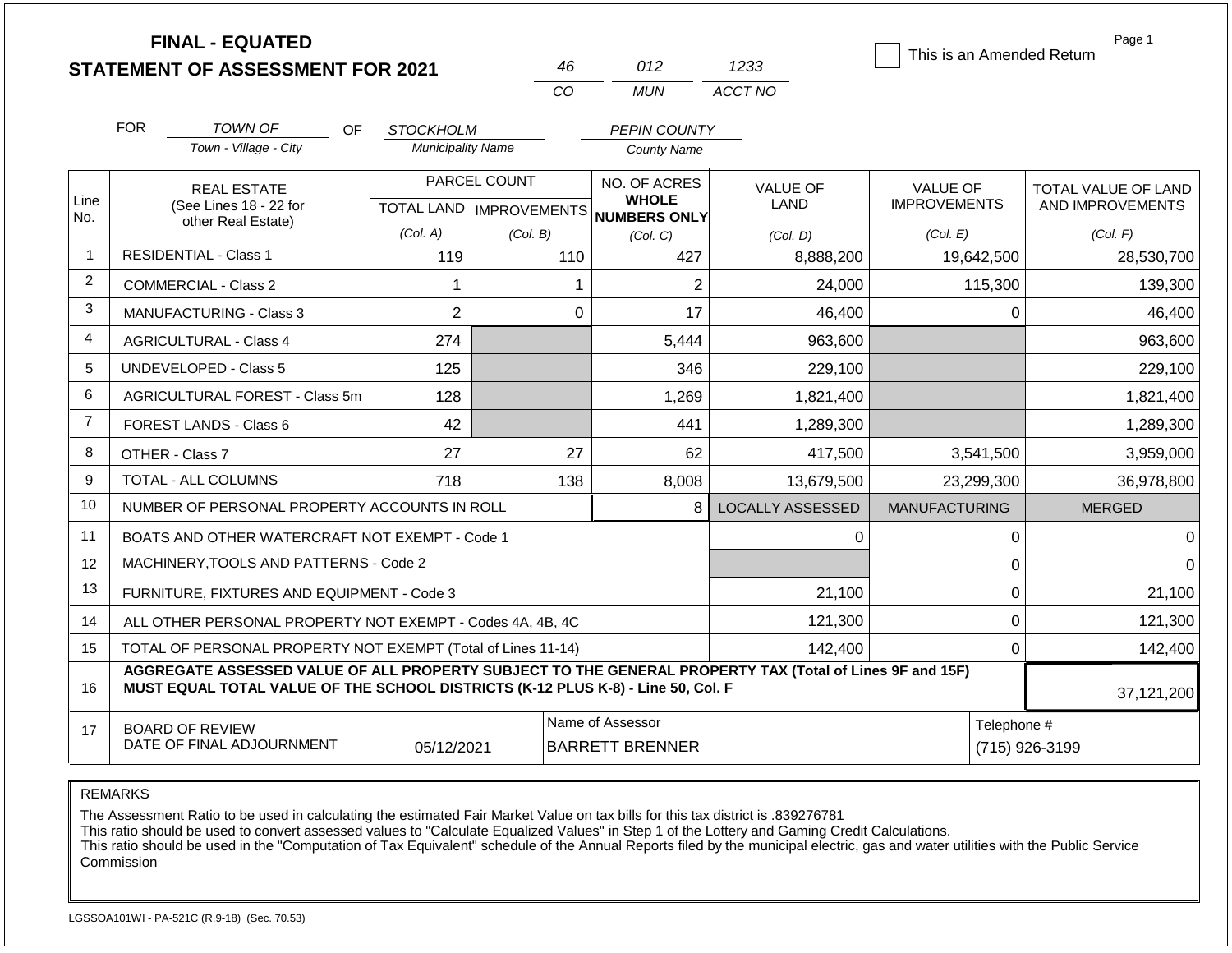2021 46 012 1233

FOREST LANDS (Line 7) and FOREST CROPS (in this section) - are **NOT** the same *YEAR CO MUN ACCT NO*

|    |                                                            |                 |  | Private Forest Crop - Reg Class @ 10¢ per acre                                 |                                               | Private Forest Crop - Reg Class @ \$2.52 per acre |                                                               |                                                                    |                                                                                                    |                    |
|----|------------------------------------------------------------|-----------------|--|--------------------------------------------------------------------------------|-----------------------------------------------|---------------------------------------------------|---------------------------------------------------------------|--------------------------------------------------------------------|----------------------------------------------------------------------------------------------------|--------------------|
|    | (a) PARCELS                                                | (b) ACRES       |  | (c) ASSESSED VALUE                                                             |                                               | (d) PARCELS                                       |                                                               | (e) ACRES                                                          |                                                                                                    | (f) ASSESSED VALUE |
| 18 |                                                            |                 |  |                                                                                |                                               |                                                   |                                                               |                                                                    |                                                                                                    |                    |
|    |                                                            |                 |  |                                                                                |                                               |                                                   |                                                               |                                                                    |                                                                                                    |                    |
|    |                                                            |                 |  | Private Forest Crop - Special Class @ 20¢ per acre<br>(c) ASSESSED VALUE       |                                               | (d) PARCELS<br>(e) ACRES                          |                                                               |                                                                    | Entered Before 2005 Managed Forest - Ferrous Mining CLOSED @ \$7.87 per acre<br>(f) ASSESSED VALUE |                    |
| 19 | (a) PARCELS                                                | (b) ACRES       |  |                                                                                |                                               |                                                   |                                                               |                                                                    |                                                                                                    |                    |
|    |                                                            |                 |  |                                                                                |                                               |                                                   |                                                               |                                                                    |                                                                                                    |                    |
|    | Entered Before 2005 Managed Forest - OPEN @ 74 ¢ per acre  |                 |  |                                                                                | Entered Before 2005 Managed Forest - CLOSED @ |                                                   | \$1.75 per acre                                               |                                                                    |                                                                                                    |                    |
| 20 | (a) PARCELS                                                | (b) ACRES       |  | (c) ASSESSED VALUE                                                             |                                               | (d) PARCELS                                       |                                                               | (e) ACRES                                                          |                                                                                                    | (f) ASSESSED VALUE |
|    |                                                            |                 |  |                                                                                |                                               |                                                   |                                                               |                                                                    |                                                                                                    |                    |
|    |                                                            | 146             |  | 271,000                                                                        |                                               |                                                   | 21<br>361                                                     |                                                                    | 575,200                                                                                            |                    |
|    | Entered After 2004 Managed Forest - OPEN @ \$2.04 per acre |                 |  |                                                                                |                                               |                                                   | Entered After 2004 Managed Forest - CLOSED @ \$10.20 per acre |                                                                    |                                                                                                    |                    |
| 21 | (a) PARCELS                                                | (b) ACRES       |  | (c) ASSESSED VALUE                                                             |                                               | (d) PARCELS                                       |                                                               | (e) ACRES                                                          |                                                                                                    | (f) ASSESSED VALUE |
|    |                                                            |                 |  |                                                                                |                                               |                                                   |                                                               |                                                                    |                                                                                                    |                    |
|    |                                                            | 39.97           |  | 99,900                                                                         |                                               | 32                                                |                                                               | 585.07                                                             |                                                                                                    | 1,235,400          |
|    | (a) County Forest Cropland Acres                           |                 |  | (b) Federal Acres                                                              |                                               | (c) State Acres                                   |                                                               | (d) County (NOT FOREST CROP) Acres                                 |                                                                                                    | (e) Other Acres    |
| 22 |                                                            |                 |  |                                                                                |                                               |                                                   |                                                               |                                                                    |                                                                                                    |                    |
|    |                                                            |                 |  |                                                                                |                                               | 195.82                                            |                                                               | 25.29                                                              |                                                                                                    | 352.08             |
|    |                                                            |                 |  | Assessed Value of Omitted Property From Prior Years (Sec. 70.44)               |                                               |                                                   |                                                               | Assessed Value of Sec. 70.43 Corrections of Errors by Assessors    |                                                                                                    |                    |
|    |                                                            | (a) REAL ESTATE |  | (b) PERSONAL                                                                   |                                               |                                                   |                                                               | (c1) REAL ESTATE                                                   |                                                                                                    | (c2) PERSONAL      |
| 23 |                                                            |                 |  |                                                                                |                                               |                                                   |                                                               |                                                                    |                                                                                                    |                    |
|    |                                                            |                 |  | Manufacturing Equated Value of Omitted Property From Prior Years (Sec. 70.995) |                                               |                                                   |                                                               | Mfg. Equated Value of Sec.70.43 Corrections of Errors by Assessors |                                                                                                    |                    |
|    | (d) REAL ESTATE                                            |                 |  | (e) PERSONAL                                                                   | (f1) REAL ESTATE                              |                                                   |                                                               | (f2) PERSONAL                                                      |                                                                                                    |                    |
|    |                                                            |                 |  |                                                                                |                                               |                                                   |                                                               |                                                                    |                                                                                                    |                    |
|    |                                                            |                 |  |                                                                                |                                               |                                                   |                                                               |                                                                    |                                                                                                    |                    |

# **SPECIAL DISTRICTS**

| Line<br>No. | Enter 6-digit<br>Special District<br>Code (Col. A) | <b>Account</b><br><b>Number</b><br>(Col. B) | <b>Special District Name</b><br>(Col. C) | <b>Locally Assessed Value</b><br>of Real Estate and<br><b>Personal Property (Col. D)</b> | Mfg Value of Real Estate<br>and Personal Property<br>(Col. E) | <b>Merged Value of</b><br><b>Real Estate and</b><br>Personal Property (Col. F) |
|-------------|----------------------------------------------------|---------------------------------------------|------------------------------------------|------------------------------------------------------------------------------------------|---------------------------------------------------------------|--------------------------------------------------------------------------------|
| 24          |                                                    |                                             |                                          |                                                                                          |                                                               |                                                                                |
| 25          |                                                    |                                             |                                          |                                                                                          |                                                               |                                                                                |
| 26          |                                                    |                                             |                                          |                                                                                          |                                                               |                                                                                |
| 27          |                                                    |                                             |                                          |                                                                                          |                                                               |                                                                                |
| 28          |                                                    |                                             |                                          |                                                                                          |                                                               |                                                                                |
| 29          |                                                    |                                             |                                          |                                                                                          |                                                               |                                                                                |
| 30          |                                                    |                                             |                                          |                                                                                          |                                                               |                                                                                |
| 31          |                                                    |                                             |                                          |                                                                                          |                                                               |                                                                                |
| 32          |                                                    |                                             |                                          |                                                                                          |                                                               |                                                                                |
| 33          |                                                    |                                             |                                          |                                                                                          |                                                               |                                                                                |
| 34          |                                                    |                                             |                                          |                                                                                          |                                                               |                                                                                |
| 35          |                                                    |                                             |                                          |                                                                                          |                                                               |                                                                                |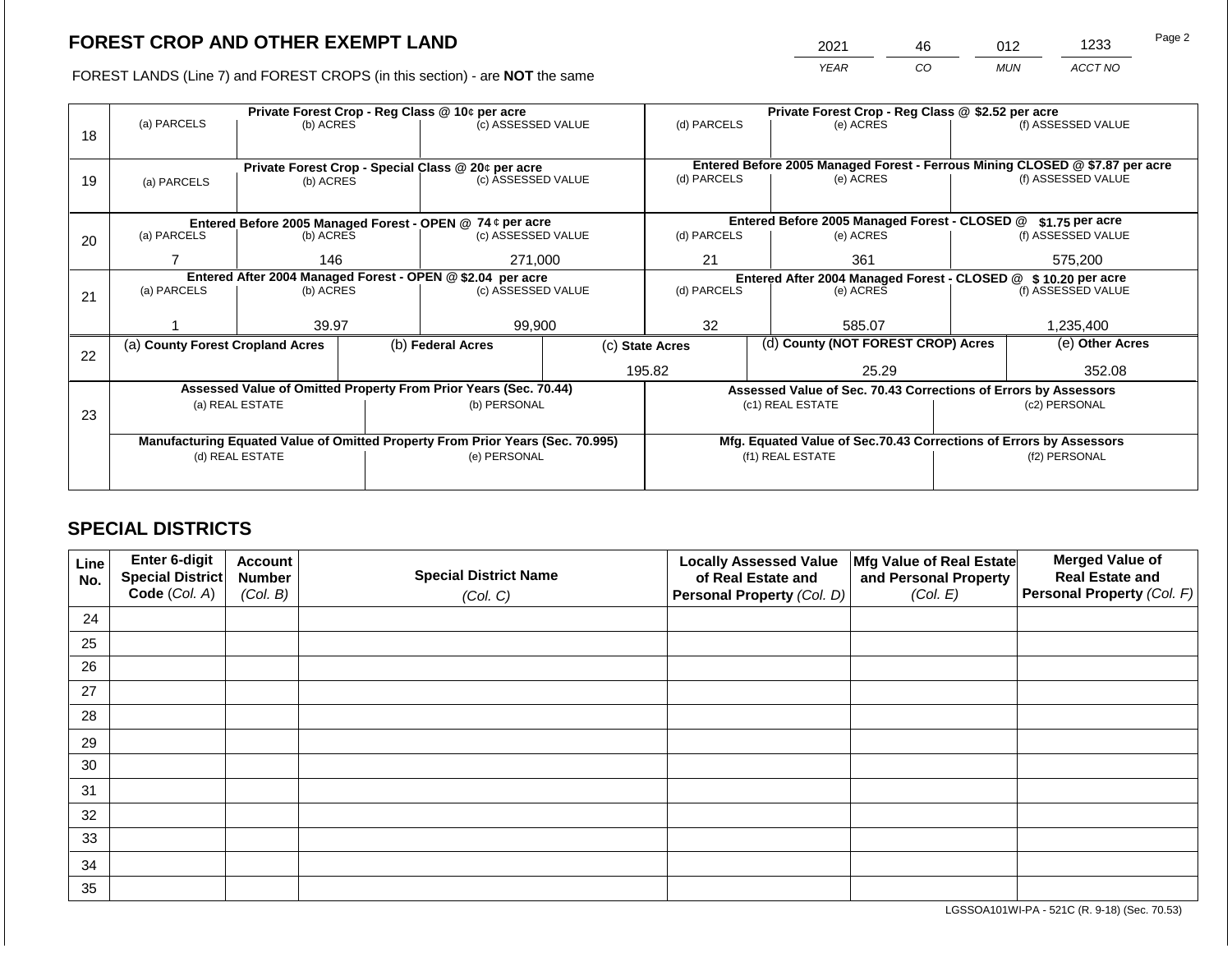#### *YEAR*  2021 *CO*  46 *MUN*  012 *ACCT NO*  1233 **Line No. Enter 6-digit School District Code** *(Col. A)* **Account Number** *(Col. B)* **School District Name** *(Col. C)* **Locally Assessed Value of Real Estate and Personal Property** *(Col. D)* **Mfg Value of Real Estate and Personal Property** *(Col. E)* **Merged Value of Real Estate and Personal Property** *(Col. F)* **A. SCHOOL DISTRICTS (K-8 and K-12)** 36 37 38 39 40 41 42 43 44 45 46 47 48 49 50 TOTAL ASSESSED VALUE OF SCHOOL DISTRICTS (K-8 and K-12) **B. UNION HIGH SCHOOL DISTRICTS** 51 52 53 54 55 **C. TECHNICAL COLLEGE DISTRICTS** 56 57 58 59 TOTAL ASSESSED VALUE OF TECHNICAL COLLEGES TOTAL ASSESSED VALUE OF UNION HIGH SCHOOLS 464270 0279 SCH D OF PEPIN AREA 37,074,800 37,074,800 000100 | 0001 | CHIPPEWA VALLEY TECHNICAL COLLEGE EAUC 37,074,800 46,400 37,121,200 46,400 37,121,200 46,400 37,121,200 37,074,800 46,400 37,121,200

 *I hereby certify, to the best of my knowledge and belief, this form is complete and correct.*

| Name               |                          | Title | Submission date  |
|--------------------|--------------------------|-------|------------------|
| PATRICIA A SCHARR  |                          |       | 19<br>2021<br>05 |
| Phone              | Email address            |       |                  |
| 715<br>672<br>8850 | TREASURER@CO.PEPIN.WI.US |       |                  |

Page 3

|  |  |  |  | <b>SCHOOL DISTRICTS</b> |  |  |  |
|--|--|--|--|-------------------------|--|--|--|
|--|--|--|--|-------------------------|--|--|--|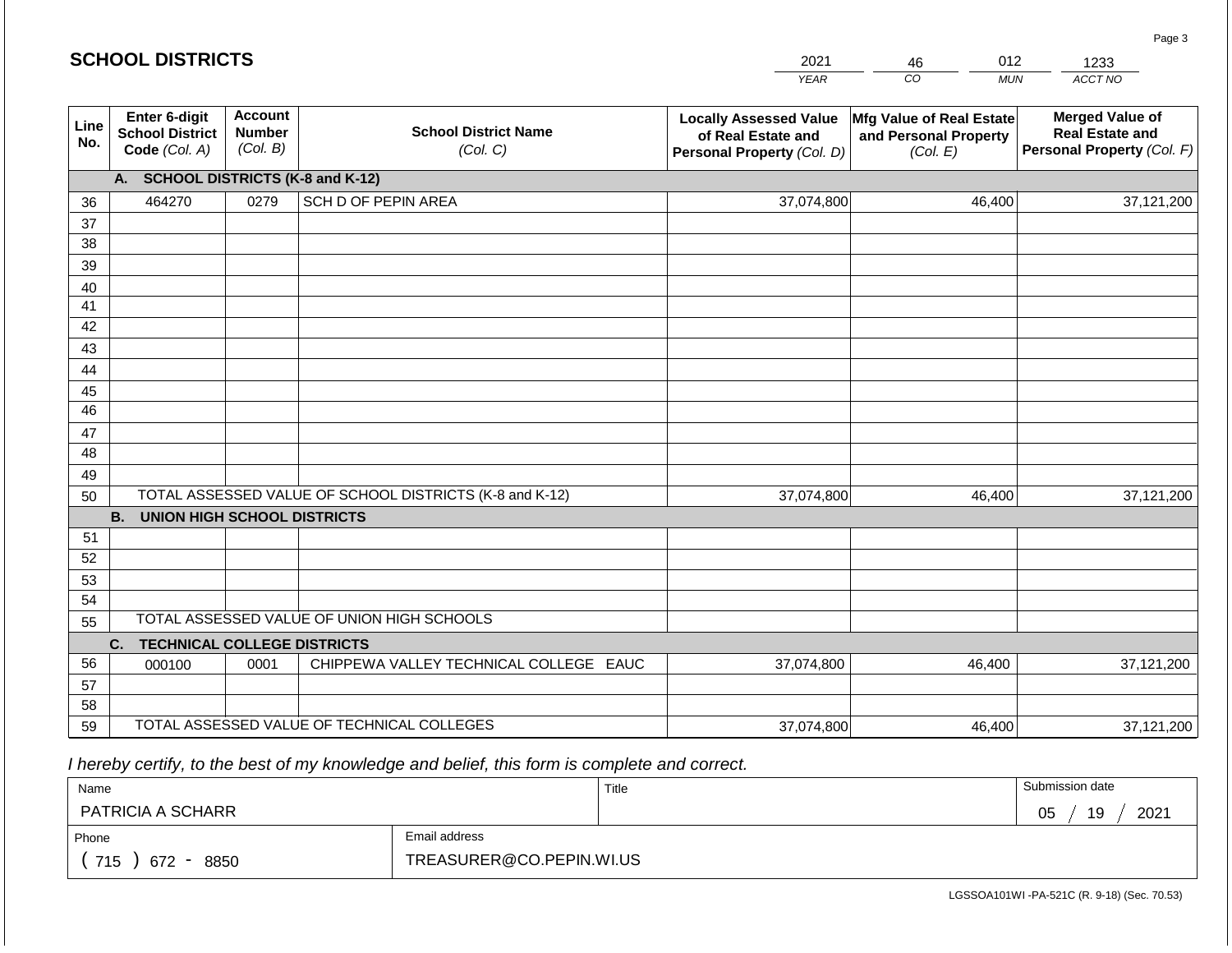- Each municipality's SOA is completed after the Board of Review and includes any changes made to the locally assessed values, under state law (sec. 70.53, Wis. Stats.)
- The Wisconsin Department of Revenue (DOR) merges the locally assessed values with the state assessed manufacturing values
- DOR provides the information regarding district names and codes. If a district is not listed, contact DOR.

Note: If you submit an amended SOA to DOR after your municipality's SOA is equated and posted to our website, we will process the SOA. However, DOR will not recalculate the *aggregate ratio or update the final SOA posted on our website. You should use the corrected values to calculate your tax rates.*

### **Page 1: Real Estate and Personal Property**

- Lines 1-9 assessed real estate values, parcel counts and acres by classification
- Lines 10-15 assessed personal property values and number of accounts by class
- Line 16 aggregate assessed value of all property subject to general property; use to calculate tax rates. Note: This line equals the total assessed value of K-8 and K-12 school districts (Line 50) and total assessed value of technical colleges (Line 59).
- Remarks assessment ratio used to calculate estimated fair market value on property tax bills

### **Page 2: Forest Crop, Other Exempt Land and Special Districts**

- Lines 18-21 private forest crop and managed forest lands assessed values
- Line  $22 -$  tax exempt land acres
- Line 23 prior years assessed value of omitted property under sec. 70.44 and correction of errors under sec. 70.43 shown by locally assessed or manufacturing real estate and personal property. Note: If there is an amount on this line, report the corresponding tax in the Statement of Taxes, Sections J or K.
- Lines 24-35 special district assessed values. These values are used to calculate tax rates for the special districts.

### **Page 3: School Districts**

- Lines 36-50 school districts (K-8 and K-12) assessed values. These values are used to calculate tax rates for school districts.
- Lines 51-55 union high school district assessed values. These values are used to calculate tax rates for union high school districts.
- Lines 56-59 technical college assessed values. These values are used to calculate tax rates for technical colleges.

If you have questions: Email: lgs@wisconsin.gov

 Phone: (608) 266-2569 or (608) 264-6892 Fax: (608) 264-6887

MARTHA BLACK<br>TOWN OF STOCKHOLM TOWN OF STOCKHOLM N2843 COUNTY ROAD E N2843 COUNTY ROAD E STOCKHOLM, WI 54769 STOCKHOLM, WI 54769MARTHA BLACK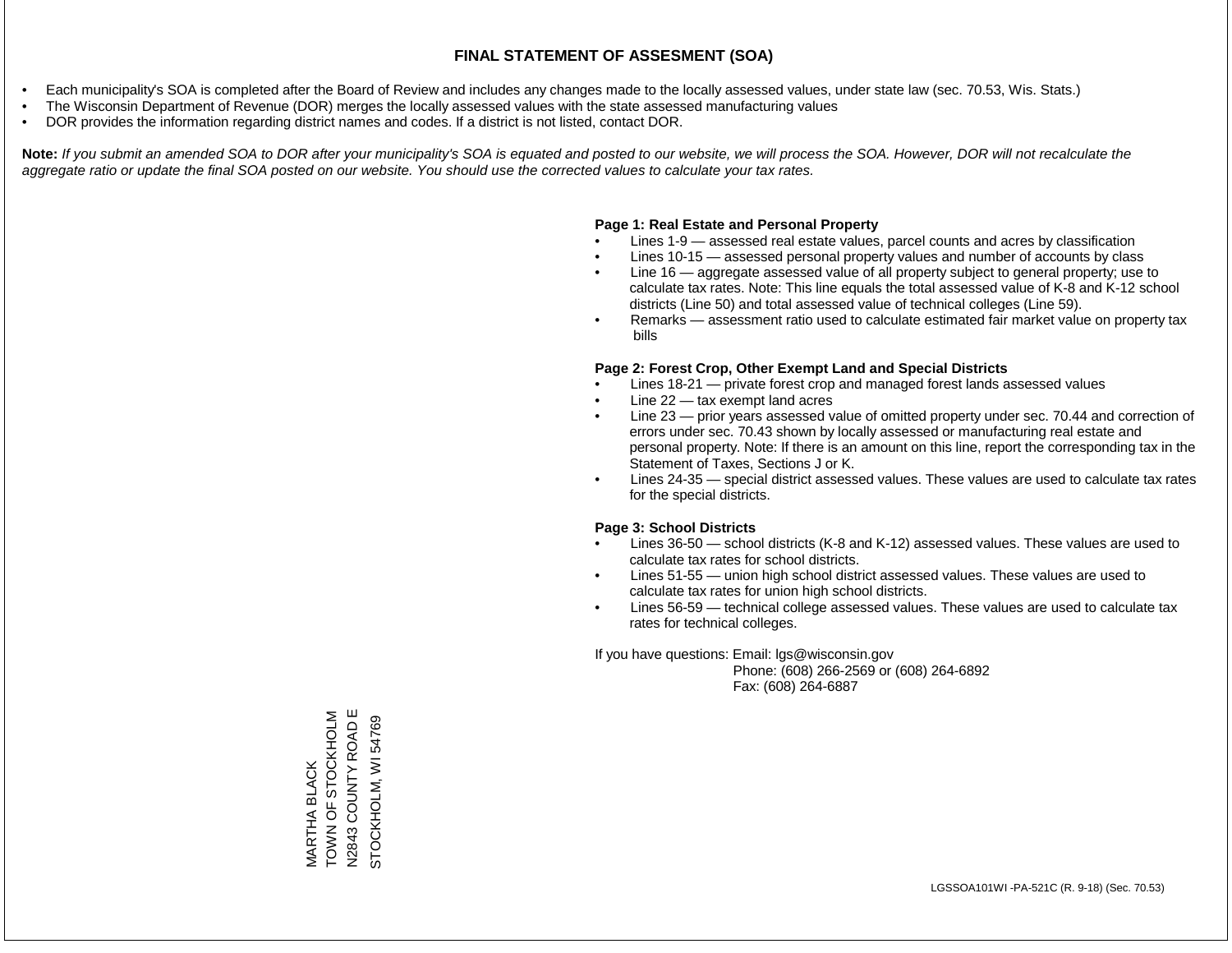|                |                                                                                                                                                                                              | <b>FINAL - EQUATED</b><br><b>STATEMENT OF ASSESSMENT FOR 2021</b> |                          |              | 46  | 014                                                  | 1234                    | This is an Amended Return | Page 1                        |  |
|----------------|----------------------------------------------------------------------------------------------------------------------------------------------------------------------------------------------|-------------------------------------------------------------------|--------------------------|--------------|-----|------------------------------------------------------|-------------------------|---------------------------|-------------------------------|--|
|                |                                                                                                                                                                                              |                                                                   |                          |              | CO  | <b>MUN</b>                                           | ACCT NO                 |                           |                               |  |
|                | <b>FOR</b>                                                                                                                                                                                   | <b>TOWN OF</b><br>OF.                                             | WATERVILLE               |              |     | PEPIN COUNTY                                         |                         |                           |                               |  |
|                |                                                                                                                                                                                              | Town - Village - City                                             | <b>Municipality Name</b> |              |     | <b>County Name</b>                                   |                         |                           |                               |  |
|                |                                                                                                                                                                                              | <b>REAL ESTATE</b>                                                |                          | PARCEL COUNT |     | NO. OF ACRES                                         | <b>VALUE OF</b>         | <b>VALUE OF</b>           | TOTAL VALUE OF LAND           |  |
| Line<br>No.    |                                                                                                                                                                                              | (See Lines 18 - 22 for                                            |                          |              |     | <b>WHOLE</b><br>TOTAL LAND IMPROVEMENTS NUMBERS ONLY | LAND                    | <b>IMPROVEMENTS</b>       | AND IMPROVEMENTS              |  |
|                |                                                                                                                                                                                              | other Real Estate)                                                | (Col. A)                 | (Col. B)     |     | (Col. C)                                             | (Col. D)                | (Col. E)                  | (Col. F)                      |  |
| $\mathbf{1}$   |                                                                                                                                                                                              | <b>RESIDENTIAL - Class 1</b>                                      | 316                      |              | 278 | 366                                                  | 4,451,400               | 33,468,600                | 37,920,000                    |  |
| $\overline{2}$ |                                                                                                                                                                                              | <b>COMMERCIAL - Class 2</b>                                       | 23                       |              | 17  | 27                                                   | 195,400                 | 691,800                   | 887,200                       |  |
| 3              |                                                                                                                                                                                              | <b>MANUFACTURING - Class 3</b>                                    | $\overline{2}$           |              | 1   | 1                                                    | 15,500                  | 75,100                    | 90,600                        |  |
| 4              |                                                                                                                                                                                              | <b>AGRICULTURAL - Class 4</b>                                     | 693                      |              |     | 13,296                                               | 2,472,000               |                           | 2,472,000                     |  |
| 5              |                                                                                                                                                                                              | UNDEVELOPED - Class 5                                             | 345                      |              |     | 1,233                                                | 740,400                 |                           | 740,400                       |  |
| 6              |                                                                                                                                                                                              | AGRICULTURAL FOREST - Class 5m                                    | 347                      |              |     | 3,624                                                | 5,445,900               |                           | 5,445,900                     |  |
| $\overline{7}$ |                                                                                                                                                                                              | <b>FOREST LANDS - Class 6</b>                                     | 104                      |              |     | 916                                                  | 2,784,300               |                           | 2,784,300                     |  |
| 8              |                                                                                                                                                                                              | OTHER - Class 7                                                   | 131                      |              | 141 | 245                                                  | 1,722,200               | 17,581,200                | 19,303,400                    |  |
| 9              |                                                                                                                                                                                              | TOTAL - ALL COLUMNS                                               | 1.961                    |              | 437 | 19,708                                               | 17,827,100              | 51,816,700                | 69,643,800                    |  |
| 10             |                                                                                                                                                                                              | NUMBER OF PERSONAL PROPERTY ACCOUNTS IN ROLL                      |                          |              |     | 13                                                   | <b>LOCALLY ASSESSED</b> | <b>MANUFACTURING</b>      | <b>MERGED</b>                 |  |
| 11             |                                                                                                                                                                                              | BOATS AND OTHER WATERCRAFT NOT EXEMPT - Code 1                    |                          |              |     |                                                      | 0                       | 0                         | $\Omega$                      |  |
| 12             |                                                                                                                                                                                              | MACHINERY, TOOLS AND PATTERNS - Code 2                            |                          |              |     |                                                      |                         | 5,900                     | 5,900                         |  |
| 13             |                                                                                                                                                                                              | FURNITURE, FIXTURES AND EQUIPMENT - Code 3                        |                          |              |     |                                                      | 4,400                   | 1,100                     | 5,500                         |  |
| 14             |                                                                                                                                                                                              | ALL OTHER PERSONAL PROPERTY NOT EXEMPT - Codes 4A, 4B, 4C         |                          |              |     |                                                      | 930,800                 | 200                       | 931,000                       |  |
| 15             |                                                                                                                                                                                              | TOTAL OF PERSONAL PROPERTY NOT EXEMPT (Total of Lines 11-14)      |                          |              |     | 935,200                                              | 7,200                   | 942,400                   |                               |  |
| 16             | AGGREGATE ASSESSED VALUE OF ALL PROPERTY SUBJECT TO THE GENERAL PROPERTY TAX (Total of Lines 9F and 15F)<br>MUST EQUAL TOTAL VALUE OF THE SCHOOL DISTRICTS (K-12 PLUS K-8) - Line 50, Col. F |                                                                   |                          |              |     |                                                      |                         |                           | 70,586,200                    |  |
| 17             | <b>BOARD OF REVIEW</b><br>DATE OF FINAL ADJOURNMENT<br>11/29/2021                                                                                                                            |                                                                   |                          |              |     | Name of Assessor<br><b>ERIC KLEVEN</b>               |                         |                           | Telephone #<br>(715) 529-1032 |  |

The Assessment Ratio to be used in calculating the estimated Fair Market Value on tax bills for this tax district is 1.0217887

This ratio should be used to convert assessed values to "Calculate Equalized Values" in Step 1 of the Lottery and Gaming Credit Calculations.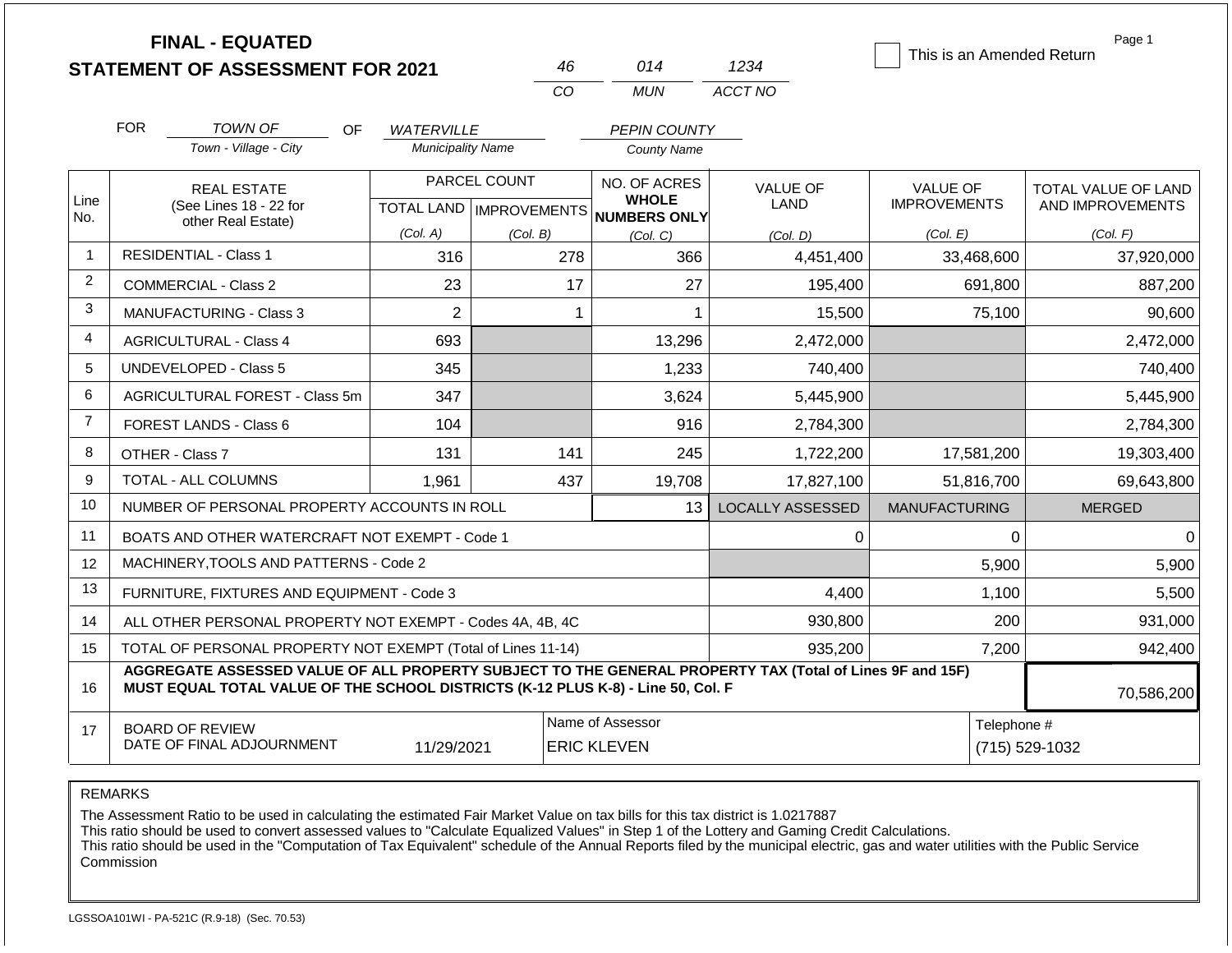2021 46 014 1234

FOREST LANDS (Line 7) and FOREST CROPS (in this section) - are **NOT** the same *YEAR CO MUN ACCT NO*

|    |                                                                                |                 |  | Private Forest Crop - Reg Class @ 10¢ per acre                   |                                               | Private Forest Crop - Reg Class @ \$2.52 per acre |                                                                              |                                                                    |                    |                    |
|----|--------------------------------------------------------------------------------|-----------------|--|------------------------------------------------------------------|-----------------------------------------------|---------------------------------------------------|------------------------------------------------------------------------------|--------------------------------------------------------------------|--------------------|--------------------|
|    | (a) PARCELS                                                                    | (b) ACRES       |  | (c) ASSESSED VALUE                                               |                                               | (d) PARCELS                                       |                                                                              | (e) ACRES                                                          |                    | (f) ASSESSED VALUE |
| 18 |                                                                                |                 |  |                                                                  |                                               |                                                   |                                                                              |                                                                    |                    |                    |
|    |                                                                                |                 |  |                                                                  |                                               |                                                   |                                                                              |                                                                    |                    |                    |
|    |                                                                                |                 |  | Private Forest Crop - Special Class @ 20¢ per acre               |                                               |                                                   | Entered Before 2005 Managed Forest - Ferrous Mining CLOSED @ \$7.87 per acre |                                                                    |                    |                    |
| 19 | (a) PARCELS                                                                    | (b) ACRES       |  | (c) ASSESSED VALUE                                               |                                               | (d) PARCELS                                       |                                                                              | (e) ACRES                                                          |                    | (f) ASSESSED VALUE |
|    |                                                                                |                 |  |                                                                  |                                               |                                                   |                                                                              |                                                                    |                    |                    |
|    | Entered Before 2005 Managed Forest - OPEN @ 74 ¢ per acre                      |                 |  |                                                                  | Entered Before 2005 Managed Forest - CLOSED @ |                                                   | \$1.75 per acre                                                              |                                                                    |                    |                    |
| 20 | (a) PARCELS                                                                    | (b) ACRES       |  | (c) ASSESSED VALUE                                               |                                               | (d) PARCELS                                       |                                                                              | (e) ACRES                                                          |                    | (f) ASSESSED VALUE |
|    |                                                                                |                 |  |                                                                  |                                               |                                                   |                                                                              |                                                                    |                    |                    |
|    | 8                                                                              | 139.8           |  | 312,900                                                          |                                               | 89<br>1,701.97                                    |                                                                              |                                                                    | 3,511,600          |                    |
|    | Entered After 2004 Managed Forest - OPEN @ \$2.04 per acre                     |                 |  |                                                                  |                                               |                                                   | Entered After 2004 Managed Forest - CLOSED @ \$10.20 per acre                |                                                                    |                    |                    |
| 21 | (a) PARCELS                                                                    | (b) ACRES       |  | (c) ASSESSED VALUE                                               |                                               | (d) PARCELS<br>(e) ACRES                          |                                                                              |                                                                    | (f) ASSESSED VALUE |                    |
|    |                                                                                |                 |  |                                                                  |                                               |                                                   |                                                                              |                                                                    |                    |                    |
|    | 3                                                                              | 117             |  | 351,000                                                          |                                               | 20                                                |                                                                              | 424.47                                                             |                    | 953,400            |
|    | (a) County Forest Cropland Acres                                               |                 |  | (b) Federal Acres                                                |                                               | (c) State Acres                                   |                                                                              | (d) County (NOT FOREST CROP) Acres                                 |                    | (e) Other Acres    |
| 22 |                                                                                |                 |  |                                                                  |                                               |                                                   |                                                                              |                                                                    |                    |                    |
|    |                                                                                |                 |  |                                                                  |                                               | 734.77                                            |                                                                              | 25.22                                                              |                    | 177.93             |
|    |                                                                                |                 |  | Assessed Value of Omitted Property From Prior Years (Sec. 70.44) |                                               |                                                   |                                                                              | Assessed Value of Sec. 70.43 Corrections of Errors by Assessors    |                    |                    |
|    |                                                                                | (a) REAL ESTATE |  | (b) PERSONAL                                                     |                                               |                                                   |                                                                              | (c1) REAL ESTATE                                                   |                    | (c2) PERSONAL      |
| 23 |                                                                                |                 |  |                                                                  |                                               |                                                   |                                                                              |                                                                    |                    |                    |
|    | Manufacturing Equated Value of Omitted Property From Prior Years (Sec. 70.995) |                 |  |                                                                  |                                               |                                                   |                                                                              | Mfg. Equated Value of Sec.70.43 Corrections of Errors by Assessors |                    |                    |
|    | (d) REAL ESTATE                                                                |                 |  | (e) PERSONAL                                                     |                                               |                                                   |                                                                              | (f1) REAL ESTATE                                                   | (f2) PERSONAL      |                    |
|    |                                                                                |                 |  |                                                                  |                                               |                                                   |                                                                              |                                                                    |                    |                    |
|    |                                                                                |                 |  |                                                                  |                                               |                                                   |                                                                              |                                                                    |                    |                    |

# **SPECIAL DISTRICTS**

| Line<br>No. | Enter 6-digit<br><b>Special District</b><br>Code (Col. A) | Account<br><b>Number</b><br>(Col. B) | <b>Special District Name</b><br>(Col. C) | <b>Locally Assessed Value</b><br>of Real Estate and<br>Personal Property (Col. D) | Mfg Value of Real Estate<br>and Personal Property<br>(Col. E) | <b>Merged Value of</b><br><b>Real Estate and</b><br>Personal Property (Col. F) |
|-------------|-----------------------------------------------------------|--------------------------------------|------------------------------------------|-----------------------------------------------------------------------------------|---------------------------------------------------------------|--------------------------------------------------------------------------------|
| 24          | 467020                                                    | 0280                                 | <b>ARKANSAW SANITARY DISTRICT #1</b>     | 10,216,100                                                                        |                                                               | 10,216,100                                                                     |
| 25          |                                                           |                                      |                                          |                                                                                   |                                                               |                                                                                |
| 26          |                                                           |                                      |                                          |                                                                                   |                                                               |                                                                                |
| 27          |                                                           |                                      |                                          |                                                                                   |                                                               |                                                                                |
| 28          |                                                           |                                      |                                          |                                                                                   |                                                               |                                                                                |
| 29          |                                                           |                                      |                                          |                                                                                   |                                                               |                                                                                |
| 30          |                                                           |                                      |                                          |                                                                                   |                                                               |                                                                                |
| 31          |                                                           |                                      |                                          |                                                                                   |                                                               |                                                                                |
| 32          |                                                           |                                      |                                          |                                                                                   |                                                               |                                                                                |
| 33          |                                                           |                                      |                                          |                                                                                   |                                                               |                                                                                |
| 34          |                                                           |                                      |                                          |                                                                                   |                                                               |                                                                                |
| 35          |                                                           |                                      |                                          |                                                                                   |                                                               |                                                                                |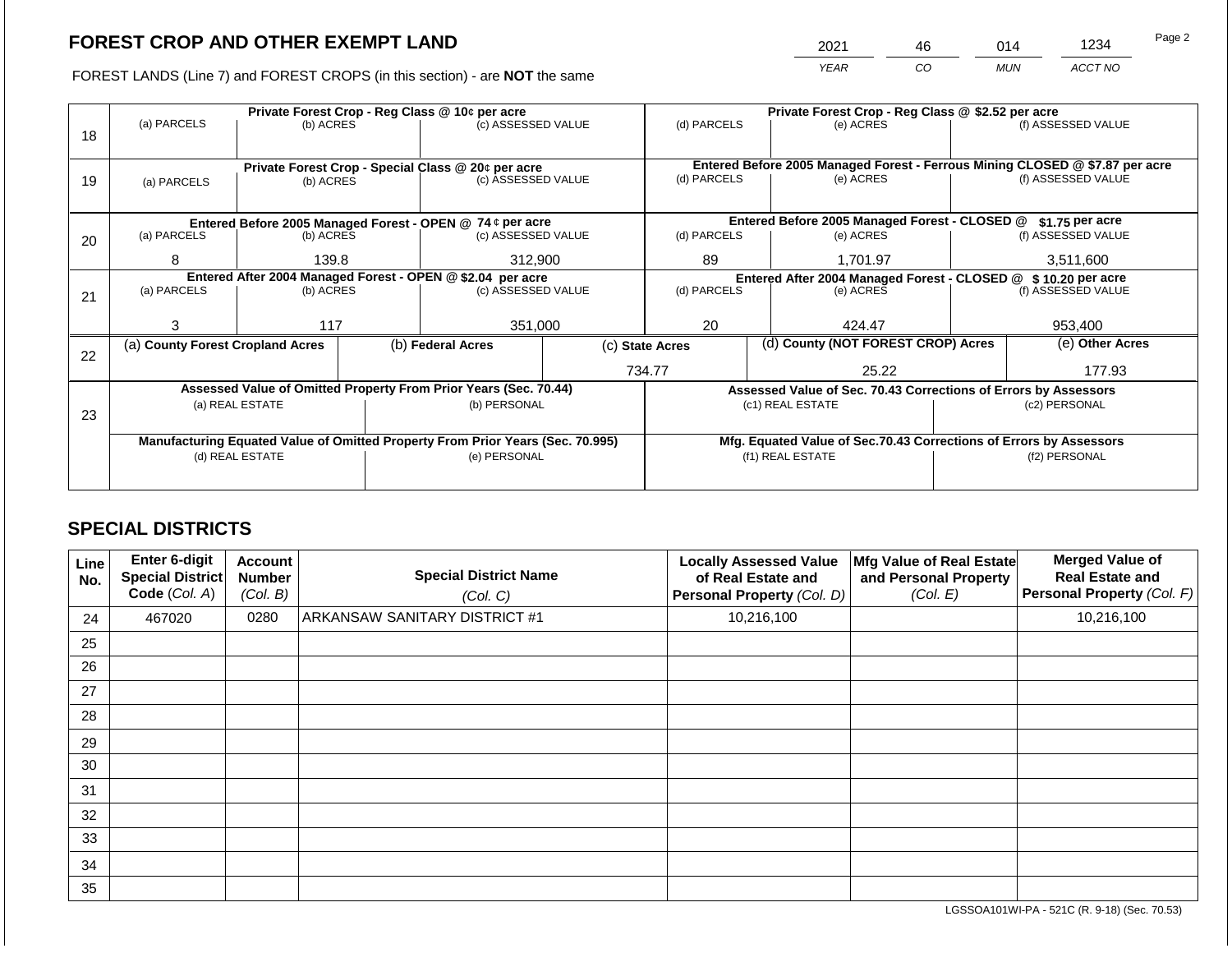|                       |                                                          |                                             |                                                                                                                              | <b>YEAR</b> | $\overline{co}$<br><b>MUN</b>                                 | ACCT NO                                                                        |  |  |  |  |  |
|-----------------------|----------------------------------------------------------|---------------------------------------------|------------------------------------------------------------------------------------------------------------------------------|-------------|---------------------------------------------------------------|--------------------------------------------------------------------------------|--|--|--|--|--|
| Line<br>No.           | Enter 6-digit<br><b>School District</b><br>Code (Col. A) | <b>Account</b><br><b>Number</b><br>(Col. B) | <b>Locally Assessed Value</b><br><b>School District Name</b><br>of Real Estate and<br>(Col. C)<br>Personal Property (Col. D) |             | Mfg Value of Real Estate<br>and Personal Property<br>(Col. E) | <b>Merged Value of</b><br><b>Real Estate and</b><br>Personal Property (Col. F) |  |  |  |  |  |
|                       | <b>SCHOOL DISTRICTS (K-8 and K-12)</b><br>A.             |                                             |                                                                                                                              |             |                                                               |                                                                                |  |  |  |  |  |
| 36                    | 461499                                                   | 0278                                        | SCH D OF DURAND                                                                                                              | 68,843,200  | 97,800                                                        | 68,941,000                                                                     |  |  |  |  |  |
| 37                    | 474459                                                   | 0282                                        | SCH D OF PLUM CITY                                                                                                           | 1,645,200   |                                                               | 1,645,200                                                                      |  |  |  |  |  |
| 38                    |                                                          |                                             |                                                                                                                              |             |                                                               |                                                                                |  |  |  |  |  |
| 39                    |                                                          |                                             |                                                                                                                              |             |                                                               |                                                                                |  |  |  |  |  |
| 40                    |                                                          |                                             |                                                                                                                              |             |                                                               |                                                                                |  |  |  |  |  |
| 41                    |                                                          |                                             |                                                                                                                              |             |                                                               |                                                                                |  |  |  |  |  |
| 42                    |                                                          |                                             |                                                                                                                              |             |                                                               |                                                                                |  |  |  |  |  |
| 43                    |                                                          |                                             |                                                                                                                              |             |                                                               |                                                                                |  |  |  |  |  |
| 44                    |                                                          |                                             |                                                                                                                              |             |                                                               |                                                                                |  |  |  |  |  |
| 45<br>$\overline{46}$ |                                                          |                                             |                                                                                                                              |             |                                                               |                                                                                |  |  |  |  |  |
| 47                    |                                                          |                                             |                                                                                                                              |             |                                                               |                                                                                |  |  |  |  |  |
| 48                    |                                                          |                                             |                                                                                                                              |             |                                                               |                                                                                |  |  |  |  |  |
| 49                    |                                                          |                                             |                                                                                                                              |             |                                                               |                                                                                |  |  |  |  |  |
| 50                    |                                                          |                                             | TOTAL ASSESSED VALUE OF SCHOOL DISTRICTS (K-8 and K-12)                                                                      | 70,488,400  | 97,800                                                        | 70,586,200                                                                     |  |  |  |  |  |
|                       | <b>B.</b><br><b>UNION HIGH SCHOOL DISTRICTS</b>          |                                             |                                                                                                                              |             |                                                               |                                                                                |  |  |  |  |  |
| 51                    |                                                          |                                             |                                                                                                                              |             |                                                               |                                                                                |  |  |  |  |  |
| 52                    |                                                          |                                             |                                                                                                                              |             |                                                               |                                                                                |  |  |  |  |  |
| 53                    |                                                          |                                             |                                                                                                                              |             |                                                               |                                                                                |  |  |  |  |  |
| 54                    |                                                          |                                             |                                                                                                                              |             |                                                               |                                                                                |  |  |  |  |  |
| 55                    |                                                          |                                             | TOTAL ASSESSED VALUE OF UNION HIGH SCHOOLS                                                                                   |             |                                                               |                                                                                |  |  |  |  |  |
|                       | C.<br><b>TECHNICAL COLLEGE DISTRICTS</b>                 |                                             |                                                                                                                              |             |                                                               |                                                                                |  |  |  |  |  |
| 56                    | 000100                                                   | 0001                                        | CHIPPEWA VALLEY TECHNICAL COLLEGE EAUC                                                                                       | 70,488,400  | 97,800                                                        | 70,586,200                                                                     |  |  |  |  |  |
| 57                    |                                                          |                                             |                                                                                                                              |             |                                                               |                                                                                |  |  |  |  |  |
| 58<br>59              |                                                          |                                             | TOTAL ASSESSED VALUE OF TECHNICAL COLLEGES                                                                                   |             |                                                               |                                                                                |  |  |  |  |  |
|                       |                                                          |                                             |                                                                                                                              | 70,488,400  | 97,800                                                        | 70,586,200                                                                     |  |  |  |  |  |

2021

46

014

 *I hereby certify, to the best of my knowledge and belief, this form is complete and correct.*

**SCHOOL DISTRICTS**

| Name                                           |                          | Title | Submission date        |
|------------------------------------------------|--------------------------|-------|------------------------|
| PATRICIA A SCHARR                              |                          |       | 2021<br>01<br><u>_</u> |
| Phone                                          | Email address            |       |                        |
| 715<br>8850<br>672<br>$\overline{\phantom{0}}$ | TREASURER@CO.PEPIN.WI.US |       |                        |

Page 3

1234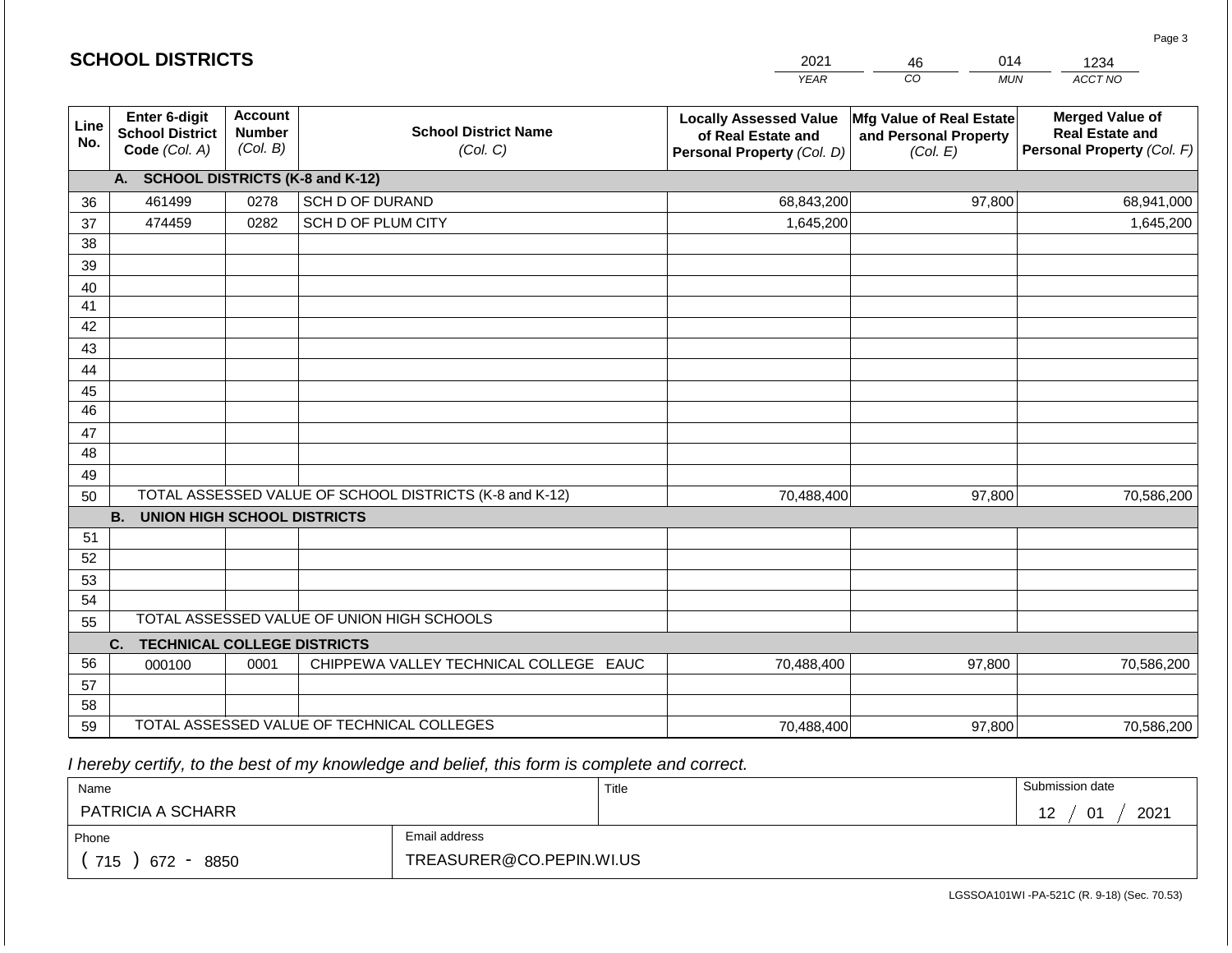- Each municipality's SOA is completed after the Board of Review and includes any changes made to the locally assessed values, under state law (sec. 70.53, Wis. Stats.)
- The Wisconsin Department of Revenue (DOR) merges the locally assessed values with the state assessed manufacturing values
- DOR provides the information regarding district names and codes. If a district is not listed, contact DOR.

Note: If you submit an amended SOA to DOR after your municipality's SOA is equated and posted to our website, we will process the SOA. However, DOR will not recalculate the *aggregate ratio or update the final SOA posted on our website. You should use the corrected values to calculate your tax rates.*

### **Page 1: Real Estate and Personal Property**

- Lines 1-9 assessed real estate values, parcel counts and acres by classification
- Lines 10-15 assessed personal property values and number of accounts by class
- Line 16 aggregate assessed value of all property subject to general property; use to calculate tax rates. Note: This line equals the total assessed value of K-8 and K-12 school districts (Line 50) and total assessed value of technical colleges (Line 59).
- Remarks assessment ratio used to calculate estimated fair market value on property tax bills

### **Page 2: Forest Crop, Other Exempt Land and Special Districts**

- Lines 18-21 private forest crop and managed forest lands assessed values
- Line  $22 -$  tax exempt land acres
- Line 23 prior years assessed value of omitted property under sec. 70.44 and correction of errors under sec. 70.43 shown by locally assessed or manufacturing real estate and personal property. Note: If there is an amount on this line, report the corresponding tax in the Statement of Taxes, Sections J or K.
- Lines 24-35 special district assessed values. These values are used to calculate tax rates for the special districts.

### **Page 3: School Districts**

- Lines 36-50 school districts (K-8 and K-12) assessed values. These values are used to calculate tax rates for school districts.
- Lines 51-55 union high school district assessed values. These values are used to calculate tax rates for union high school districts.
- Lines 56-59 technical college assessed values. These values are used to calculate tax rates for technical colleges.

If you have questions: Email: lgs@wisconsin.gov

 Phone: (608) 266-2569 or (608) 264-6892 Fax: (608) 264-6887

 $-9459$ ARKANSAW, WI 54721 - 9459TOWN OF WATERVILLE DIANE HOYT<br>TOWN OF WATERVILLE KITE HILL LANE N6272 KITE HILL LANE ARKANSAW, WI 54721 N6272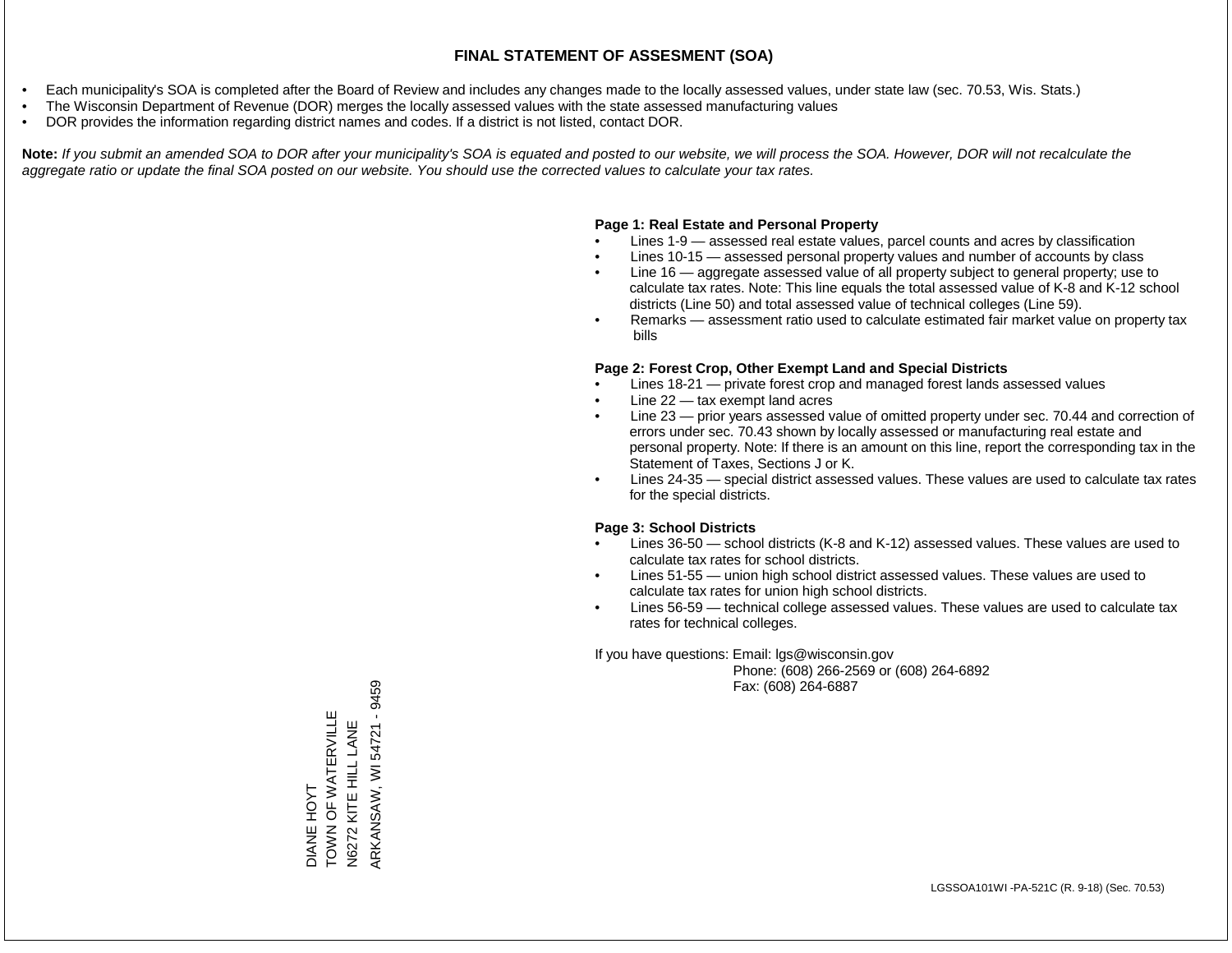|                |                                                                                                                                                                                              | <b>FINAL - EQUATED</b><br><b>STATEMENT OF ASSESSMENT FOR 2021</b> |                          |                | 46<br>CO | 016<br><b>MUN</b>                                   | 1235<br>ACCT NO         | This is an Amended Return | Page 1              |
|----------------|----------------------------------------------------------------------------------------------------------------------------------------------------------------------------------------------|-------------------------------------------------------------------|--------------------------|----------------|----------|-----------------------------------------------------|-------------------------|---------------------------|---------------------|
|                |                                                                                                                                                                                              |                                                                   |                          |                |          |                                                     |                         |                           |                     |
|                | <b>FOR</b>                                                                                                                                                                                   | <b>TOWN OF</b><br>OF.                                             | <b>WAUBEEK</b>           |                |          | <b>PEPIN COUNTY</b>                                 |                         |                           |                     |
|                |                                                                                                                                                                                              | Town - Village - City                                             | <b>Municipality Name</b> |                |          | <b>County Name</b>                                  |                         |                           |                     |
|                |                                                                                                                                                                                              | <b>REAL ESTATE</b>                                                |                          | PARCEL COUNT   |          | NO. OF ACRES                                        | <b>VALUE OF</b>         | <b>VALUE OF</b>           | TOTAL VALUE OF LAND |
| Line<br>No.    |                                                                                                                                                                                              | (See Lines 18 - 22 for                                            |                          |                |          | <b>WHOLE</b><br>TOTAL LAND MPROVEMENTS NUMBERS ONLY | <b>LAND</b>             | <b>IMPROVEMENTS</b>       | AND IMPROVEMENTS    |
|                |                                                                                                                                                                                              | other Real Estate)                                                | (Col. A)                 | (Col. B)       |          | (Col. C)                                            | (Col. D)                | (Col. E)                  | (Col. F)            |
| $\mathbf{1}$   |                                                                                                                                                                                              | <b>RESIDENTIAL - Class 1</b>                                      | 199                      |                | 170      | 333                                                 | 3,100,800               | 27,278,300                | 30,379,100          |
| $\overline{2}$ |                                                                                                                                                                                              | <b>COMMERCIAL - Class 2</b>                                       | 47                       |                | 33       | 178                                                 | 1,340,100               | 5,669,700                 | 7,009,800           |
| 3              | 3<br><b>MANUFACTURING - Class 3</b>                                                                                                                                                          |                                                                   |                          | $\overline{2}$ | 77       | 323,100                                             | 2,628,600               | 2,951,700                 |                     |
| $\overline{4}$ | 160<br><b>AGRICULTURAL - Class 4</b>                                                                                                                                                         |                                                                   |                          |                | 3,152    | 613,300                                             |                         | 613,300                   |                     |
| 5              |                                                                                                                                                                                              | UNDEVELOPED - Class 5                                             | 107                      |                |          | 343                                                 | 225,500                 |                           | 225,500             |
| 6              |                                                                                                                                                                                              | AGRICULTURAL FOREST - Class 5m                                    | 91                       |                |          | 1,088                                               | 1,795,000               |                           | 1,795,000           |
| $\overline{7}$ |                                                                                                                                                                                              | <b>FOREST LANDS - Class 6</b>                                     | 60                       |                |          | 605                                                 | 1,875,400               |                           | 1,875,400           |
| 8              |                                                                                                                                                                                              | OTHER - Class 7                                                   | 15                       |                | 24       | 29                                                  | 140,100                 | 1,416,600                 | 1,556,700           |
| 9              |                                                                                                                                                                                              | TOTAL - ALL COLUMNS                                               | 682                      |                | 229      | 5,805                                               | 9,413,300               | 36,993,200                | 46,406,500          |
| 10             |                                                                                                                                                                                              | NUMBER OF PERSONAL PROPERTY ACCOUNTS IN ROLL                      |                          |                |          | 30                                                  | <b>LOCALLY ASSESSED</b> | <b>MANUFACTURING</b>      | <b>MERGED</b>       |
| 11             |                                                                                                                                                                                              | BOATS AND OTHER WATERCRAFT NOT EXEMPT - Code 1                    |                          |                |          |                                                     | 0                       | 0                         | 0                   |
| 12             |                                                                                                                                                                                              | MACHINERY, TOOLS AND PATTERNS - Code 2                            |                          |                |          |                                                     |                         | 541,000                   | 541,000             |
| 13             |                                                                                                                                                                                              | FURNITURE, FIXTURES AND EQUIPMENT - Code 3                        |                          |                |          |                                                     | 130,300                 | 23,000                    | 153,300             |
| 14             |                                                                                                                                                                                              | ALL OTHER PERSONAL PROPERTY NOT EXEMPT - Codes 4A, 4B, 4C         |                          |                |          |                                                     | 420,900                 | 1,300                     | 422,200             |
| 15             | TOTAL OF PERSONAL PROPERTY NOT EXEMPT (Total of Lines 11-14)                                                                                                                                 |                                                                   |                          |                |          |                                                     | 551,200                 | 565,300                   | 1,116,500           |
| 16             | AGGREGATE ASSESSED VALUE OF ALL PROPERTY SUBJECT TO THE GENERAL PROPERTY TAX (Total of Lines 9F and 15F)<br>MUST EQUAL TOTAL VALUE OF THE SCHOOL DISTRICTS (K-12 PLUS K-8) - Line 50, Col. F |                                                                   |                          |                |          |                                                     |                         |                           | 47,523,000          |
| 17             | Name of Assessor<br>Telephone #<br><b>BOARD OF REVIEW</b><br>DATE OF FINAL ADJOURNMENT<br>10/26/2021<br><b>LISA L MEYER</b>                                                                  |                                                                   |                          |                |          |                                                     |                         |                           | (715) 235-1338      |

The Assessment Ratio to be used in calculating the estimated Fair Market Value on tax bills for this tax district is 1.011027891

This ratio should be used to convert assessed values to "Calculate Equalized Values" in Step 1 of the Lottery and Gaming Credit Calculations.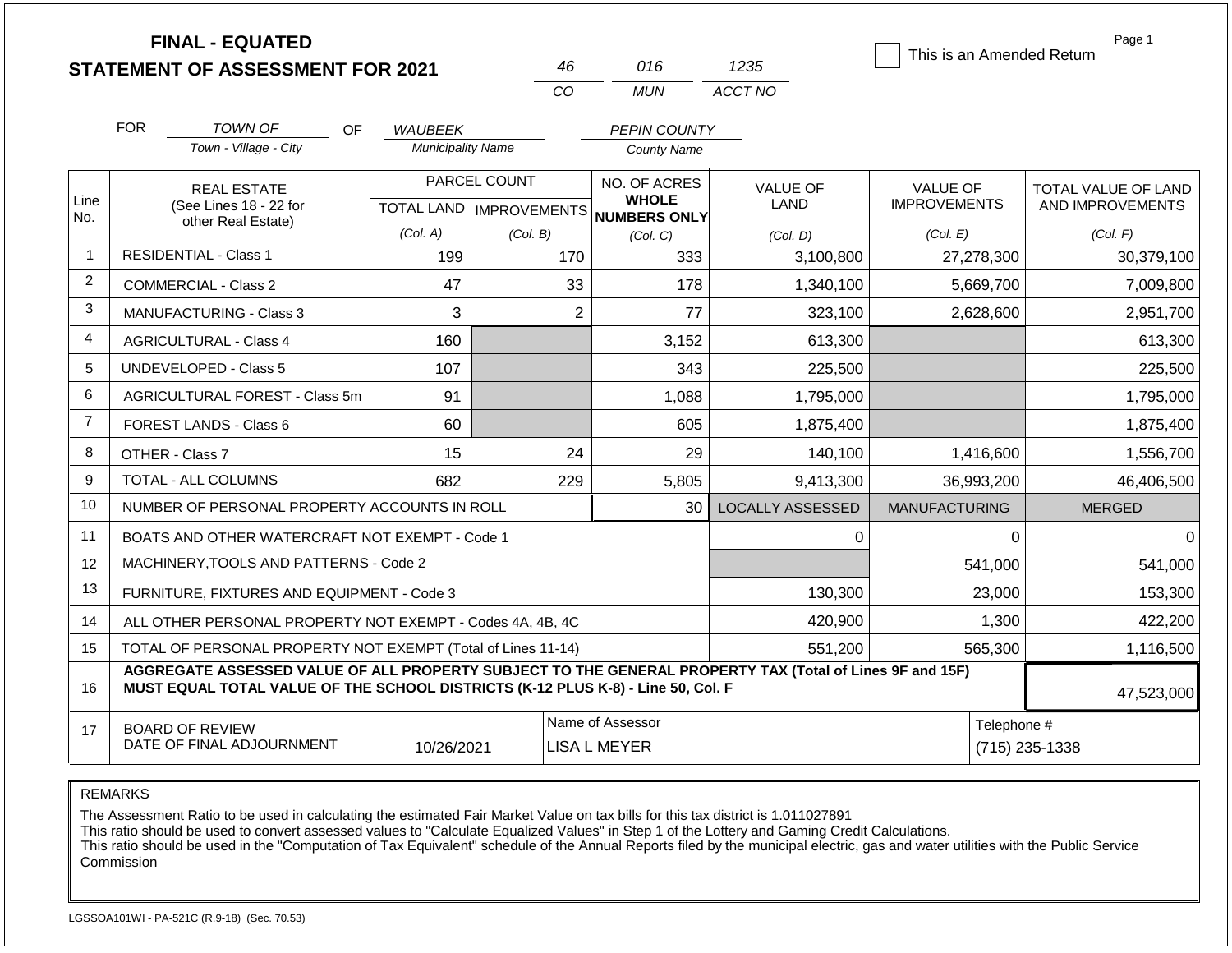2021 46 016 1235

FOREST LANDS (Line 7) and FOREST CROPS (in this section) - are **NOT** the same *YEAR CO MUN ACCT NO*

|    |                                                                                |                 | Private Forest Crop - Reg Class @ \$2.52 per acre |                                                                  |         |                                                                              |  |                                                                    |                 |                    |
|----|--------------------------------------------------------------------------------|-----------------|---------------------------------------------------|------------------------------------------------------------------|---------|------------------------------------------------------------------------------|--|--------------------------------------------------------------------|-----------------|--------------------|
|    | (a) PARCELS                                                                    | (b) ACRES       |                                                   | (c) ASSESSED VALUE                                               |         | (d) PARCELS                                                                  |  | (e) ACRES                                                          |                 | (f) ASSESSED VALUE |
| 18 |                                                                                |                 |                                                   |                                                                  |         |                                                                              |  |                                                                    |                 |                    |
|    |                                                                                |                 |                                                   |                                                                  |         |                                                                              |  |                                                                    |                 |                    |
|    |                                                                                |                 |                                                   | Private Forest Crop - Special Class @ 20¢ per acre               |         | Entered Before 2005 Managed Forest - Ferrous Mining CLOSED @ \$7.87 per acre |  |                                                                    |                 |                    |
| 19 | (a) PARCELS                                                                    | (b) ACRES       |                                                   | (c) ASSESSED VALUE                                               |         | (d) PARCELS                                                                  |  | (e) ACRES                                                          |                 | (f) ASSESSED VALUE |
|    |                                                                                |                 |                                                   |                                                                  |         |                                                                              |  |                                                                    |                 |                    |
|    |                                                                                |                 |                                                   | Entered Before 2005 Managed Forest - OPEN @ 74 ¢ per acre        |         |                                                                              |  | Entered Before 2005 Managed Forest - CLOSED @                      |                 | \$1.75 per acre    |
| 20 | (a) PARCELS                                                                    | (b) ACRES       |                                                   | (c) ASSESSED VALUE                                               |         | (d) PARCELS                                                                  |  | (e) ACRES                                                          |                 | (f) ASSESSED VALUE |
|    |                                                                                |                 |                                                   |                                                                  |         | 24                                                                           |  |                                                                    |                 |                    |
|    | 6                                                                              | 166.5           |                                                   |                                                                  | 333,000 |                                                                              |  | 601.45                                                             |                 | 1,574,800          |
|    | Entered After 2004 Managed Forest - OPEN @ \$2.04 per acre                     |                 |                                                   |                                                                  |         | Entered After 2004 Managed Forest - CLOSED @ \$10.20 per acre                |  |                                                                    |                 |                    |
| 21 | (a) PARCELS                                                                    | (b) ACRES       |                                                   | (c) ASSESSED VALUE                                               |         | (d) PARCELS                                                                  |  | (e) ACRES                                                          |                 | (f) ASSESSED VALUE |
|    |                                                                                |                 |                                                   |                                                                  |         |                                                                              |  |                                                                    |                 |                    |
|    | 3                                                                              | 86.59           |                                                   | 173,200                                                          |         | 10                                                                           |  | 252.2                                                              |                 | 497,200            |
|    | (a) County Forest Cropland Acres                                               |                 |                                                   | (b) Federal Acres                                                |         | (d) County (NOT FOREST CROP) Acres<br>(c) State Acres                        |  |                                                                    | (e) Other Acres |                    |
| 22 |                                                                                |                 |                                                   |                                                                  |         |                                                                              |  |                                                                    |                 |                    |
|    |                                                                                |                 |                                                   |                                                                  |         | 709.28                                                                       |  | 3.92                                                               |                 | 98.34              |
|    |                                                                                |                 |                                                   | Assessed Value of Omitted Property From Prior Years (Sec. 70.44) |         |                                                                              |  | Assessed Value of Sec. 70.43 Corrections of Errors by Assessors    |                 |                    |
|    |                                                                                | (a) REAL ESTATE |                                                   | (b) PERSONAL                                                     |         |                                                                              |  | (c1) REAL ESTATE                                                   |                 | (c2) PERSONAL      |
| 23 |                                                                                |                 |                                                   |                                                                  |         |                                                                              |  |                                                                    |                 |                    |
|    | Manufacturing Equated Value of Omitted Property From Prior Years (Sec. 70.995) |                 |                                                   |                                                                  |         |                                                                              |  | Mfg. Equated Value of Sec.70.43 Corrections of Errors by Assessors |                 |                    |
|    |                                                                                | (d) REAL ESTATE |                                                   | (e) PERSONAL                                                     |         |                                                                              |  | (f1) REAL ESTATE                                                   | (f2) PERSONAL   |                    |
|    |                                                                                |                 |                                                   |                                                                  |         |                                                                              |  |                                                                    |                 |                    |
|    |                                                                                |                 |                                                   |                                                                  |         |                                                                              |  |                                                                    |                 |                    |

# **SPECIAL DISTRICTS**

| Line<br>No. | Enter 6-digit<br>Special District<br>Code (Col. A) | <b>Account</b><br><b>Number</b><br>(Col. B) | <b>Special District Name</b><br>(Col. C) | <b>Locally Assessed Value</b><br>of Real Estate and<br><b>Personal Property (Col. D)</b> | Mfg Value of Real Estate<br>and Personal Property<br>(Col. E) | <b>Merged Value of</b><br><b>Real Estate and</b><br>Personal Property (Col. F) |
|-------------|----------------------------------------------------|---------------------------------------------|------------------------------------------|------------------------------------------------------------------------------------------|---------------------------------------------------------------|--------------------------------------------------------------------------------|
| 24          |                                                    |                                             |                                          |                                                                                          |                                                               |                                                                                |
| 25          |                                                    |                                             |                                          |                                                                                          |                                                               |                                                                                |
| 26          |                                                    |                                             |                                          |                                                                                          |                                                               |                                                                                |
| 27          |                                                    |                                             |                                          |                                                                                          |                                                               |                                                                                |
| 28          |                                                    |                                             |                                          |                                                                                          |                                                               |                                                                                |
| 29          |                                                    |                                             |                                          |                                                                                          |                                                               |                                                                                |
| 30          |                                                    |                                             |                                          |                                                                                          |                                                               |                                                                                |
| 31          |                                                    |                                             |                                          |                                                                                          |                                                               |                                                                                |
| 32          |                                                    |                                             |                                          |                                                                                          |                                                               |                                                                                |
| 33          |                                                    |                                             |                                          |                                                                                          |                                                               |                                                                                |
| 34          |                                                    |                                             |                                          |                                                                                          |                                                               |                                                                                |
| 35          |                                                    |                                             |                                          |                                                                                          |                                                               |                                                                                |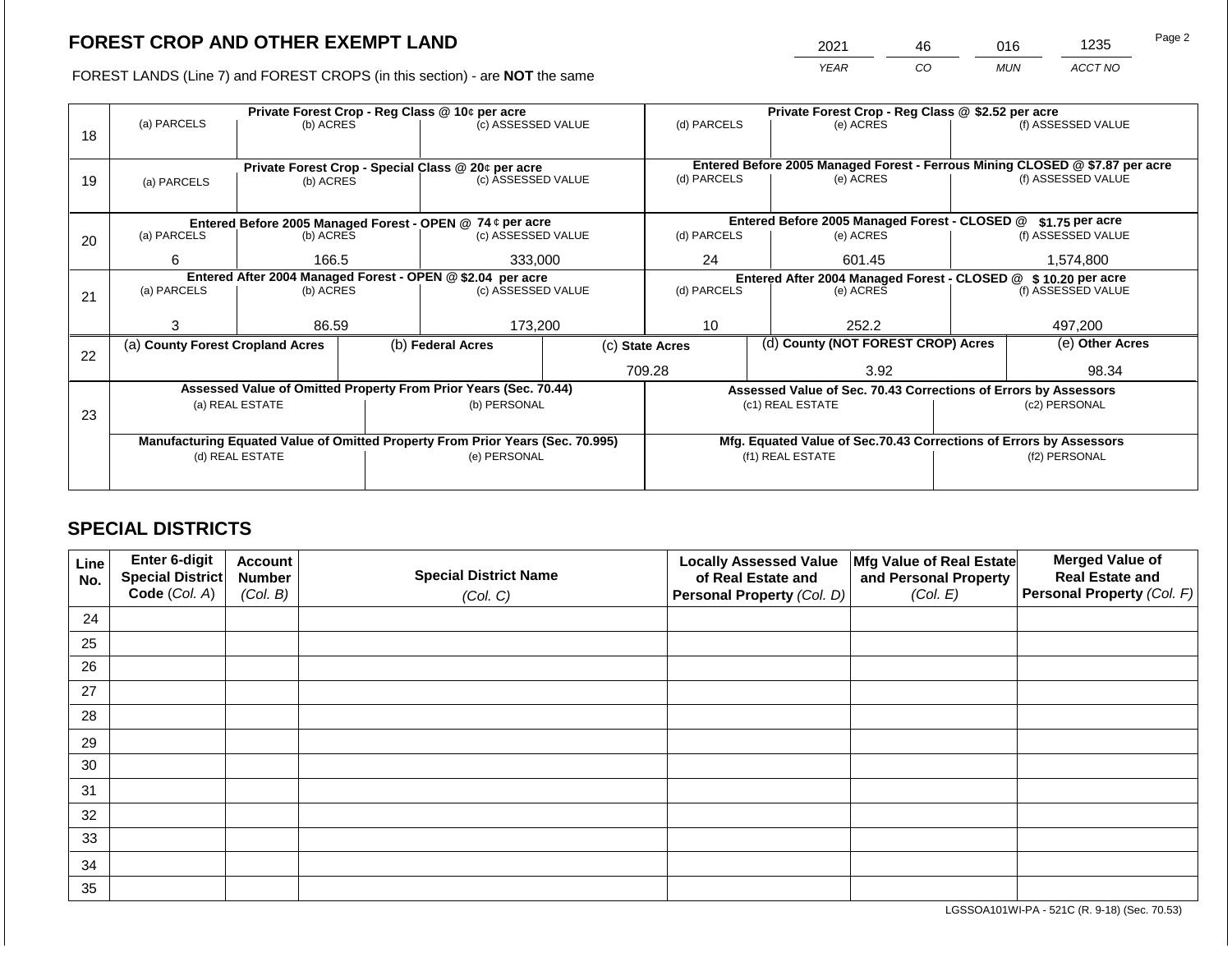|             | <b>SCHOOL DISTRICTS</b>                                  |                                             |                                                         | 2021                                                                              | 016<br>46                                                     | 1235                                                                           |
|-------------|----------------------------------------------------------|---------------------------------------------|---------------------------------------------------------|-----------------------------------------------------------------------------------|---------------------------------------------------------------|--------------------------------------------------------------------------------|
|             |                                                          |                                             |                                                         | <b>YEAR</b>                                                                       | CO<br><b>MUN</b>                                              | ACCT NO                                                                        |
| Line<br>No. | Enter 6-digit<br><b>School District</b><br>Code (Col. A) | <b>Account</b><br><b>Number</b><br>(Col. B) | <b>School District Name</b><br>(Col. C)                 | <b>Locally Assessed Value</b><br>of Real Estate and<br>Personal Property (Col. D) | Mfg Value of Real Estate<br>and Personal Property<br>(Col. E) | <b>Merged Value of</b><br><b>Real Estate and</b><br>Personal Property (Col. F) |
|             | <b>SCHOOL DISTRICTS (K-8 and K-12)</b><br>A.             |                                             |                                                         |                                                                                   |                                                               |                                                                                |
| 36          | 461499                                                   | 0278                                        | <b>SCH D OF DURAND</b>                                  | 44,006,000                                                                        | 3,517,000                                                     | 47,523,000                                                                     |
| 37          |                                                          |                                             |                                                         |                                                                                   |                                                               |                                                                                |
| 38          |                                                          |                                             |                                                         |                                                                                   |                                                               |                                                                                |
| 39          |                                                          |                                             |                                                         |                                                                                   |                                                               |                                                                                |
| 40          |                                                          |                                             |                                                         |                                                                                   |                                                               |                                                                                |
| 41          |                                                          |                                             |                                                         |                                                                                   |                                                               |                                                                                |
| 42          |                                                          |                                             |                                                         |                                                                                   |                                                               |                                                                                |
| 43          |                                                          |                                             |                                                         |                                                                                   |                                                               |                                                                                |
| 44<br>45    |                                                          |                                             |                                                         |                                                                                   |                                                               |                                                                                |
| 46          |                                                          |                                             |                                                         |                                                                                   |                                                               |                                                                                |
| 47          |                                                          |                                             |                                                         |                                                                                   |                                                               |                                                                                |
| 48          |                                                          |                                             |                                                         |                                                                                   |                                                               |                                                                                |
| 49          |                                                          |                                             |                                                         |                                                                                   |                                                               |                                                                                |
| 50          |                                                          |                                             | TOTAL ASSESSED VALUE OF SCHOOL DISTRICTS (K-8 and K-12) | 44,006,000                                                                        | 3,517,000                                                     | 47,523,000                                                                     |
|             | <b>B.</b><br><b>UNION HIGH SCHOOL DISTRICTS</b>          |                                             |                                                         |                                                                                   |                                                               |                                                                                |
| 51          |                                                          |                                             |                                                         |                                                                                   |                                                               |                                                                                |
| 52          |                                                          |                                             |                                                         |                                                                                   |                                                               |                                                                                |
| 53          |                                                          |                                             |                                                         |                                                                                   |                                                               |                                                                                |
| 54          |                                                          |                                             |                                                         |                                                                                   |                                                               |                                                                                |
| 55          |                                                          |                                             | TOTAL ASSESSED VALUE OF UNION HIGH SCHOOLS              |                                                                                   |                                                               |                                                                                |
|             | <b>TECHNICAL COLLEGE DISTRICTS</b><br>C.                 |                                             |                                                         |                                                                                   |                                                               |                                                                                |
| 56          | 000100                                                   | 0001                                        | CHIPPEWA VALLEY TECHNICAL COLLEGE EAUC                  | 44,006,000                                                                        | 3,517,000                                                     | 47,523,000                                                                     |
| 57          |                                                          |                                             |                                                         |                                                                                   |                                                               |                                                                                |
| 58<br>59    |                                                          |                                             | TOTAL ASSESSED VALUE OF TECHNICAL COLLEGES              |                                                                                   |                                                               |                                                                                |
|             |                                                          |                                             |                                                         | 44,006,000                                                                        | 3,517,000                                                     | 47,523,000                                                                     |

 *I hereby certify, to the best of my knowledge and belief, this form is complete and correct.*

| Name                                           |                          | Title | Submission date         |
|------------------------------------------------|--------------------------|-------|-------------------------|
| PATRICIA A SCHARR                              |                          |       | 28<br>2021<br>1 N<br>ັບ |
| Phone                                          | Email address            |       |                         |
| 715<br>8850<br>672<br>$\overline{\phantom{0}}$ | TREASURER@CO.PEPIN.WI.US |       |                         |

Page 3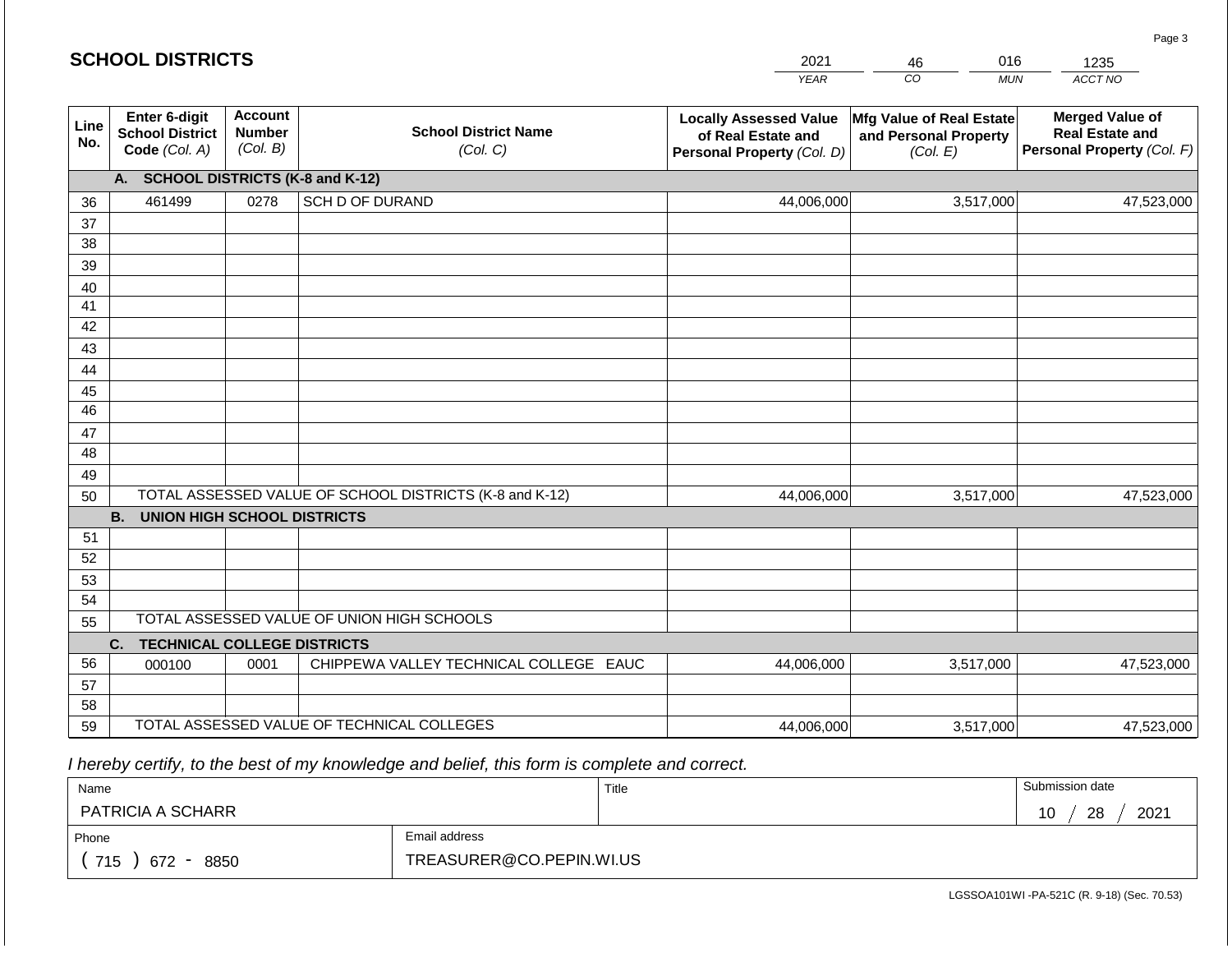- Each municipality's SOA is completed after the Board of Review and includes any changes made to the locally assessed values, under state law (sec. 70.53, Wis. Stats.)
- The Wisconsin Department of Revenue (DOR) merges the locally assessed values with the state assessed manufacturing values
- DOR provides the information regarding district names and codes. If a district is not listed, contact DOR.

Note: If you submit an amended SOA to DOR after your municipality's SOA is equated and posted to our website, we will process the SOA. However, DOR will not recalculate the *aggregate ratio or update the final SOA posted on our website. You should use the corrected values to calculate your tax rates.*

### **Page 1: Real Estate and Personal Property**

- Lines 1-9 assessed real estate values, parcel counts and acres by classification
- Lines 10-15 assessed personal property values and number of accounts by class
- Line 16 aggregate assessed value of all property subject to general property; use to calculate tax rates. Note: This line equals the total assessed value of K-8 and K-12 school districts (Line 50) and total assessed value of technical colleges (Line 59).
- Remarks assessment ratio used to calculate estimated fair market value on property tax bills

### **Page 2: Forest Crop, Other Exempt Land and Special Districts**

- Lines 18-21 private forest crop and managed forest lands assessed values
- Line  $22 -$  tax exempt land acres
- Line 23 prior years assessed value of omitted property under sec. 70.44 and correction of errors under sec. 70.43 shown by locally assessed or manufacturing real estate and personal property. Note: If there is an amount on this line, report the corresponding tax in the Statement of Taxes, Sections J or K.
- Lines 24-35 special district assessed values. These values are used to calculate tax rates for the special districts.

### **Page 3: School Districts**

- Lines 36-50 school districts (K-8 and K-12) assessed values. These values are used to calculate tax rates for school districts.
- Lines 51-55 union high school district assessed values. These values are used to calculate tax rates for union high school districts.
- Lines 56-59 technical college assessed values. These values are used to calculate tax rates for technical colleges.

If you have questions: Email: lgs@wisconsin.gov

 Phone: (608) 266-2569 or (608) 264-6892 Fax: (608) 264-6887

SHELLY ANDERSON<br>TOWN OF WAUBEEK<br>W7077 US HIGHWAY 10 W7077 US HIGHWAY 10 ARKANSAW, WI 54721 TOWN OF WAUBEEK ARKANSAW, WI 54721SHELLY ANDERSON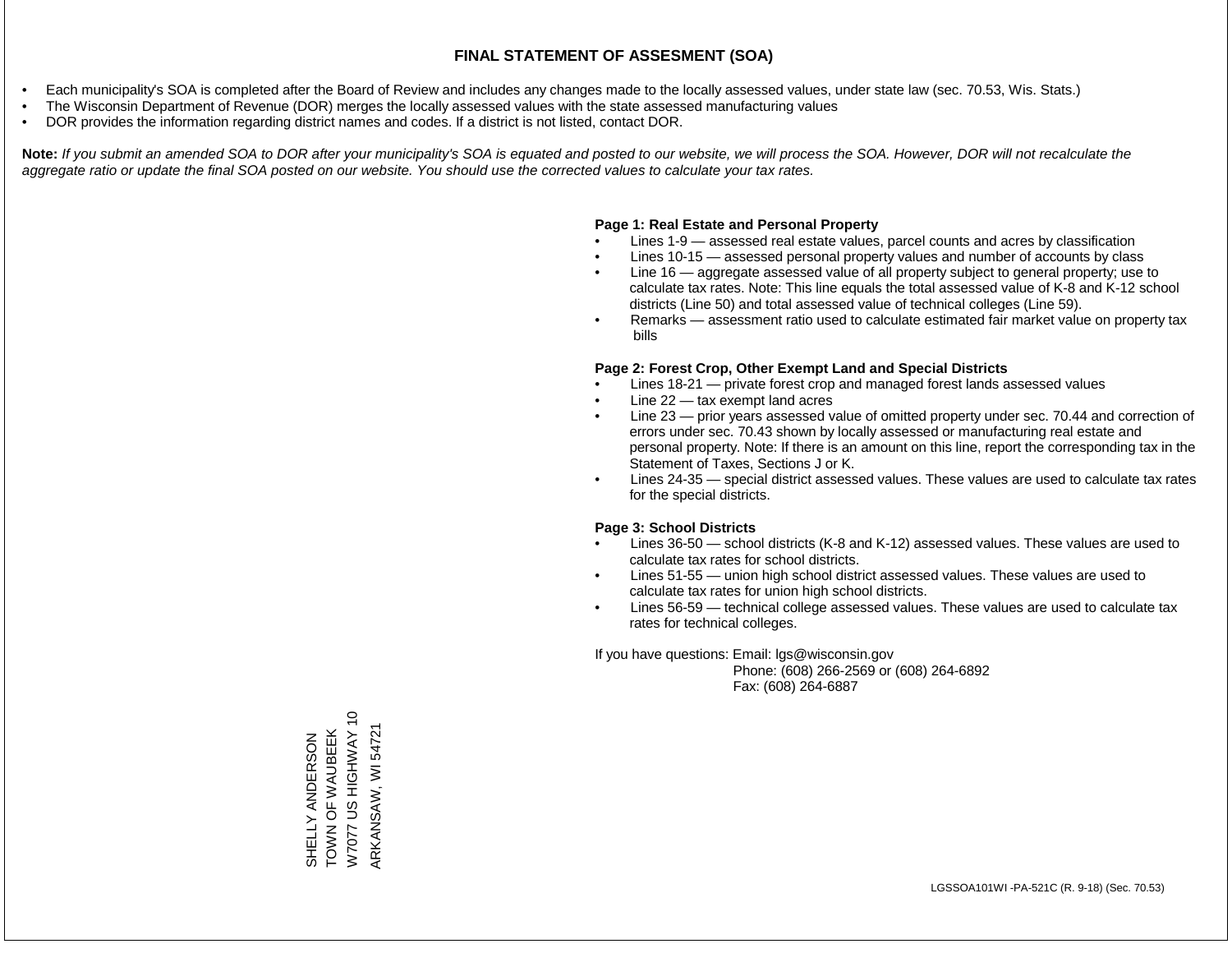|                | <b>FINAL - EQUATED</b>                                                                                                                                                                       |                                  |                           |                                     |                         | This is an Amended Return | Page 1                  |
|----------------|----------------------------------------------------------------------------------------------------------------------------------------------------------------------------------------------|----------------------------------|---------------------------|-------------------------------------|-------------------------|---------------------------|-------------------------|
|                | <b>STATEMENT OF ASSESSMENT FOR 2021</b>                                                                                                                                                      |                                  | 46                        | 171                                 | 1236                    |                           |                         |
|                |                                                                                                                                                                                              |                                  | CO                        | <b>MUN</b>                          | ACCT NO                 |                           |                         |
|                | <b>FOR</b><br><b>VILLAGE OF</b><br><b>OF</b>                                                                                                                                                 | <b>PEPIN</b>                     |                           | PEPIN COUNTY                        |                         |                           |                         |
|                | Town - Village - City                                                                                                                                                                        | <b>Municipality Name</b>         |                           | <b>County Name</b>                  |                         |                           |                         |
|                | <b>REAL ESTATE</b>                                                                                                                                                                           |                                  | PARCEL COUNT              | NO. OF ACRES                        | <b>VALUE OF</b>         | VALUE OF                  | TOTAL VALUE OF LAND     |
| Line<br>No.    | (See Lines 18 - 22 for                                                                                                                                                                       |                                  | TOTAL LAND   IMPROVEMENTS | <b>WHOLE</b><br><b>NUMBERS ONLY</b> | <b>LAND</b>             | <b>IMPROVEMENTS</b>       | <b>AND IMPROVEMENTS</b> |
|                | other Real Estate)                                                                                                                                                                           | (Col. A)                         | (Col. B)                  | (Col, C)                            | (Col, D)                | (Col. E)                  | (Col. F)                |
| $\mathbf 1$    | <b>RESIDENTIAL - Class 1</b>                                                                                                                                                                 | 482                              | 394                       | 40                                  | 12,054,200              | 44,963,200                | 57,017,400              |
| 2              | <b>COMMERCIAL - Class 2</b>                                                                                                                                                                  | 86                               | 70                        | 31                                  | 2,434,500               | 14,697,500                | 17,132,000              |
| 3              | $\overline{2}$<br><b>MANUFACTURING - Class 3</b>                                                                                                                                             |                                  | 1                         | 3                                   | 53,500                  | 172,900                   | 226,400                 |
| 4              | $\overline{7}$<br><b>AGRICULTURAL - Class 4</b>                                                                                                                                              |                                  |                           | 41                                  | 7,300                   |                           | 7,300                   |
| 5              | <b>UNDEVELOPED - Class 5</b>                                                                                                                                                                 | 1                                |                           | $\overline{2}$                      | 3,400                   |                           | 3,400                   |
| 6              | AGRICULTURAL FOREST - Class 5m                                                                                                                                                               | $\Omega$                         |                           | 0                                   | 0                       |                           | $\Omega$                |
| $\overline{7}$ | FOREST LANDS - Class 6                                                                                                                                                                       | 3                                |                           | 19                                  | 147,500                 |                           | 147,500                 |
| 8              | OTHER - Class 7                                                                                                                                                                              | $\overline{0}$                   | $\mathbf 0$               | 0                                   | 0                       | 0                         | 0                       |
| 9              | TOTAL - ALL COLUMNS                                                                                                                                                                          | 581                              | 465                       | 136                                 | 14,700,400              | 59,833,600                | 74,534,000              |
| 10             | NUMBER OF PERSONAL PROPERTY ACCOUNTS IN ROLL                                                                                                                                                 |                                  |                           | 68                                  | <b>LOCALLY ASSESSED</b> | <b>MANUFACTURING</b>      | <b>MERGED</b>           |
| 11             | BOATS AND OTHER WATERCRAFT NOT EXEMPT - Code 1                                                                                                                                               |                                  |                           |                                     | 1,700                   | 0                         | 1,700                   |
| 12             | MACHINERY, TOOLS AND PATTERNS - Code 2                                                                                                                                                       |                                  |                           |                                     |                         | 6,800                     | 6,800                   |
| 13             | FURNITURE, FIXTURES AND EQUIPMENT - Code 3                                                                                                                                                   |                                  |                           |                                     | 360,900                 | 2,000                     | 362,900                 |
| 14             | ALL OTHER PERSONAL PROPERTY NOT EXEMPT - Codes 4A, 4B, 4C                                                                                                                                    |                                  |                           | 62,500                              | 200                     | 62,700                    |                         |
| 15             | TOTAL OF PERSONAL PROPERTY NOT EXEMPT (Total of Lines 11-14)                                                                                                                                 |                                  |                           | 425,100                             | 9,000                   | 434,100                   |                         |
| 16             | AGGREGATE ASSESSED VALUE OF ALL PROPERTY SUBJECT TO THE GENERAL PROPERTY TAX (Total of Lines 9F and 15F)<br>MUST EQUAL TOTAL VALUE OF THE SCHOOL DISTRICTS (K-12 PLUS K-8) - Line 50, Col. F |                                  |                           |                                     |                         |                           | 74,968,100              |
| 17             | <b>BOARD OF REVIEW</b>                                                                                                                                                                       |                                  |                           | Name of Assessor                    |                         | Telephone #               |                         |
|                | DATE OF FINAL ADJOURNMENT                                                                                                                                                                    | 05/10/2021<br><b>ADAM KREMER</b> | (715) 495-3226            |                                     |                         |                           |                         |

The Assessment Ratio to be used in calculating the estimated Fair Market Value on tax bills for this tax district is .975228041

This ratio should be used to convert assessed values to "Calculate Equalized Values" in Step 1 of the Lottery and Gaming Credit Calculations.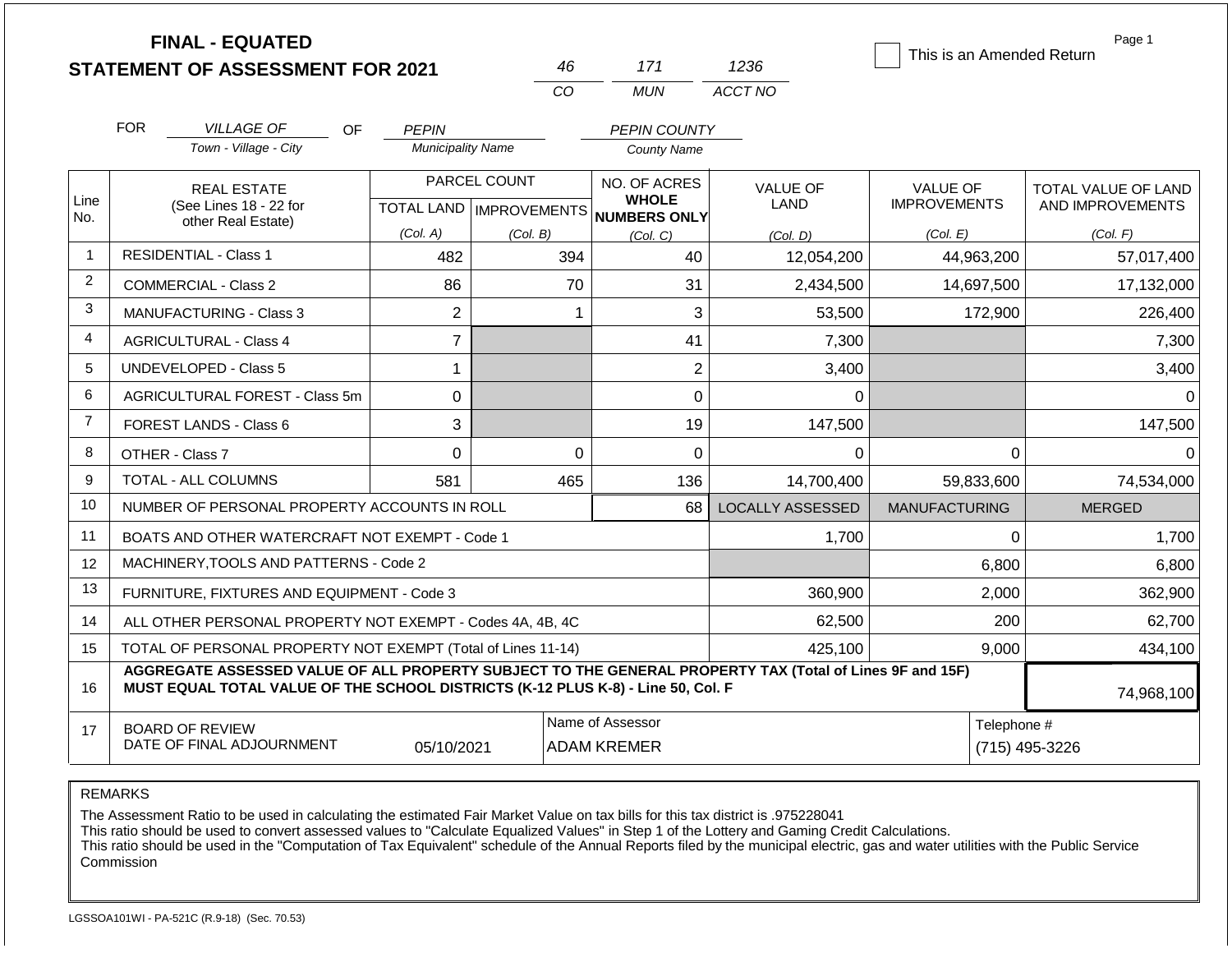2021 46 171 1236

Page 2

FOREST LANDS (Line 7) and FOREST CROPS (in this section) - are **NOT** the same *YEAR CO MUN ACCT NO*

|    |                                                                                |                 |                                                                          | Private Forest Crop - Reg Class @ 10¢ per acre                   |                                                                                                          | Private Forest Crop - Reg Class @ \$2.52 per acre                  |             |                                                                 |               |                    |
|----|--------------------------------------------------------------------------------|-----------------|--------------------------------------------------------------------------|------------------------------------------------------------------|----------------------------------------------------------------------------------------------------------|--------------------------------------------------------------------|-------------|-----------------------------------------------------------------|---------------|--------------------|
| 18 | (a) PARCELS                                                                    | (b) ACRES       |                                                                          |                                                                  | (c) ASSESSED VALUE                                                                                       |                                                                    | (d) PARCELS | (e) ACRES                                                       |               | (f) ASSESSED VALUE |
| 19 | (a) PARCELS                                                                    | (b) ACRES       | Private Forest Crop - Special Class @ 20¢ per acre<br>(c) ASSESSED VALUE |                                                                  | Entered Before 2005 Managed Forest - Ferrous Mining CLOSED @ \$7.87 per acre<br>(d) PARCELS<br>(e) ACRES |                                                                    |             | (f) ASSESSED VALUE                                              |               |                    |
|    |                                                                                |                 |                                                                          |                                                                  |                                                                                                          |                                                                    |             |                                                                 |               |                    |
|    |                                                                                |                 |                                                                          | Entered Before 2005 Managed Forest - OPEN @ 74 ¢ per acre        |                                                                                                          |                                                                    |             | Entered Before 2005 Managed Forest - CLOSED @                   |               | $$1.75$ per acre   |
| 20 | (a) PARCELS                                                                    | (b) ACRES       |                                                                          | (c) ASSESSED VALUE                                               |                                                                                                          | (d) PARCELS                                                        |             | (e) ACRES                                                       |               | (f) ASSESSED VALUE |
|    |                                                                                |                 |                                                                          | Entered After 2004 Managed Forest - OPEN @ \$2.04 per acre       |                                                                                                          | Entered After 2004 Managed Forest - CLOSED @ \$10.20 per acre      |             |                                                                 |               |                    |
| 21 | (a) PARCELS                                                                    | (b) ACRES       |                                                                          | (c) ASSESSED VALUE                                               |                                                                                                          | (d) PARCELS                                                        |             | (e) ACRES                                                       |               | (f) ASSESSED VALUE |
|    |                                                                                |                 |                                                                          |                                                                  |                                                                                                          |                                                                    |             |                                                                 |               |                    |
| 22 | (a) County Forest Cropland Acres                                               |                 |                                                                          | (b) Federal Acres                                                |                                                                                                          | (c) State Acres                                                    |             | (d) County (NOT FOREST CROP) Acres                              |               | (e) Other Acres    |
|    |                                                                                |                 |                                                                          |                                                                  |                                                                                                          |                                                                    |             |                                                                 |               | 3.17               |
|    |                                                                                |                 |                                                                          | Assessed Value of Omitted Property From Prior Years (Sec. 70.44) |                                                                                                          |                                                                    |             | Assessed Value of Sec. 70.43 Corrections of Errors by Assessors |               |                    |
| 23 |                                                                                | (a) REAL ESTATE |                                                                          | (b) PERSONAL                                                     |                                                                                                          |                                                                    |             | (c1) REAL ESTATE                                                |               | (c2) PERSONAL      |
|    |                                                                                |                 |                                                                          |                                                                  |                                                                                                          |                                                                    |             |                                                                 |               |                    |
|    | Manufacturing Equated Value of Omitted Property From Prior Years (Sec. 70.995) |                 |                                                                          |                                                                  |                                                                                                          | Mfg. Equated Value of Sec.70.43 Corrections of Errors by Assessors |             |                                                                 |               |                    |
|    |                                                                                | (d) REAL ESTATE |                                                                          | (e) PERSONAL                                                     |                                                                                                          | (f1) REAL ESTATE                                                   |             |                                                                 | (f2) PERSONAL |                    |
|    |                                                                                |                 |                                                                          |                                                                  |                                                                                                          |                                                                    |             |                                                                 |               |                    |

# **SPECIAL DISTRICTS**

| Line<br>No. | Enter 6-digit<br>Special District<br>Code (Col. A) | <b>Account</b><br><b>Number</b><br>(Col. B) | <b>Special District Name</b><br>(Col. C) | <b>Locally Assessed Value</b><br>of Real Estate and<br><b>Personal Property (Col. D)</b> | Mfg Value of Real Estate<br>and Personal Property<br>(Col. E) | <b>Merged Value of</b><br><b>Real Estate and</b><br>Personal Property (Col. F) |
|-------------|----------------------------------------------------|---------------------------------------------|------------------------------------------|------------------------------------------------------------------------------------------|---------------------------------------------------------------|--------------------------------------------------------------------------------|
| 24          |                                                    |                                             |                                          |                                                                                          |                                                               |                                                                                |
| 25          |                                                    |                                             |                                          |                                                                                          |                                                               |                                                                                |
| 26          |                                                    |                                             |                                          |                                                                                          |                                                               |                                                                                |
| 27          |                                                    |                                             |                                          |                                                                                          |                                                               |                                                                                |
| 28          |                                                    |                                             |                                          |                                                                                          |                                                               |                                                                                |
| 29          |                                                    |                                             |                                          |                                                                                          |                                                               |                                                                                |
| 30          |                                                    |                                             |                                          |                                                                                          |                                                               |                                                                                |
| 31          |                                                    |                                             |                                          |                                                                                          |                                                               |                                                                                |
| 32          |                                                    |                                             |                                          |                                                                                          |                                                               |                                                                                |
| 33          |                                                    |                                             |                                          |                                                                                          |                                                               |                                                                                |
| 34          |                                                    |                                             |                                          |                                                                                          |                                                               |                                                                                |
| 35          |                                                    |                                             |                                          |                                                                                          |                                                               |                                                                                |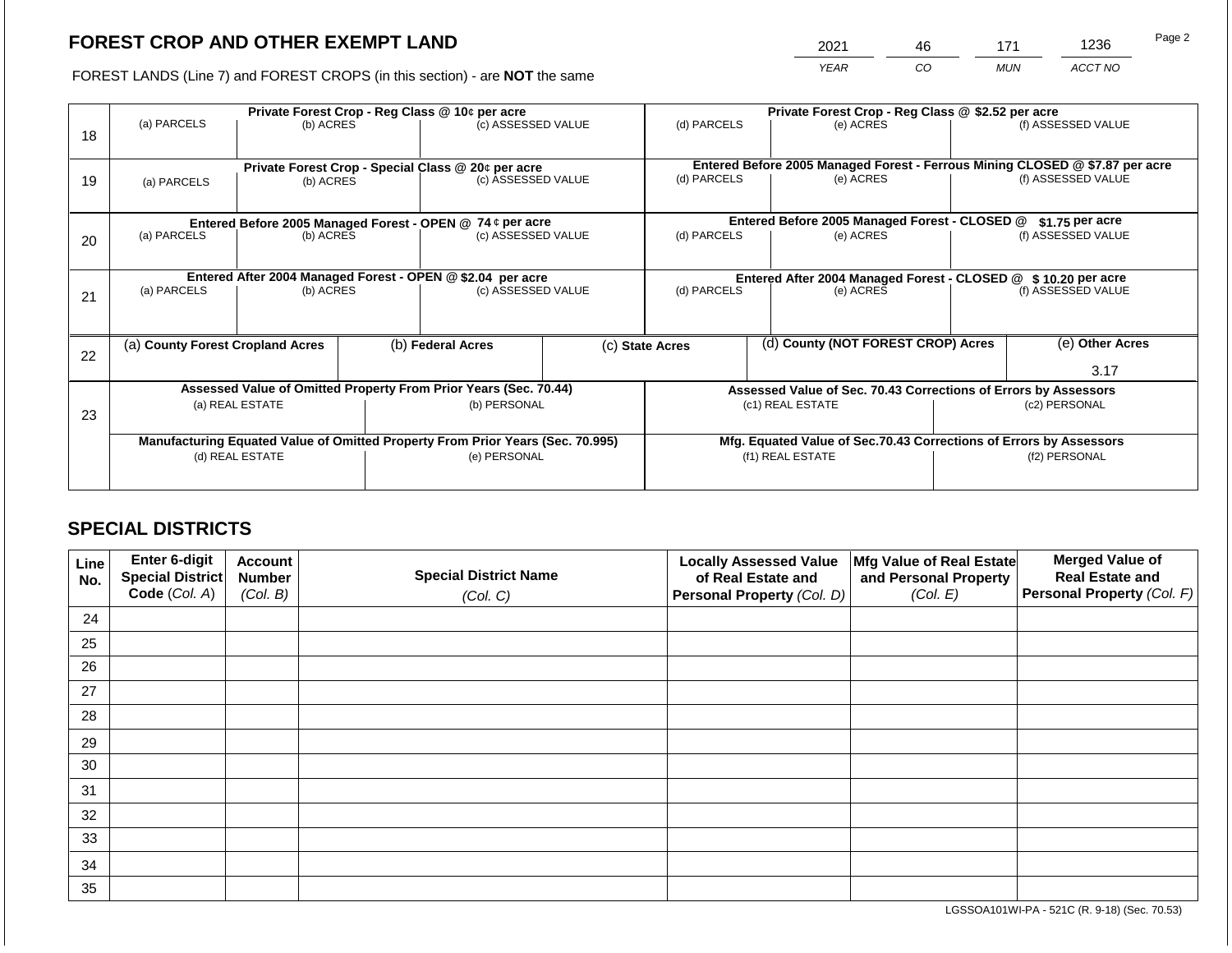|             | <b>SCHOOL DISTRICTS</b>                                  |                                             |                                                         | 2021                                                                              | 171<br>46                                                     | 1236                                                                           |
|-------------|----------------------------------------------------------|---------------------------------------------|---------------------------------------------------------|-----------------------------------------------------------------------------------|---------------------------------------------------------------|--------------------------------------------------------------------------------|
|             |                                                          |                                             |                                                         | <b>YEAR</b>                                                                       | CO<br><b>MUN</b>                                              | ACCT NO                                                                        |
| Line<br>No. | Enter 6-digit<br><b>School District</b><br>Code (Col. A) | <b>Account</b><br><b>Number</b><br>(Col. B) | <b>School District Name</b><br>(Col. C)                 | <b>Locally Assessed Value</b><br>of Real Estate and<br>Personal Property (Col. D) | Mfg Value of Real Estate<br>and Personal Property<br>(Col. E) | <b>Merged Value of</b><br><b>Real Estate and</b><br>Personal Property (Col. F) |
|             | А.                                                       |                                             | <b>SCHOOL DISTRICTS (K-8 and K-12)</b>                  |                                                                                   |                                                               |                                                                                |
| 36          | 464270                                                   | 0279                                        | <b>SCH D OF PEPIN AREA</b>                              | 74,732,700                                                                        | 235,400                                                       | 74,968,100                                                                     |
| 37          |                                                          |                                             |                                                         |                                                                                   |                                                               |                                                                                |
| 38          |                                                          |                                             |                                                         |                                                                                   |                                                               |                                                                                |
| 39          |                                                          |                                             |                                                         |                                                                                   |                                                               |                                                                                |
| 40          |                                                          |                                             |                                                         |                                                                                   |                                                               |                                                                                |
| 41          |                                                          |                                             |                                                         |                                                                                   |                                                               |                                                                                |
| 42          |                                                          |                                             |                                                         |                                                                                   |                                                               |                                                                                |
| 43          |                                                          |                                             |                                                         |                                                                                   |                                                               |                                                                                |
| 44          |                                                          |                                             |                                                         |                                                                                   |                                                               |                                                                                |
| 45<br>46    |                                                          |                                             |                                                         |                                                                                   |                                                               |                                                                                |
| 47          |                                                          |                                             |                                                         |                                                                                   |                                                               |                                                                                |
| 48          |                                                          |                                             |                                                         |                                                                                   |                                                               |                                                                                |
| 49          |                                                          |                                             |                                                         |                                                                                   |                                                               |                                                                                |
| 50          |                                                          |                                             | TOTAL ASSESSED VALUE OF SCHOOL DISTRICTS (K-8 and K-12) | 74,732,700                                                                        | 235,400                                                       | 74,968,100                                                                     |
|             | <b>UNION HIGH SCHOOL DISTRICTS</b><br><b>B.</b>          |                                             |                                                         |                                                                                   |                                                               |                                                                                |
| 51          |                                                          |                                             |                                                         |                                                                                   |                                                               |                                                                                |
| 52          |                                                          |                                             |                                                         |                                                                                   |                                                               |                                                                                |
| 53          |                                                          |                                             |                                                         |                                                                                   |                                                               |                                                                                |
| 54          |                                                          |                                             |                                                         |                                                                                   |                                                               |                                                                                |
| 55          |                                                          |                                             | TOTAL ASSESSED VALUE OF UNION HIGH SCHOOLS              |                                                                                   |                                                               |                                                                                |
|             | <b>TECHNICAL COLLEGE DISTRICTS</b><br>C.                 |                                             |                                                         |                                                                                   |                                                               |                                                                                |
| 56          | 000100                                                   | 0001                                        | CHIPPEWA VALLEY TECHNICAL COLLEGE EAUC                  | 74,732,700                                                                        | 235,400                                                       | 74,968,100                                                                     |
| 57          |                                                          |                                             |                                                         |                                                                                   |                                                               |                                                                                |
| 58          |                                                          |                                             |                                                         |                                                                                   |                                                               |                                                                                |
| 59          |                                                          |                                             | TOTAL ASSESSED VALUE OF TECHNICAL COLLEGES              | 74,732,700                                                                        | 235,400                                                       | 74,968,100                                                                     |

 *I hereby certify, to the best of my knowledge and belief, this form is complete and correct.*

| Name                                           |                          | Title | Submission date  |
|------------------------------------------------|--------------------------|-------|------------------|
| PATRICIA A SCHARR                              |                          |       | 13<br>2021<br>05 |
| Phone                                          | Email address            |       |                  |
| 715<br>672<br>8850<br>$\overline{\phantom{0}}$ | TREASURER@CO.PEPIN.WI.US |       |                  |

LGSSOA101WI -PA-521C (R. 9-18) (Sec. 70.53)

Page 3

| <b>SCHOOL DISTRICTS</b> |  |
|-------------------------|--|
|-------------------------|--|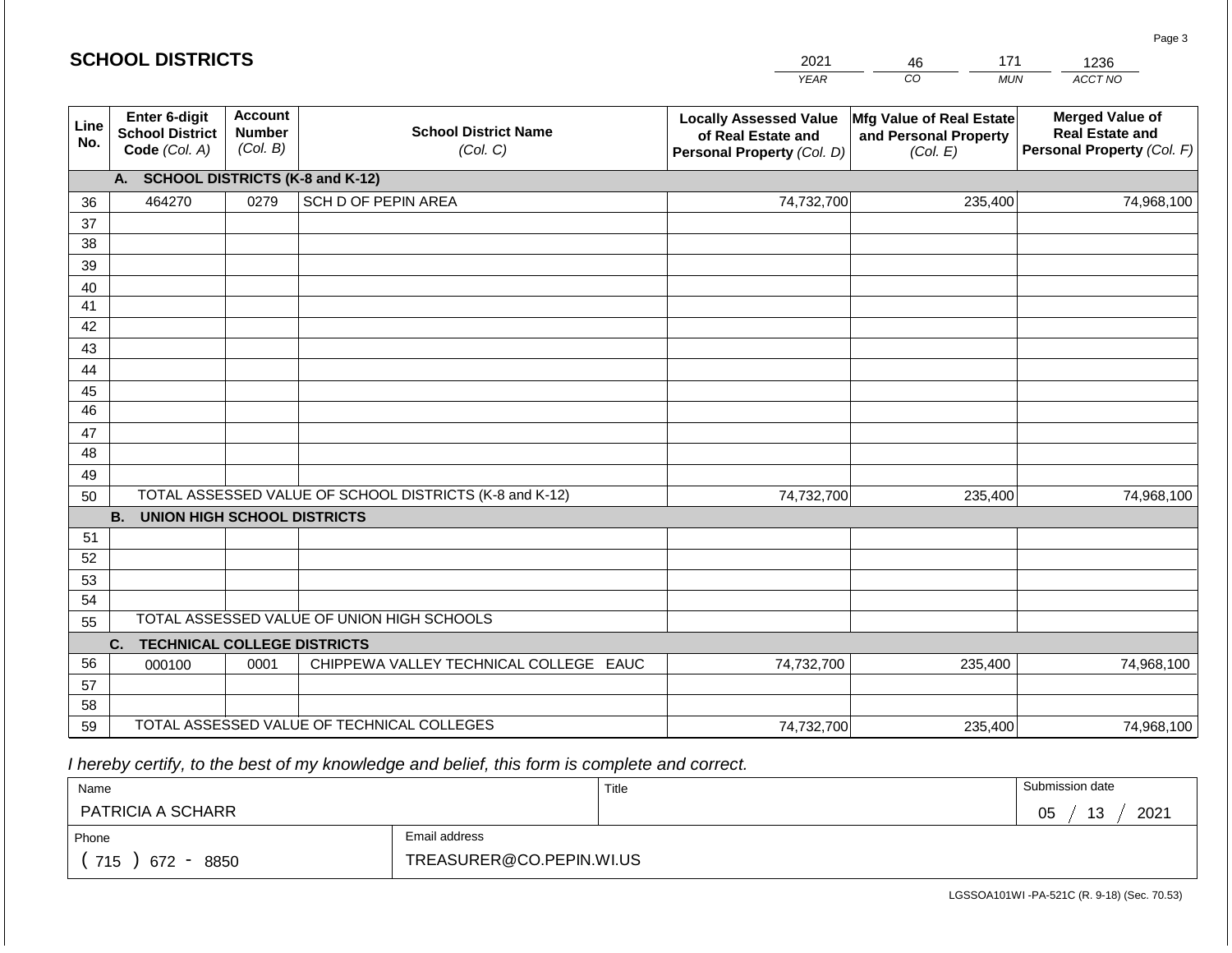- Each municipality's SOA is completed after the Board of Review and includes any changes made to the locally assessed values, under state law (sec. 70.53, Wis. Stats.)
- The Wisconsin Department of Revenue (DOR) merges the locally assessed values with the state assessed manufacturing values
- DOR provides the information regarding district names and codes. If a district is not listed, contact DOR.

Note: If you submit an amended SOA to DOR after your municipality's SOA is equated and posted to our website, we will process the SOA. However, DOR will not recalculate the *aggregate ratio or update the final SOA posted on our website. You should use the corrected values to calculate your tax rates.*

### **Page 1: Real Estate and Personal Property**

- Lines 1-9 assessed real estate values, parcel counts and acres by classification
- Lines 10-15 assessed personal property values and number of accounts by class
- Line 16 aggregate assessed value of all property subject to general property; use to calculate tax rates. Note: This line equals the total assessed value of K-8 and K-12 school districts (Line 50) and total assessed value of technical colleges (Line 59).
- Remarks assessment ratio used to calculate estimated fair market value on property tax bills

### **Page 2: Forest Crop, Other Exempt Land and Special Districts**

- Lines 18-21 private forest crop and managed forest lands assessed values
- Line  $22 -$  tax exempt land acres
- Line 23 prior years assessed value of omitted property under sec. 70.44 and correction of errors under sec. 70.43 shown by locally assessed or manufacturing real estate and personal property. Note: If there is an amount on this line, report the corresponding tax in the Statement of Taxes, Sections J or K.
- Lines 24-35 special district assessed values. These values are used to calculate tax rates for the special districts.

### **Page 3: School Districts**

- Lines 36-50 school districts (K-8 and K-12) assessed values. These values are used to calculate tax rates for school districts.
- Lines 51-55 union high school district assessed values. These values are used to calculate tax rates for union high school districts.
- Lines 56-59 technical college assessed values. These values are used to calculate tax rates for technical colleges.

If you have questions: Email: lgs@wisconsin.gov

 Phone: (608) 266-2569 or (608) 264-6892 Fax: (608) 264-6887

ST, PO BOX 277 508 2ND ST, PO BOX 277 PEPIN, WI 54759 - 0277 PEPIN, WI 54759 - 0277DREW ADAMS<br>VILLAGE OF PEPIN VILLAGE OF PEPIN 508 2ND S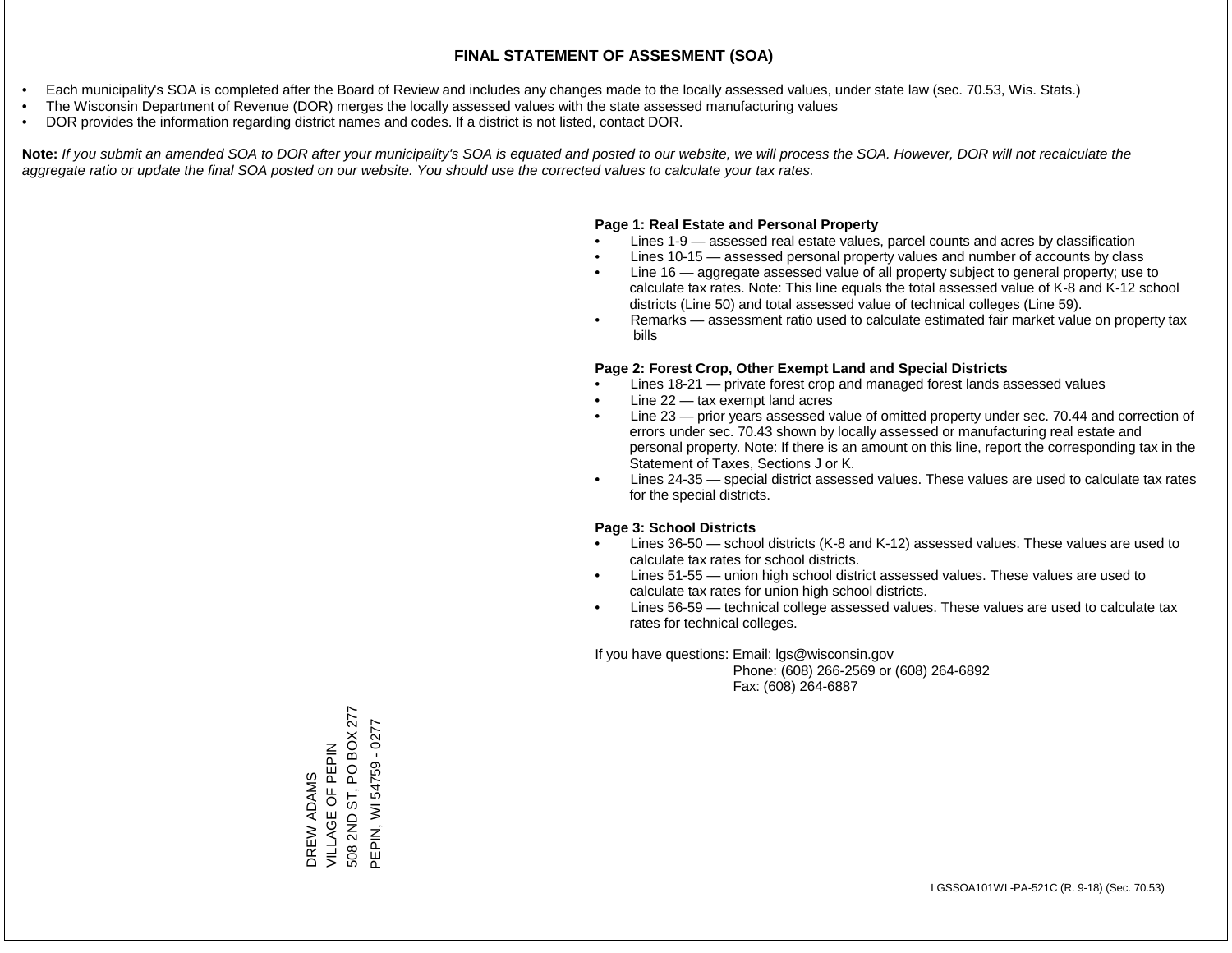|                |            | <b>FINAL - EQUATED</b><br><b>STATEMENT OF ASSESSMENT FOR 2021</b>                                                                                                                            |                           |              | 46          | 181                                    | 1237                    | This is an Amended Return              | Page 1                                         |
|----------------|------------|----------------------------------------------------------------------------------------------------------------------------------------------------------------------------------------------|---------------------------|--------------|-------------|----------------------------------------|-------------------------|----------------------------------------|------------------------------------------------|
|                |            |                                                                                                                                                                                              |                           |              | CO.         | <b>MUN</b>                             | ACCT NO                 |                                        |                                                |
|                | <b>FOR</b> | <b>VILLAGE OF</b><br>OF.                                                                                                                                                                     | <b>STOCKHOLM</b>          |              |             | <b>PEPIN COUNTY</b>                    |                         |                                        |                                                |
|                |            | Town - Village - City                                                                                                                                                                        | <b>Municipality Name</b>  |              |             | <b>County Name</b>                     |                         |                                        |                                                |
| Line           |            | <b>REAL ESTATE</b><br>(See Lines 18 - 22 for                                                                                                                                                 | TOTAL LAND   IMPROVEMENTS | PARCEL COUNT |             | NO. OF ACRES<br><b>WHOLE</b>           | <b>VALUE OF</b><br>LAND | <b>VALUE OF</b><br><b>IMPROVEMENTS</b> | <b>TOTAL VALUE OF LAND</b><br>AND IMPROVEMENTS |
| No.            |            | other Real Estate)                                                                                                                                                                           | (Col. A)                  | (Col. B)     |             | <b>NUMBERS ONLY</b><br>(Col, C)        | (Col. D)                | (Col. E)                               | (Col. F)                                       |
| $\mathbf 1$    |            | <b>RESIDENTIAL - Class 1</b>                                                                                                                                                                 | 123                       |              | 101         | 106                                    | 7,299,900               | 14,131,500                             | 21,431,400                                     |
| $\overline{2}$ |            | <b>COMMERCIAL - Class 2</b>                                                                                                                                                                  | 19                        |              | 19          | 3                                      | 589,500                 | 2,086,200                              | 2,675,700                                      |
| 3              |            | <b>MANUFACTURING - Class 3</b>                                                                                                                                                               | $\Omega$                  |              | $\Omega$    | 0                                      | 0                       |                                        | $\Omega$<br>$\Omega$                           |
| 4              |            | <b>AGRICULTURAL - Class 4</b>                                                                                                                                                                | 6                         |              |             | 11                                     | 2,200                   |                                        | 2,200                                          |
| 5              |            | <b>UNDEVELOPED - Class 5</b>                                                                                                                                                                 | 11                        |              |             | 53                                     | 73,400                  |                                        | 73,400                                         |
| 6              |            | AGRICULTURAL FOREST - Class 5m                                                                                                                                                               | $\mathbf 1$               |              |             | $\overline{2}$                         | 3.400                   |                                        | 3,400                                          |
| $\overline{7}$ |            | FOREST LANDS - Class 6                                                                                                                                                                       | 37                        |              |             | 241                                    | 1,057,000               |                                        | 1,057,000                                      |
| 8              |            | OTHER - Class 7                                                                                                                                                                              | $\mathbf 0$               |              | $\mathbf 0$ | 0                                      | 0                       |                                        | $\mathbf 0$<br>$\Omega$                        |
| 9              |            | <b>TOTAL - ALL COLUMNS</b>                                                                                                                                                                   | 197                       |              | 120         | 416                                    | 9,025,400               | 16,217,700                             | 25,243,100                                     |
| 10             |            | NUMBER OF PERSONAL PROPERTY ACCOUNTS IN ROLL                                                                                                                                                 |                           |              |             | 18 <sup>1</sup>                        | LOCALLY ASSESSED        | <b>MANUFACTURING</b>                   | <b>MERGED</b>                                  |
| 11             |            | BOATS AND OTHER WATERCRAFT NOT EXEMPT - Code 1                                                                                                                                               |                           |              |             |                                        | $\Omega$                |                                        | $\pmb{0}$<br>$\Omega$                          |
| 12             |            | MACHINERY, TOOLS AND PATTERNS - Code 2                                                                                                                                                       |                           |              |             |                                        |                         |                                        | $\pmb{0}$<br>$\Omega$                          |
| 13             |            | FURNITURE, FIXTURES AND EQUIPMENT - Code 3                                                                                                                                                   |                           |              |             |                                        | 19,400                  |                                        | 0<br>19,400                                    |
| 14             |            | ALL OTHER PERSONAL PROPERTY NOT EXEMPT - Codes 4A, 4B, 4C                                                                                                                                    |                           |              |             |                                        | 2,800                   |                                        | $\mathbf 0$<br>2,800                           |
| 15             |            | TOTAL OF PERSONAL PROPERTY NOT EXEMPT (Total of Lines 11-14)                                                                                                                                 |                           |              |             |                                        | 22.200                  |                                        | $\Omega$<br>22,200                             |
| 16             |            | AGGREGATE ASSESSED VALUE OF ALL PROPERTY SUBJECT TO THE GENERAL PROPERTY TAX (Total of Lines 9F and 15F)<br>MUST EQUAL TOTAL VALUE OF THE SCHOOL DISTRICTS (K-12 PLUS K-8) - Line 50, Col. F |                           |              |             |                                        |                         |                                        | 25,265,300                                     |
| 17             |            | <b>BOARD OF REVIEW</b><br>DATE OF FINAL ADJOURNMENT                                                                                                                                          | 10/06/2021                |              |             | Name of Assessor<br><b>ADAM KREMER</b> |                         |                                        | Telephone #<br>(715) 495-3226                  |

The Assessment Ratio to be used in calculating the estimated Fair Market Value on tax bills for this tax district is 1.002078301

This ratio should be used to convert assessed values to "Calculate Equalized Values" in Step 1 of the Lottery and Gaming Credit Calculations.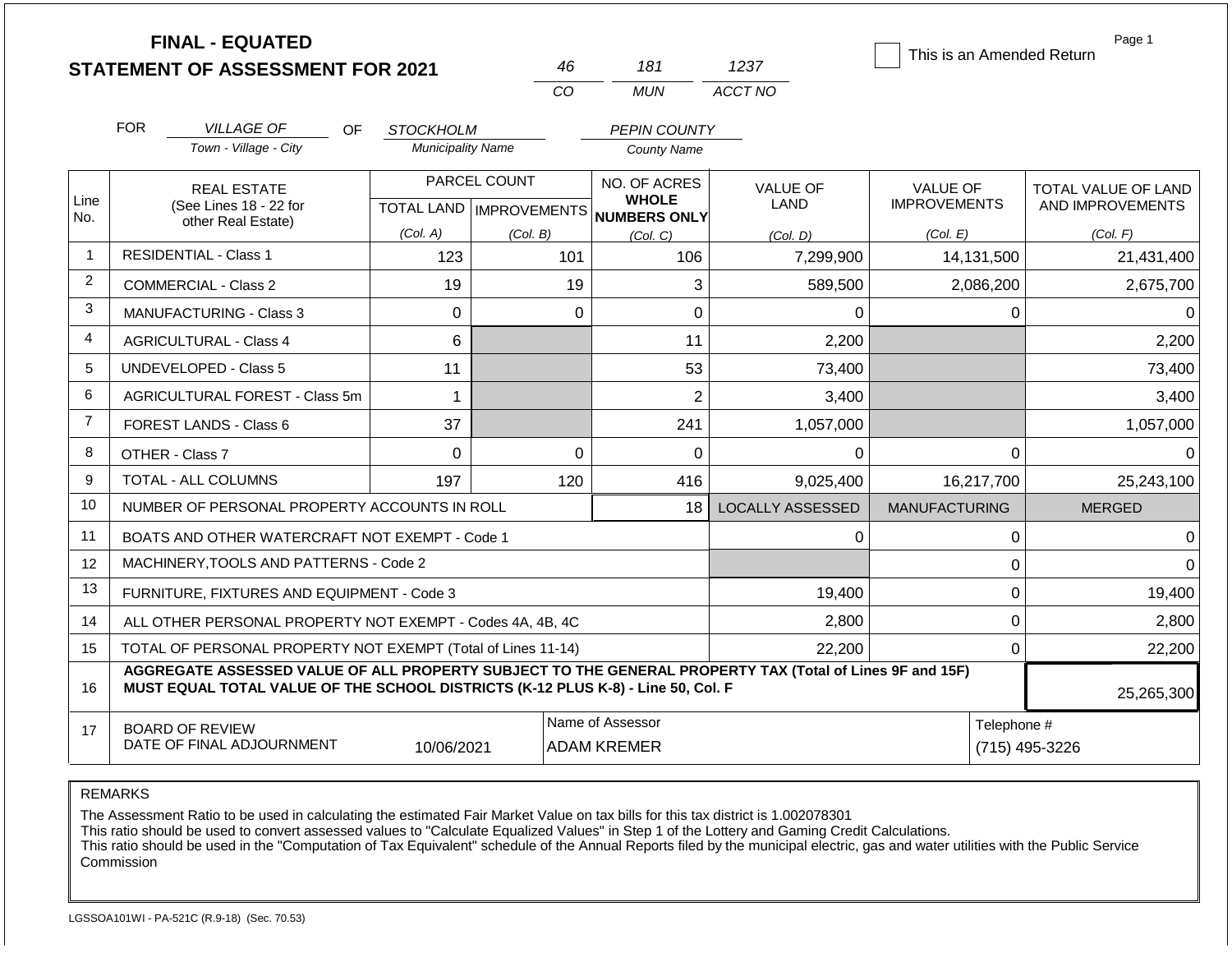2021 46 181 1237

FOREST LANDS (Line 7) and FOREST CROPS (in this section) - are **NOT** the same *YEAR CO MUN ACCT NO*

|    |                                                                                |                                                                                | Private Forest Crop - Reg Class @ 10¢ per acre |                                                                  | Private Forest Crop - Reg Class @ \$2.52 per acre |                                                               |                  |                                               |                                                                    |                                                                              |
|----|--------------------------------------------------------------------------------|--------------------------------------------------------------------------------|------------------------------------------------|------------------------------------------------------------------|---------------------------------------------------|---------------------------------------------------------------|------------------|-----------------------------------------------|--------------------------------------------------------------------|------------------------------------------------------------------------------|
| 18 | (a) PARCELS                                                                    | (b) ACRES                                                                      |                                                | (c) ASSESSED VALUE                                               |                                                   | (d) PARCELS                                                   |                  | (e) ACRES                                     |                                                                    | (f) ASSESSED VALUE                                                           |
|    |                                                                                |                                                                                |                                                |                                                                  |                                                   |                                                               |                  |                                               |                                                                    |                                                                              |
|    |                                                                                | Private Forest Crop - Special Class @ 20¢ per acre<br>(b) ACRES<br>(a) PARCELS |                                                |                                                                  |                                                   |                                                               |                  |                                               |                                                                    | Entered Before 2005 Managed Forest - Ferrous Mining CLOSED @ \$7.87 per acre |
| 19 |                                                                                |                                                                                |                                                | (c) ASSESSED VALUE                                               |                                                   | (d) PARCELS                                                   |                  | (e) ACRES                                     |                                                                    | (f) ASSESSED VALUE                                                           |
|    |                                                                                |                                                                                |                                                |                                                                  |                                                   |                                                               |                  |                                               |                                                                    |                                                                              |
|    |                                                                                |                                                                                |                                                | Entered Before 2005 Managed Forest - OPEN @ 74 ¢ per acre        |                                                   |                                                               |                  | Entered Before 2005 Managed Forest - CLOSED @ |                                                                    | \$1.75 per acre                                                              |
| 20 | (a) PARCELS                                                                    | (b) ACRES                                                                      |                                                | (c) ASSESSED VALUE                                               |                                                   | (d) PARCELS                                                   |                  | (e) ACRES                                     |                                                                    | (f) ASSESSED VALUE                                                           |
|    |                                                                                |                                                                                |                                                |                                                                  |                                                   |                                                               |                  |                                               |                                                                    |                                                                              |
|    |                                                                                |                                                                                |                                                | Entered After 2004 Managed Forest - OPEN @ \$2.04 per acre       |                                                   | Entered After 2004 Managed Forest - CLOSED @ \$10.20 per acre |                  |                                               |                                                                    |                                                                              |
| 21 | (a) PARCELS                                                                    | (b) ACRES                                                                      |                                                | (c) ASSESSED VALUE                                               |                                                   | (d) PARCELS                                                   |                  | (e) ACRES                                     |                                                                    | (f) ASSESSED VALUE                                                           |
|    |                                                                                |                                                                                |                                                |                                                                  |                                                   |                                                               |                  |                                               |                                                                    |                                                                              |
|    |                                                                                |                                                                                |                                                |                                                                  |                                                   |                                                               |                  | 38                                            |                                                                    | 152,000                                                                      |
| 22 | (a) County Forest Cropland Acres                                               |                                                                                |                                                | (b) Federal Acres                                                |                                                   | (c) State Acres                                               |                  | (d) County (NOT FOREST CROP) Acres            |                                                                    | (e) Other Acres                                                              |
|    |                                                                                |                                                                                |                                                |                                                                  |                                                   |                                                               |                  | 1.97                                          |                                                                    | 12                                                                           |
|    |                                                                                |                                                                                |                                                |                                                                  |                                                   | 64.54                                                         |                  |                                               |                                                                    |                                                                              |
|    |                                                                                |                                                                                |                                                | Assessed Value of Omitted Property From Prior Years (Sec. 70.44) |                                                   |                                                               |                  |                                               | Assessed Value of Sec. 70.43 Corrections of Errors by Assessors    |                                                                              |
| 23 | (a) REAL ESTATE                                                                |                                                                                | (b) PERSONAL                                   |                                                                  |                                                   |                                                               | (c1) REAL ESTATE |                                               | (c2) PERSONAL                                                      |                                                                              |
|    |                                                                                |                                                                                |                                                |                                                                  |                                                   |                                                               |                  |                                               |                                                                    |                                                                              |
|    | Manufacturing Equated Value of Omitted Property From Prior Years (Sec. 70.995) |                                                                                |                                                |                                                                  |                                                   |                                                               |                  |                                               | Mfg. Equated Value of Sec.70.43 Corrections of Errors by Assessors |                                                                              |
|    |                                                                                | (d) REAL ESTATE                                                                |                                                | (e) PERSONAL                                                     |                                                   |                                                               |                  | (f1) REAL ESTATE                              |                                                                    | (f2) PERSONAL                                                                |
|    |                                                                                |                                                                                |                                                |                                                                  |                                                   |                                                               |                  |                                               |                                                                    |                                                                              |
|    |                                                                                |                                                                                |                                                |                                                                  |                                                   |                                                               |                  |                                               |                                                                    |                                                                              |

# **SPECIAL DISTRICTS**

| Line<br>No. | Enter 6-digit<br><b>Special District</b><br>Code (Col. A) | <b>Account</b><br><b>Number</b><br>(Col. B) | <b>Special District Name</b><br>(Col. C) | <b>Locally Assessed Value</b><br>of Real Estate and<br>Personal Property (Col. D) | Mfg Value of Real Estate<br>and Personal Property<br>(Col. E) | <b>Merged Value of</b><br><b>Real Estate and</b><br>Personal Property (Col. F) |
|-------------|-----------------------------------------------------------|---------------------------------------------|------------------------------------------|-----------------------------------------------------------------------------------|---------------------------------------------------------------|--------------------------------------------------------------------------------|
| 24          |                                                           |                                             |                                          |                                                                                   |                                                               |                                                                                |
|             |                                                           |                                             |                                          |                                                                                   |                                                               |                                                                                |
| 25          |                                                           |                                             |                                          |                                                                                   |                                                               |                                                                                |
| 26          |                                                           |                                             |                                          |                                                                                   |                                                               |                                                                                |
| 27          |                                                           |                                             |                                          |                                                                                   |                                                               |                                                                                |
| 28          |                                                           |                                             |                                          |                                                                                   |                                                               |                                                                                |
| 29          |                                                           |                                             |                                          |                                                                                   |                                                               |                                                                                |
| 30          |                                                           |                                             |                                          |                                                                                   |                                                               |                                                                                |
| 31          |                                                           |                                             |                                          |                                                                                   |                                                               |                                                                                |
| 32          |                                                           |                                             |                                          |                                                                                   |                                                               |                                                                                |
| 33          |                                                           |                                             |                                          |                                                                                   |                                                               |                                                                                |
| 34          |                                                           |                                             |                                          |                                                                                   |                                                               |                                                                                |
| 35          |                                                           |                                             |                                          |                                                                                   |                                                               |                                                                                |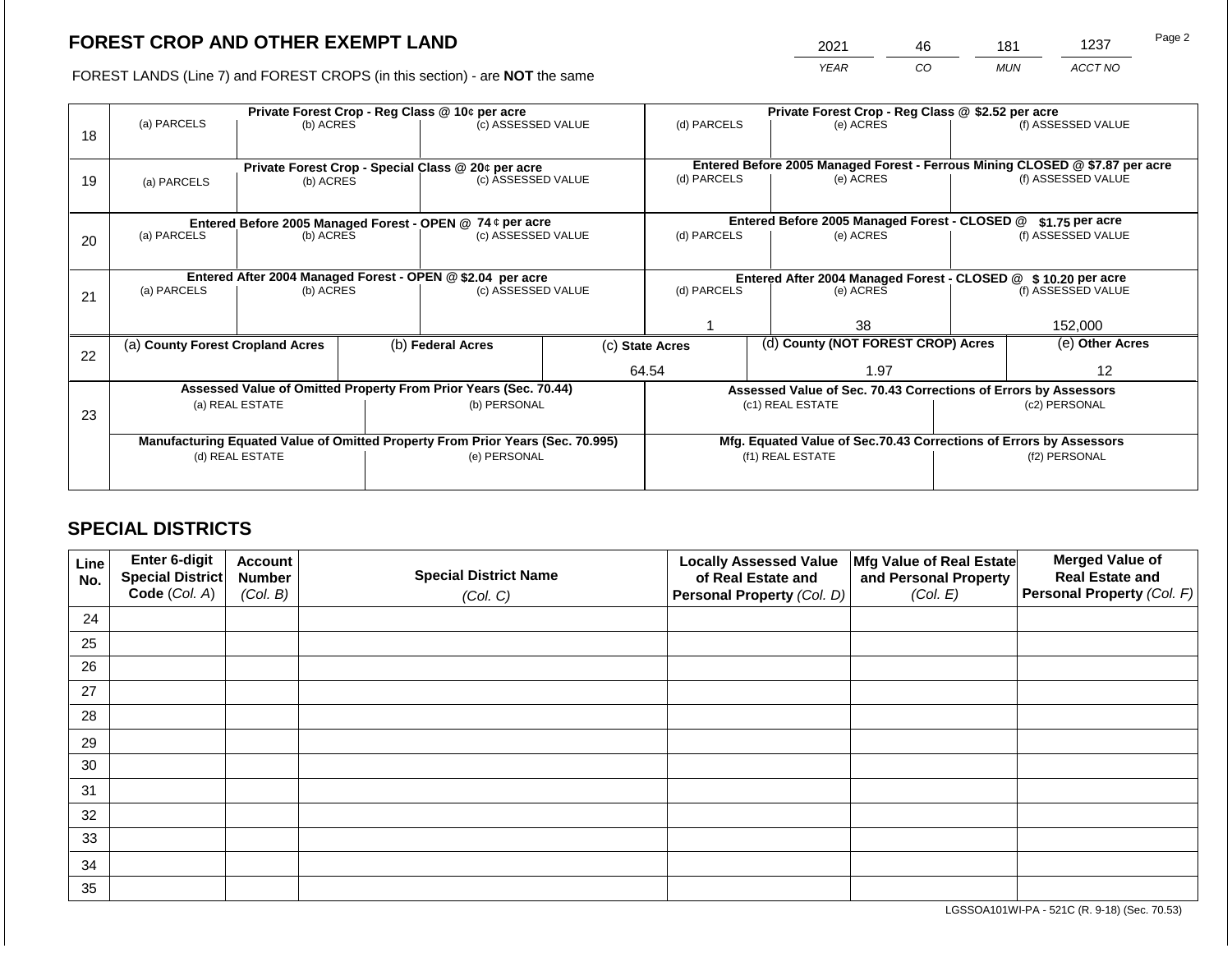|             | <b>SCHOOL DISTRICTS</b>                                  |                                             |                                                         | 2021                                                                              | 181<br>46<br>1237                                             |                                                                                |  |
|-------------|----------------------------------------------------------|---------------------------------------------|---------------------------------------------------------|-----------------------------------------------------------------------------------|---------------------------------------------------------------|--------------------------------------------------------------------------------|--|
|             |                                                          |                                             |                                                         | <b>YEAR</b>                                                                       | CO                                                            | ACCT NO<br><b>MUN</b>                                                          |  |
| Line<br>No. | Enter 6-digit<br><b>School District</b><br>Code (Col. A) | <b>Account</b><br><b>Number</b><br>(Col. B) | <b>School District Name</b><br>(Col. C)                 | <b>Locally Assessed Value</b><br>of Real Estate and<br>Personal Property (Col. D) | Mfg Value of Real Estate<br>and Personal Property<br>(Col. E) | <b>Merged Value of</b><br><b>Real Estate and</b><br>Personal Property (Col. F) |  |
|             | <b>SCHOOL DISTRICTS (K-8 and K-12)</b><br><b>A.</b>      |                                             |                                                         |                                                                                   |                                                               |                                                                                |  |
| 36          | 464270                                                   | 0279                                        | SCH D OF PEPIN AREA                                     | 25,265,300                                                                        |                                                               | 25,265,300                                                                     |  |
| 37          |                                                          |                                             |                                                         |                                                                                   |                                                               |                                                                                |  |
| 38          |                                                          |                                             |                                                         |                                                                                   |                                                               |                                                                                |  |
| 39          |                                                          |                                             |                                                         |                                                                                   |                                                               |                                                                                |  |
| 40          |                                                          |                                             |                                                         |                                                                                   |                                                               |                                                                                |  |
| 41<br>42    |                                                          |                                             |                                                         |                                                                                   |                                                               |                                                                                |  |
| 43          |                                                          |                                             |                                                         |                                                                                   |                                                               |                                                                                |  |
| 44          |                                                          |                                             |                                                         |                                                                                   |                                                               |                                                                                |  |
| 45          |                                                          |                                             |                                                         |                                                                                   |                                                               |                                                                                |  |
| 46          |                                                          |                                             |                                                         |                                                                                   |                                                               |                                                                                |  |
| 47          |                                                          |                                             |                                                         |                                                                                   |                                                               |                                                                                |  |
| 48          |                                                          |                                             |                                                         |                                                                                   |                                                               |                                                                                |  |
| 49          |                                                          |                                             |                                                         |                                                                                   |                                                               |                                                                                |  |
| 50          |                                                          |                                             | TOTAL ASSESSED VALUE OF SCHOOL DISTRICTS (K-8 and K-12) | 25,265,300                                                                        |                                                               | 25,265,300                                                                     |  |
|             | <b>B. UNION HIGH SCHOOL DISTRICTS</b>                    |                                             |                                                         |                                                                                   |                                                               |                                                                                |  |
| 51          |                                                          |                                             |                                                         |                                                                                   |                                                               |                                                                                |  |
| 52          |                                                          |                                             |                                                         |                                                                                   |                                                               |                                                                                |  |
| 53          |                                                          |                                             |                                                         |                                                                                   |                                                               |                                                                                |  |
| 54          |                                                          |                                             | TOTAL ASSESSED VALUE OF UNION HIGH SCHOOLS              |                                                                                   |                                                               |                                                                                |  |
| 55          |                                                          |                                             |                                                         |                                                                                   |                                                               |                                                                                |  |
| 56          | <b>TECHNICAL COLLEGE DISTRICTS</b><br>C.                 | 0001                                        | CHIPPEWA VALLEY TECHNICAL COLLEGE EAUC                  | 25,265,300                                                                        |                                                               | 25,265,300                                                                     |  |
| 57          | 000100                                                   |                                             |                                                         |                                                                                   |                                                               |                                                                                |  |
| 58          |                                                          |                                             |                                                         |                                                                                   |                                                               |                                                                                |  |
| 59          |                                                          |                                             | TOTAL ASSESSED VALUE OF TECHNICAL COLLEGES              | 25,265,300                                                                        |                                                               | 25,265,300                                                                     |  |

 *I hereby certify, to the best of my knowledge and belief, this form is complete and correct.*

| Name                                           |                          | Title | Submission date              |
|------------------------------------------------|--------------------------|-------|------------------------------|
| PATRICIA A SCHARR                              |                          |       | 08<br>2021<br>$\overline{1}$ |
| Phone                                          | Email address            |       |                              |
| 715<br>8850<br>672<br>$\overline{\phantom{0}}$ | TREASURER@CO.PEPIN.WI.US |       |                              |

LGSSOA101WI -PA-521C (R. 9-18) (Sec. 70.53)

Page 3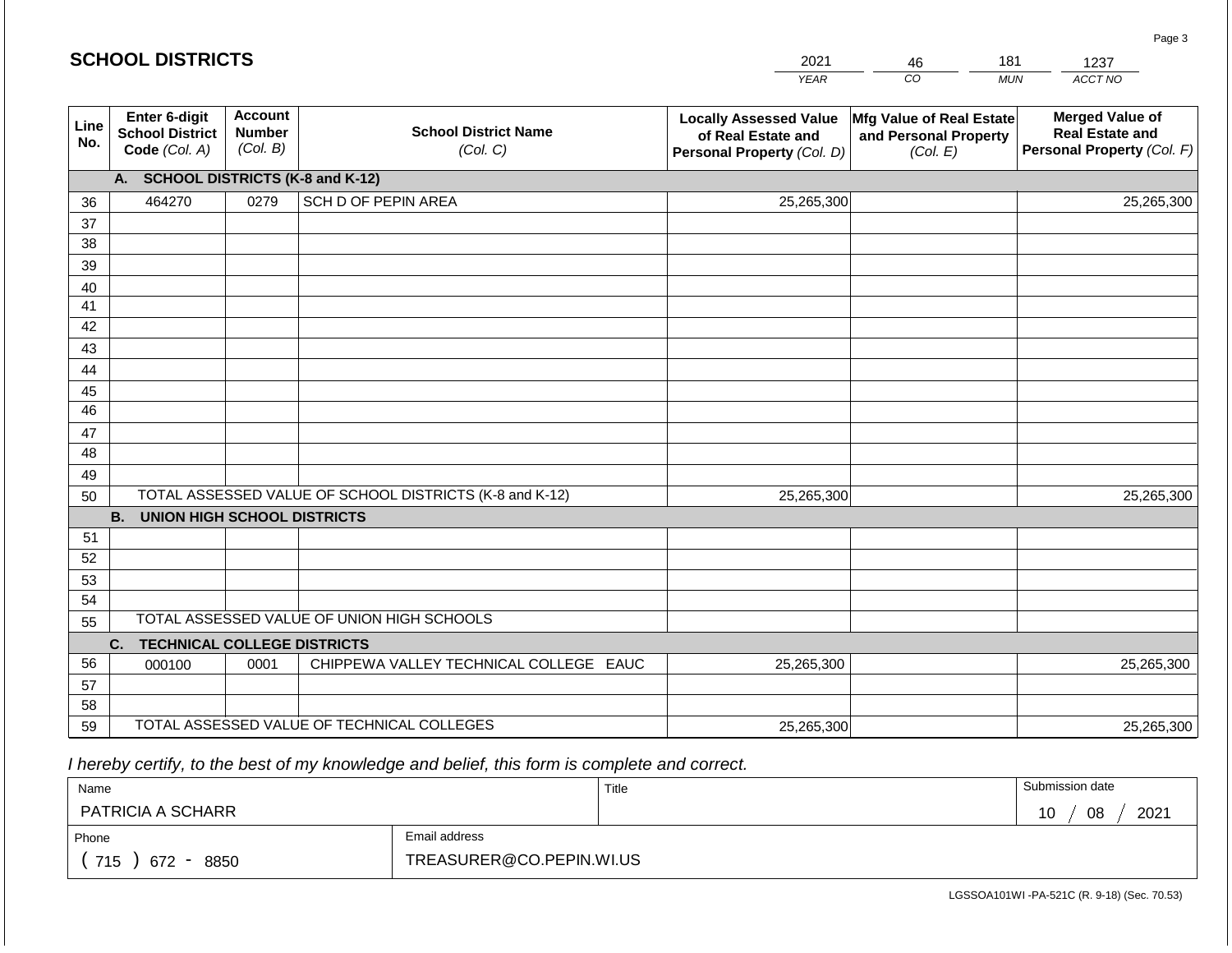- Each municipality's SOA is completed after the Board of Review and includes any changes made to the locally assessed values, under state law (sec. 70.53, Wis. Stats.)
- The Wisconsin Department of Revenue (DOR) merges the locally assessed values with the state assessed manufacturing values
- DOR provides the information regarding district names and codes. If a district is not listed, contact DOR.

Note: If you submit an amended SOA to DOR after your municipality's SOA is equated and posted to our website, we will process the SOA. However, DOR will not recalculate the *aggregate ratio or update the final SOA posted on our website. You should use the corrected values to calculate your tax rates.*

#### **Page 1: Real Estate and Personal Property**

- Lines 1-9 assessed real estate values, parcel counts and acres by classification
- Lines 10-15 assessed personal property values and number of accounts by class
- Line 16 aggregate assessed value of all property subject to general property; use to calculate tax rates. Note: This line equals the total assessed value of K-8 and K-12 school districts (Line 50) and total assessed value of technical colleges (Line 59).
- Remarks assessment ratio used to calculate estimated fair market value on property tax bills

#### **Page 2: Forest Crop, Other Exempt Land and Special Districts**

- Lines 18-21 private forest crop and managed forest lands assessed values
- Line  $22 -$  tax exempt land acres
- Line 23 prior years assessed value of omitted property under sec. 70.44 and correction of errors under sec. 70.43 shown by locally assessed or manufacturing real estate and personal property. Note: If there is an amount on this line, report the corresponding tax in the Statement of Taxes, Sections J or K.
- Lines 24-35 special district assessed values. These values are used to calculate tax rates for the special districts.

#### **Page 3: School Districts**

- Lines 36-50 school districts (K-8 and K-12) assessed values. These values are used to calculate tax rates for school districts.
- Lines 51-55 union high school district assessed values. These values are used to calculate tax rates for union high school districts.
- Lines 56-59 technical college assessed values. These values are used to calculate tax rates for technical colleges.

If you have questions: Email: lgs@wisconsin.gov

 Phone: (608) 266-2569 or (608) 264-6892 Fax: (608) 264-6887

 $\overline{\phantom{0}}$ 2040 SPRING ST., PO BOX 17 VILLAGE OF STOCKHOLM 2040 SPRING ST., PO BOX CINDY FAYERWEATHER<br>VILLAGE OF STOCKHOLM CINDY FAYERWEATHER STOCKHOLM, WI 54769 STOCKHOLM, WI 54769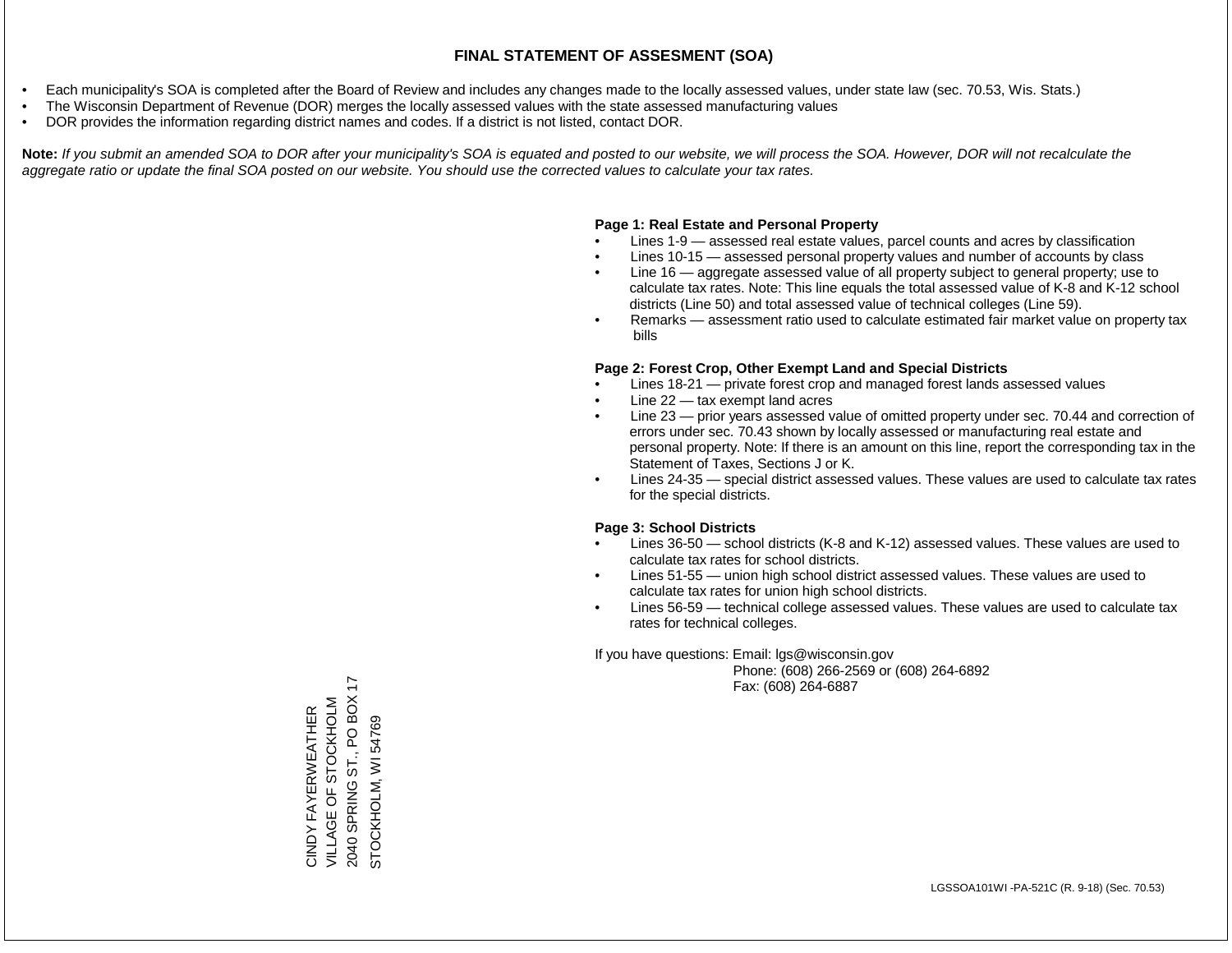|                |            | <b>FINAL - EQUATED</b><br><b>STATEMENT OF ASSESSMENT FOR 2021</b>                                                                                                                            |                          | 46           | 216                                                 | 1238                    | This is an Amended Return | Page 1              |
|----------------|------------|----------------------------------------------------------------------------------------------------------------------------------------------------------------------------------------------|--------------------------|--------------|-----------------------------------------------------|-------------------------|---------------------------|---------------------|
|                |            |                                                                                                                                                                                              |                          | CO           | <b>MUN</b>                                          | ACCT NO                 |                           |                     |
|                | <b>FOR</b> | CITY OF<br><b>OF</b>                                                                                                                                                                         | <b>DURAND</b>            |              | PEPIN COUNTY                                        |                         |                           |                     |
|                |            | Town - Village - City                                                                                                                                                                        | <b>Municipality Name</b> |              | <b>County Name</b>                                  |                         |                           |                     |
|                |            | <b>REAL ESTATE</b>                                                                                                                                                                           |                          | PARCEL COUNT | NO. OF ACRES                                        | <b>VALUE OF</b>         | <b>VALUE OF</b>           | TOTAL VALUE OF LAND |
| Line<br>No.    |            | (See Lines 18 - 22 for<br>other Real Estate)                                                                                                                                                 |                          |              | <b>WHOLE</b><br>TOTAL LAND MPROVEMENTS NUMBERS ONLY | LAND                    | <b>IMPROVEMENTS</b>       | AND IMPROVEMENTS    |
|                |            |                                                                                                                                                                                              | (Col. A)                 | (Col. B)     | (Col. C)                                            | (Col. D)                | (Col. E)                  | (Col. F)            |
| $\mathbf{1}$   |            | <b>RESIDENTIAL - Class 1</b>                                                                                                                                                                 | 766                      | 678          | 54                                                  | 12,210,400              | 58,596,600                | 70,807,000          |
| $\overline{2}$ |            | <b>COMMERCIAL - Class 2</b>                                                                                                                                                                  | 158                      | 134          | 100                                                 | 3,472,300               | 23,176,800                | 26,649,100          |
| 3              |            | <b>MANUFACTURING - Class 3</b>                                                                                                                                                               | 4                        | 3            | 10                                                  | 173,500                 | 1,218,800                 | 1,392,300           |
| 4              |            | <b>AGRICULTURAL - Class 4</b>                                                                                                                                                                | 4                        |              | 27                                                  | 5,000                   |                           | 5,000               |
| 5              |            | UNDEVELOPED - Class 5                                                                                                                                                                        | 6                        |              | 72                                                  | 22,900                  |                           | 22,900              |
| 6              |            | AGRICULTURAL FOREST - Class 5m                                                                                                                                                               | $\overline{2}$           |              | 13                                                  | 14,700                  |                           | 14,700              |
| $\overline{7}$ |            | <b>FOREST LANDS - Class 6</b>                                                                                                                                                                | 3                        |              | 22                                                  | 101,700                 |                           | 101,700             |
| 8              |            | OTHER - Class 7                                                                                                                                                                              | $\Omega$                 | $\Omega$     | $\Omega$                                            | $\Omega$                | $\Omega$                  | $\Omega$            |
| 9              |            | <b>TOTAL - ALL COLUMNS</b>                                                                                                                                                                   | 943                      | 815          | 298                                                 | 16,000,500              | 82.992.200                | 98,992,700          |
| 10             |            | NUMBER OF PERSONAL PROPERTY ACCOUNTS IN ROLL                                                                                                                                                 |                          |              | 103                                                 | <b>LOCALLY ASSESSED</b> | <b>MANUFACTURING</b>      | <b>MERGED</b>       |
| 11             |            | BOATS AND OTHER WATERCRAFT NOT EXEMPT - Code 1                                                                                                                                               |                          |              |                                                     | 0                       | $\Omega$                  | $\Omega$            |
| 12             |            | MACHINERY, TOOLS AND PATTERNS - Code 2                                                                                                                                                       |                          |              |                                                     |                         | 357,100                   | 357,100             |
| 13             |            | FURNITURE, FIXTURES AND EQUIPMENT - Code 3                                                                                                                                                   |                          |              |                                                     | 1,244,600               | 14,700                    | 1,259,300           |
| 14             |            | ALL OTHER PERSONAL PROPERTY NOT EXEMPT - Codes 4A, 4B, 4C                                                                                                                                    |                          |              |                                                     | 95,000                  | 63,400                    | 158,400             |
| 15             |            | TOTAL OF PERSONAL PROPERTY NOT EXEMPT (Total of Lines 11-14)                                                                                                                                 |                          |              |                                                     | 1,339,600               | 435,200                   | 1,774,800           |
| 16             |            | AGGREGATE ASSESSED VALUE OF ALL PROPERTY SUBJECT TO THE GENERAL PROPERTY TAX (Total of Lines 9F and 15F)<br>MUST EQUAL TOTAL VALUE OF THE SCHOOL DISTRICTS (K-12 PLUS K-8) - Line 50, Col. F |                          |              |                                                     |                         |                           | 100,767,500         |
| 17             |            | <b>BOARD OF REVIEW</b><br>DATE OF FINAL ADJOURNMENT                                                                                                                                          | 04/28/2021               |              | Name of Assessor<br><b>BARRETT BRENNER</b>          |                         | Telephone #               | (715) 926-3199      |

The Assessment Ratio to be used in calculating the estimated Fair Market Value on tax bills for this tax district is .910220803

This ratio should be used to convert assessed values to "Calculate Equalized Values" in Step 1 of the Lottery and Gaming Credit Calculations.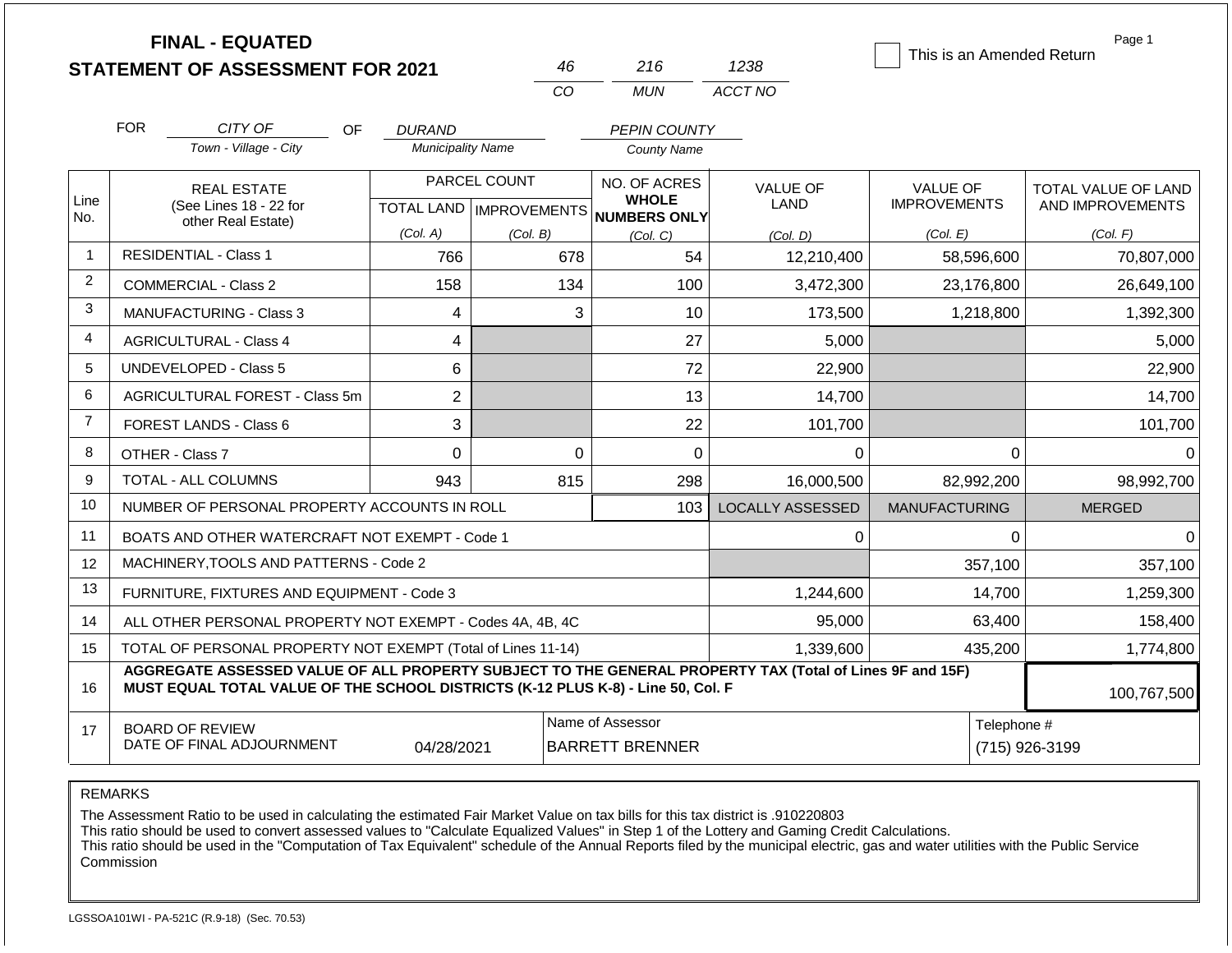2021 46 216 1238

FOREST LANDS (Line 7) and FOREST CROPS (in this section) - are **NOT** the same *YEAR CO MUN ACCT NO*

|    | Private Forest Crop - Reg Class @ 10¢ per acre                                 |                                                                                |  |                                                            |  |                                                                 | Private Forest Crop - Reg Class @ \$2.52 per acre |                                                                              |               |                    |
|----|--------------------------------------------------------------------------------|--------------------------------------------------------------------------------|--|------------------------------------------------------------|--|-----------------------------------------------------------------|---------------------------------------------------|------------------------------------------------------------------------------|---------------|--------------------|
| 18 | (a) PARCELS                                                                    | (b) ACRES                                                                      |  | (c) ASSESSED VALUE                                         |  | (d) PARCELS                                                     |                                                   | (e) ACRES                                                                    |               | (f) ASSESSED VALUE |
|    |                                                                                |                                                                                |  |                                                            |  |                                                                 |                                                   |                                                                              |               |                    |
|    |                                                                                |                                                                                |  |                                                            |  |                                                                 |                                                   | Entered Before 2005 Managed Forest - Ferrous Mining CLOSED @ \$7.87 per acre |               |                    |
| 19 |                                                                                | Private Forest Crop - Special Class @ 20¢ per acre<br>(a) PARCELS<br>(b) ACRES |  | (c) ASSESSED VALUE                                         |  | (d) PARCELS                                                     |                                                   | (e) ACRES                                                                    |               | (f) ASSESSED VALUE |
|    |                                                                                |                                                                                |  |                                                            |  |                                                                 |                                                   |                                                                              |               |                    |
|    |                                                                                |                                                                                |  |                                                            |  |                                                                 |                                                   |                                                                              |               |                    |
|    |                                                                                |                                                                                |  | Entered Before 2005 Managed Forest - OPEN @ 74 ¢ per acre  |  |                                                                 |                                                   | Entered Before 2005 Managed Forest - CLOSED @                                |               | \$1.75 per acre    |
| 20 | (a) PARCELS                                                                    | (b) ACRES                                                                      |  | (c) ASSESSED VALUE                                         |  | (d) PARCELS                                                     |                                                   | (e) ACRES                                                                    |               | (f) ASSESSED VALUE |
|    |                                                                                |                                                                                |  |                                                            |  |                                                                 |                                                   |                                                                              |               |                    |
|    |                                                                                |                                                                                |  | Entered After 2004 Managed Forest - OPEN @ \$2.04 per acre |  | Entered After 2004 Managed Forest - CLOSED @ \$10.20 per acre   |                                                   |                                                                              |               |                    |
| 21 | (a) PARCELS                                                                    | (b) ACRES                                                                      |  | (c) ASSESSED VALUE                                         |  | (d) PARCELS<br>(e) ACRES                                        |                                                   | (f) ASSESSED VALUE                                                           |               |                    |
|    |                                                                                |                                                                                |  |                                                            |  |                                                                 |                                                   |                                                                              |               |                    |
|    |                                                                                |                                                                                |  |                                                            |  |                                                                 |                                                   |                                                                              |               |                    |
|    | (a) County Forest Cropland Acres                                               |                                                                                |  | (b) Federal Acres                                          |  | (c) State Acres                                                 |                                                   | (d) County (NOT FOREST CROP) Acres                                           |               | (e) Other Acres    |
| 22 |                                                                                |                                                                                |  |                                                            |  |                                                                 |                                                   |                                                                              |               |                    |
|    |                                                                                |                                                                                |  |                                                            |  |                                                                 |                                                   |                                                                              |               | 15.89              |
|    |                                                                                | Assessed Value of Omitted Property From Prior Years (Sec. 70.44)               |  |                                                            |  | Assessed Value of Sec. 70.43 Corrections of Errors by Assessors |                                                   |                                                                              |               |                    |
| 23 | (a) REAL ESTATE<br>(b) PERSONAL                                                |                                                                                |  |                                                            |  | (c1) REAL ESTATE                                                | (c2) PERSONAL                                     |                                                                              |               |                    |
|    |                                                                                |                                                                                |  |                                                            |  |                                                                 |                                                   |                                                                              |               |                    |
|    | Manufacturing Equated Value of Omitted Property From Prior Years (Sec. 70.995) |                                                                                |  |                                                            |  |                                                                 |                                                   | Mfg. Equated Value of Sec.70.43 Corrections of Errors by Assessors           |               |                    |
|    |                                                                                | (d) REAL ESTATE                                                                |  | (e) PERSONAL                                               |  |                                                                 |                                                   | (f1) REAL ESTATE                                                             | (f2) PERSONAL |                    |
|    |                                                                                |                                                                                |  |                                                            |  |                                                                 |                                                   |                                                                              |               |                    |
|    |                                                                                |                                                                                |  |                                                            |  |                                                                 |                                                   |                                                                              |               |                    |

# **SPECIAL DISTRICTS**

| Line<br>No. | Enter 6-digit<br>Special District | <b>Account</b><br><b>Number</b> | <b>Special District Name</b> | <b>Locally Assessed Value</b><br>of Real Estate and | Mfg Value of Real Estate<br>and Personal Property | <b>Merged Value of</b><br><b>Real Estate and</b> |
|-------------|-----------------------------------|---------------------------------|------------------------------|-----------------------------------------------------|---------------------------------------------------|--------------------------------------------------|
|             | Code (Col. A)                     | (Col. B)                        | (Col. C)                     | Personal Property (Col. D)                          | (Col. E)                                          | Personal Property (Col. F)                       |
| 24          |                                   |                                 |                              |                                                     |                                                   |                                                  |
| 25          |                                   |                                 |                              |                                                     |                                                   |                                                  |
| 26          |                                   |                                 |                              |                                                     |                                                   |                                                  |
| 27          |                                   |                                 |                              |                                                     |                                                   |                                                  |
| 28          |                                   |                                 |                              |                                                     |                                                   |                                                  |
| 29          |                                   |                                 |                              |                                                     |                                                   |                                                  |
| 30          |                                   |                                 |                              |                                                     |                                                   |                                                  |
| 31          |                                   |                                 |                              |                                                     |                                                   |                                                  |
| 32          |                                   |                                 |                              |                                                     |                                                   |                                                  |
| 33          |                                   |                                 |                              |                                                     |                                                   |                                                  |
| 34          |                                   |                                 |                              |                                                     |                                                   |                                                  |
| 35          |                                   |                                 |                              |                                                     |                                                   |                                                  |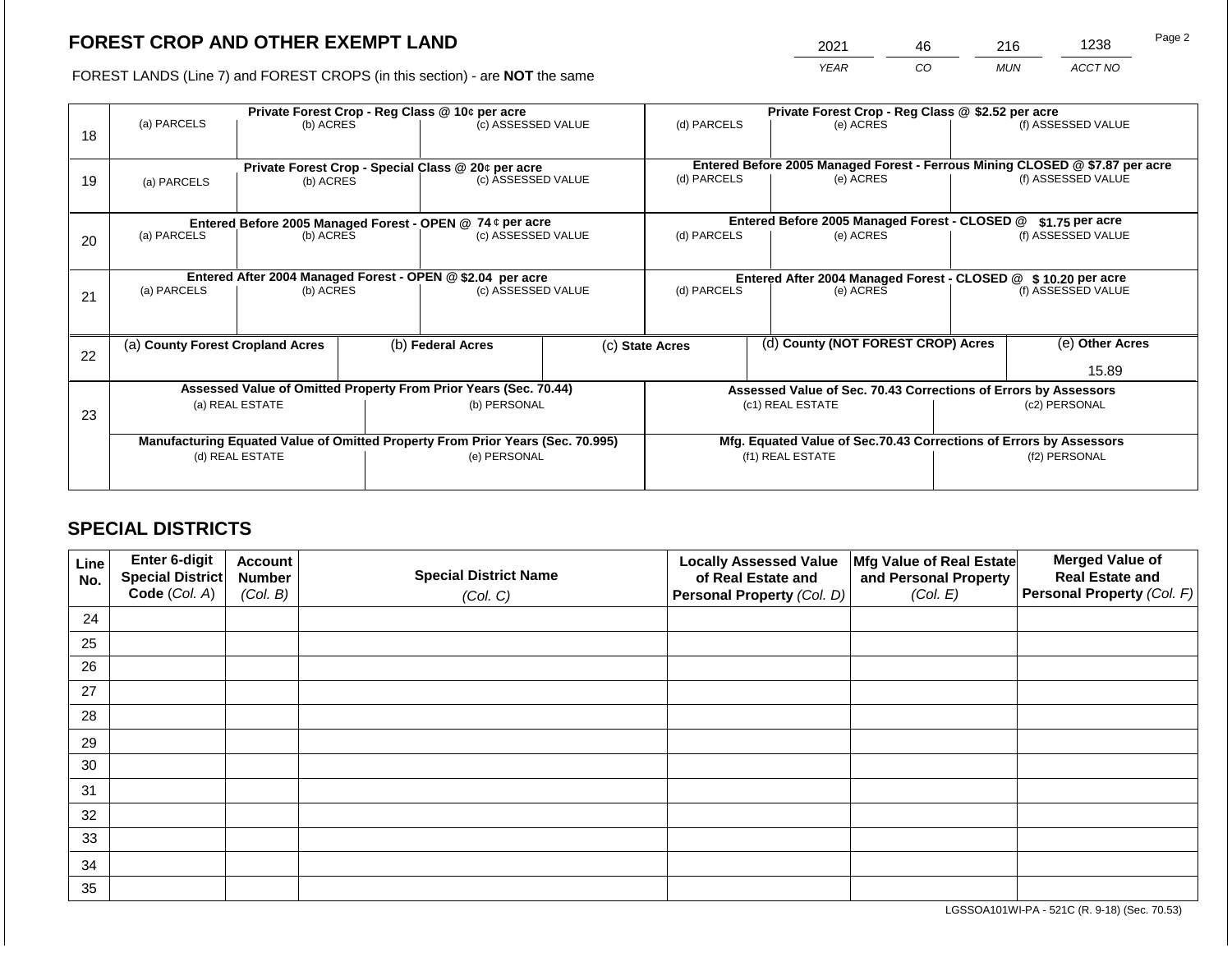|             | <b>SCHOOL DISTRICTS</b><br>2021<br>46                    |                                             |                                                         | 216                                                                               | 1238                                                                 |                                                                                |
|-------------|----------------------------------------------------------|---------------------------------------------|---------------------------------------------------------|-----------------------------------------------------------------------------------|----------------------------------------------------------------------|--------------------------------------------------------------------------------|
|             |                                                          |                                             |                                                         | <b>YEAR</b>                                                                       | CO<br><b>MUN</b>                                                     | ACCT NO                                                                        |
| Line<br>No. | Enter 6-digit<br><b>School District</b><br>Code (Col. A) | <b>Account</b><br><b>Number</b><br>(Col. B) | <b>School District Name</b><br>(Col. C)                 | <b>Locally Assessed Value</b><br>of Real Estate and<br>Personal Property (Col. D) | <b>Mfg Value of Real Estate</b><br>and Personal Property<br>(Col. E) | <b>Merged Value of</b><br><b>Real Estate and</b><br>Personal Property (Col. F) |
|             | <b>SCHOOL DISTRICTS (K-8 and K-12)</b><br>A.             |                                             |                                                         |                                                                                   |                                                                      |                                                                                |
| 36          | 461499                                                   | 0278                                        | <b>SCH D OF DURAND</b>                                  | 98,940,000                                                                        | 1,827,500                                                            | 100,767,500                                                                    |
| 37          |                                                          |                                             |                                                         |                                                                                   |                                                                      |                                                                                |
| 38          |                                                          |                                             |                                                         |                                                                                   |                                                                      |                                                                                |
| 39          |                                                          |                                             |                                                         |                                                                                   |                                                                      |                                                                                |
| 40          |                                                          |                                             |                                                         |                                                                                   |                                                                      |                                                                                |
| 41          |                                                          |                                             |                                                         |                                                                                   |                                                                      |                                                                                |
| 42          |                                                          |                                             |                                                         |                                                                                   |                                                                      |                                                                                |
| 43          |                                                          |                                             |                                                         |                                                                                   |                                                                      |                                                                                |
| 44<br>45    |                                                          |                                             |                                                         |                                                                                   |                                                                      |                                                                                |
| 46          |                                                          |                                             |                                                         |                                                                                   |                                                                      |                                                                                |
| 47          |                                                          |                                             |                                                         |                                                                                   |                                                                      |                                                                                |
| 48          |                                                          |                                             |                                                         |                                                                                   |                                                                      |                                                                                |
| 49          |                                                          |                                             |                                                         |                                                                                   |                                                                      |                                                                                |
| 50          |                                                          |                                             | TOTAL ASSESSED VALUE OF SCHOOL DISTRICTS (K-8 and K-12) | 98,940,000                                                                        | 1,827,500                                                            | 100,767,500                                                                    |
|             | <b>B.</b><br><b>UNION HIGH SCHOOL DISTRICTS</b>          |                                             |                                                         |                                                                                   |                                                                      |                                                                                |
| 51          |                                                          |                                             |                                                         |                                                                                   |                                                                      |                                                                                |
| 52          |                                                          |                                             |                                                         |                                                                                   |                                                                      |                                                                                |
| 53          |                                                          |                                             |                                                         |                                                                                   |                                                                      |                                                                                |
| 54          |                                                          |                                             |                                                         |                                                                                   |                                                                      |                                                                                |
| 55          |                                                          |                                             | TOTAL ASSESSED VALUE OF UNION HIGH SCHOOLS              |                                                                                   |                                                                      |                                                                                |
|             | <b>TECHNICAL COLLEGE DISTRICTS</b><br>C.                 |                                             |                                                         |                                                                                   |                                                                      |                                                                                |
| 56          | 000100                                                   | 0001                                        | CHIPPEWA VALLEY TECHNICAL COLLEGE EAUC                  | 98,940,000                                                                        | 1,827,500                                                            | 100,767,500                                                                    |
| 57<br>58    |                                                          |                                             |                                                         |                                                                                   |                                                                      |                                                                                |
| 59          |                                                          |                                             | TOTAL ASSESSED VALUE OF TECHNICAL COLLEGES              |                                                                                   |                                                                      |                                                                                |
|             |                                                          |                                             |                                                         | 98,940,000                                                                        | 1,827,500                                                            | 100,767,500                                                                    |

 *I hereby certify, to the best of my knowledge and belief, this form is complete and correct.*

| Name                                           |                          | Title | Submission date  |
|------------------------------------------------|--------------------------|-------|------------------|
| PATRICIA A SCHARR                              |                          |       | 19<br>2021<br>05 |
| Phone                                          | Email address            |       |                  |
| 715<br>8850<br>672<br>$\overline{\phantom{0}}$ | TREASURER@CO.PEPIN.WI.US |       |                  |

LGSSOA101WI -PA-521C (R. 9-18) (Sec. 70.53)

Page 3